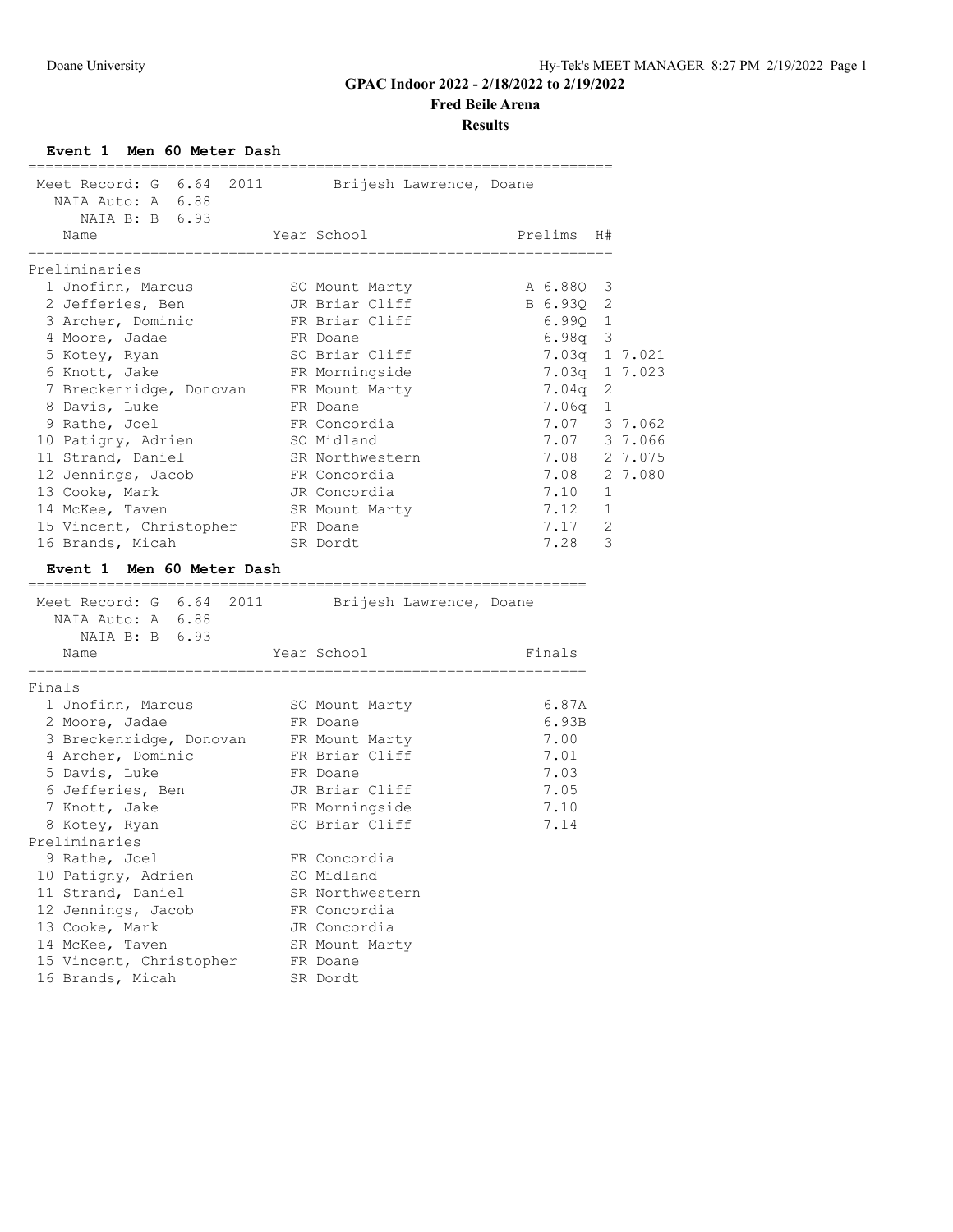**Fred Beile Arena**

**Results**

**Event 2 Men 60 Meter Hurdles**

| Meet Record: G 8.05 2009<br>NAIA Auto: A 8.23<br>NAIA B: B 8.38 | Eric Risinger, Midland   |                            |  |
|-----------------------------------------------------------------|--------------------------|----------------------------|--|
| Name                                                            | Year School              | Prelims<br>H#              |  |
| 1 Turner, Zach                                                  | FR Doane                 | 3<br>A 8.18Q               |  |
| 2 Krejci, John                                                  | SO Doane                 | B 8.37Q<br>$\mathbf 1$     |  |
| 3 Hammond, Logan                                                | SR Doane                 | 8.47Q<br>2                 |  |
| 4 Long, Jake                                                    | SR Doane                 | $\mathbf{1}$<br>8.41q      |  |
| 5 Van Hulzen, Joshua JR Dordt                                   |                          | 2<br>8.49q                 |  |
| 6 Wiebelhaus, Seth                                              | SR Mount Marty           | 2<br>8.52q                 |  |
| 7 Freiberg, Austin                                              | SO Morningside           | 8.53q 3 8.525              |  |
| 8 Baumert, Kyle                                                 | JR Dordt<br>FR Doane     | 8.53q 3 8.530<br>8.55<br>2 |  |
| 9 Berry, Clayton<br>10 Fleming, Paxon                           | FR Briar Cliff           | 8.57<br>3                  |  |
| 11 Widener, Zander                                              | FR Mount Marty           | 8.79<br>1                  |  |
| 12 Harrison, Lyndon SR Mount Marty                              |                          | 8.81<br>1                  |  |
| 13 Paulsen, Bryce                                               | JR Northwestern          | 3<br>8.91                  |  |
| 14 Hartzler, Connor                                             | FR Hastings              | $\mathbf 1$<br>8.92        |  |
| 15 Yol, Benn                                                    | FR Northwestern          | 2<br>8.94                  |  |
| 16 Groen, Justin                                                | JR Dordt                 | 8.95<br>1                  |  |
| 17 Tripp, Bryson                                                | SO Jamestown             | 2<br>9.24                  |  |
| 18 Albright, Luke                                               | FR Dordt                 | 3<br>10.61                 |  |
| Event 2 Men 60 Meter Hurdles                                    |                          |                            |  |
| ;============================                                   |                          |                            |  |
| Meet Record: G 8.05 2009                                        | Eric Risinger, Midland   |                            |  |
| NAIA Auto: A 8.23                                               |                          |                            |  |
| NAIA B: B 8.38                                                  |                          |                            |  |
| Name                                                            | Year School              | Finals                     |  |
| Finals                                                          |                          |                            |  |
| 1 Turner, Zach                                                  | FR Doane                 | 8.23A                      |  |
| 2 Freiberg, Austin SO Morningside                               |                          | 8.34B                      |  |
| 3 Long, Jake                                                    | SR Doane                 | 8.39                       |  |
| 4 Van Hulzen, Joshua                                            | JR Dordt                 | 8.50                       |  |
| 5 Baumert, Kyle                                                 | JR Dordt                 | 8.51                       |  |
| 6 Krejci, John                                                  | SO Doane                 | 8.53                       |  |
| 7 Hammond, Logan                                                | SR Doane                 | 8.61                       |  |
| 8 Wiebelhaus, Seth                                              | SR Mount Marty           | 8.67                       |  |
| Preliminaries                                                   |                          |                            |  |
| 9 Berry, Clayton                                                | FR Doane                 |                            |  |
| 10 Fleming, Paxon                                               | FR Briar Cliff           |                            |  |
| 11 Widener, Zander                                              | FR Mount Marty           |                            |  |
| 12 Harrison, Lyndon                                             | SR Mount Marty           |                            |  |
| 13 Paulsen, Bryce                                               | JR Northwestern          |                            |  |
| 14 Hartzler, Connor                                             |                          |                            |  |
| 15 Yol, Benn                                                    | FR Hastings              |                            |  |
|                                                                 | FR Northwestern          |                            |  |
| 16 Groen, Justin                                                | JR Dordt                 |                            |  |
| 17 Tripp, Bryson<br>18 Albright, Luke                           | SO Jamestown<br>FR Dordt |                            |  |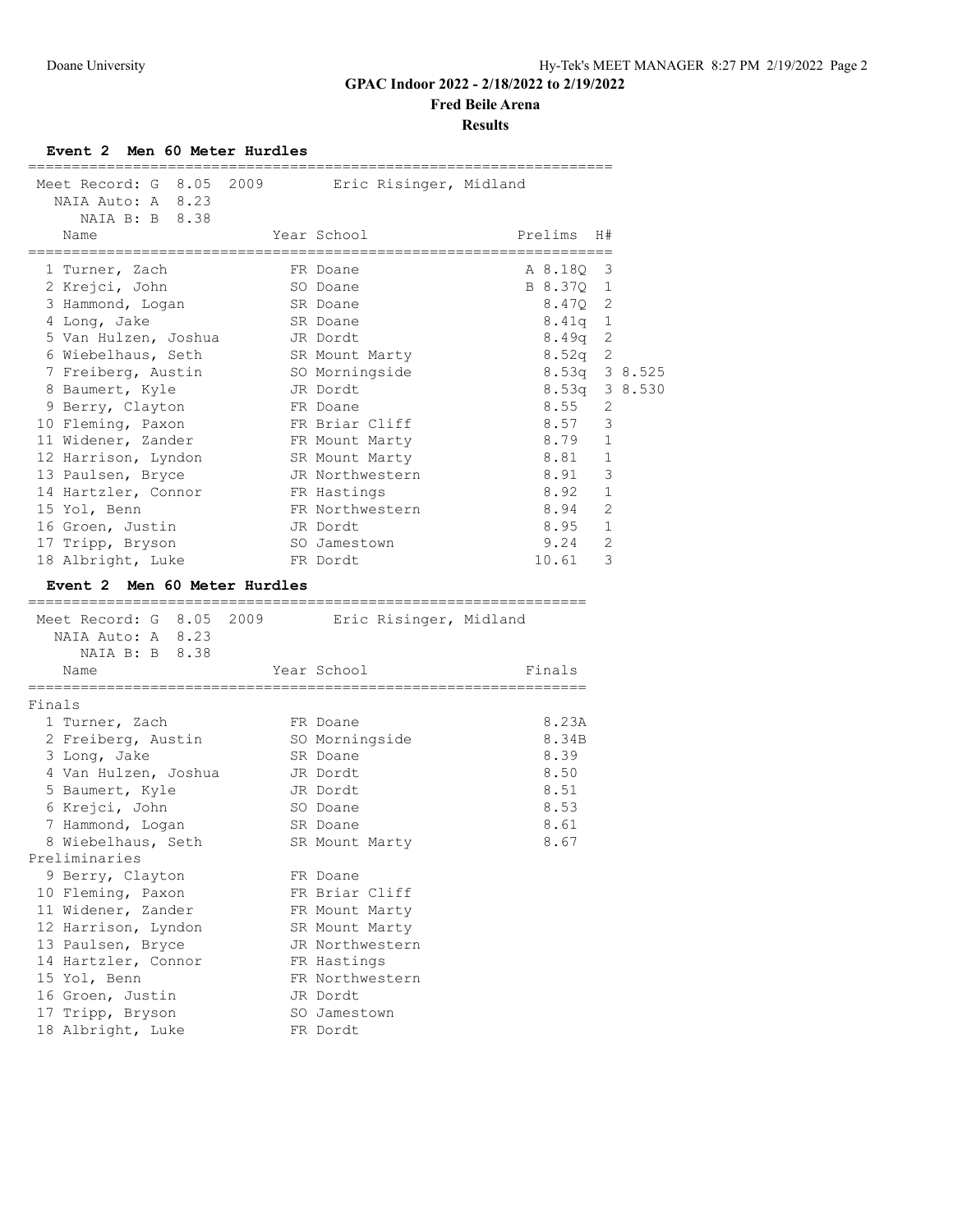**Fred Beile Arena**

**Results**

**Event 3 Men 200 Meter Dash**

|        | Meet Record: G 21.78 2003                                                                          | Bret Blake, Neb Wesleyan        |                |              |                   |  |
|--------|----------------------------------------------------------------------------------------------------|---------------------------------|----------------|--------------|-------------------|--|
|        | NAIA Auto: A 22.26                                                                                 |                                 |                |              |                   |  |
|        | NAIA B: B 22.38                                                                                    |                                 |                |              |                   |  |
|        | Name                                                                                               | Year School                     | Finals         | H#           |                   |  |
|        | =============                                                                                      |                                 |                |              |                   |  |
| Finals |                                                                                                    |                                 |                |              |                   |  |
|        | 1 Jefferies, Ben                                                                                   | JR Briar Cliff                  | 21.87A         | 5            |                   |  |
|        | 2 Simons, Nathan                                                                                   | JR Mount Marty                  | 22.34B         | 3            |                   |  |
|        | 3 Paul, Paul                                                                                       | SR Mount Marty                  | 22.35B         | 4            |                   |  |
|        | 4 Turner, Zach                                                                                     | FR Doane                        | 22.43          | 5            |                   |  |
|        | 5 Patigny, Adrien SO Midland                                                                       |                                 | 22.48          | 5            |                   |  |
|        | 6 Moore, Jadae                                                                                     | FR Doane                        | 22.58          | 3            |                   |  |
|        | 7 Kleckner, Cade                                                                                   | FR Concordia                    | 22.69          | 3            |                   |  |
|        | 8 Vander Velde, Kyler                                                                              | FR Northwestern                 | 22.70          | 2            |                   |  |
|        | 9 Post, Cody                                                                                       | JR Northwestern                 | 22.71          | 3            |                   |  |
|        | 10 Kotey, Ryan                                                                                     | SO Briar Cliff                  | 22.74 4 22.735 |              |                   |  |
|        | 11 Davis, Luke                                                                                     | FR Doane                        | 22.74          |              | 2 22.737          |  |
|        | 12 McKee, Taven                                                                                    | SR Mount Marty                  | 22.96          | 4            |                   |  |
|        | 13 Wokutch, Ryan                                                                                   | FR Concordia                    | 23.12          | 2            |                   |  |
|        | 14 Brands, Micah                                                                                   | SR Dordt                        | 23.17          | $\mathbf 1$  |                   |  |
|        | 15 Mahoney, Andrew                                                                                 | FR Doane                        | 23.19          | $\mathbf{1}$ |                   |  |
|        | -- Breckenridge, Donovan FR Mount Marty                                                            |                                 | DQ.            |              | 4 RULE 7 SEC 5.2B |  |
|        |                                                                                                    |                                 |                |              |                   |  |
|        | Event 4 Men 400 Meter Dash                                                                         |                                 |                |              |                   |  |
|        | Meet Record: G 48.17 2/20/2021 Ben Jefferies, Briar Cliff<br>NAIA Auto: A 49.55<br>NAIA B: B 50.00 |                                 |                |              |                   |  |
|        | Name                                                                                               | Year School                     | Finals         | H#           |                   |  |
|        | 1 Jefferies, Ben                                                                                   | JR Briar Cliff                  | 47.99G         | 3            |                   |  |
|        | 22.362 (22.362)                                                                                    | 47.981 (25.619)                 |                |              |                   |  |
|        | 2 Turner, Zach                                                                                     | FR Doane                        | 49.35A         | 3            |                   |  |
|        | 23.064 (23.064) 49.341 (26.277)                                                                    |                                 |                |              |                   |  |
|        | 3 Paul, Paul                                                                                       | SR Mount Marty                  | 49.60B         | 3            |                   |  |
|        | 22.716 (22.716) 49.596 (26.880)                                                                    |                                 |                |              |                   |  |
|        | 4 Breckenridge, Donovan FR Mount Marty                                                             |                                 | 50.16          | 3            |                   |  |
|        | 23.107 (23.107)                                                                                    | 50.155 (27.048)                 |                |              |                   |  |
|        | 5 Jennings, Jacob                                                                                  | FR Concordia                    | 50.25          | 2            |                   |  |
|        | 23.579 (23.579)                                                                                    | 50.249 (26.670)                 |                |              |                   |  |
|        | 6 Oostra, Mitchell                                                                                 | JR Northwestern                 | 50.75          | 2            |                   |  |
|        | 24.076 (24.076)                                                                                    | 50.741 (26.665)                 |                |              |                   |  |
|        | 7 Ross, Xavier                                                                                     | JR Concordia                    | 50.94          | 3            |                   |  |
|        | 23.748 (23.748)                                                                                    | 50.931 (27.183)                 |                |              |                   |  |
|        | 8 Meyer, Colton                                                                                    | SO Concordia                    | 51.05          | 2            |                   |  |
|        | 23.826 (23.826)                                                                                    | 51.049 (27.223)                 |                |              |                   |  |
|        | 9 Hammond, Logan                                                                                   | SR Doane                        | 51.06          | 2            |                   |  |
|        | 24.293 (24.293)                                                                                    | 51.053 (26.760)                 |                |              |                   |  |
|        | 10 Kotey, Ryan                                                                                     | SO Briar Cliff                  | 51.51          | 3            |                   |  |
|        |                                                                                                    |                                 |                |              |                   |  |
|        | 23.478 (23.478)                                                                                    | 51.508 (28.030)                 |                |              |                   |  |
|        | 11 Davies, Jacob                                                                                   | SO Northwestern                 | 51.67          | 2            |                   |  |
|        | 24.822 (24.822)                                                                                    | 51.662 (26.840)                 |                |              |                   |  |
|        | 12 Knutson, Braeden                                                                                | SO Jamestown<br>52.249 (28.396) | 52.25          | $\mathbf{1}$ |                   |  |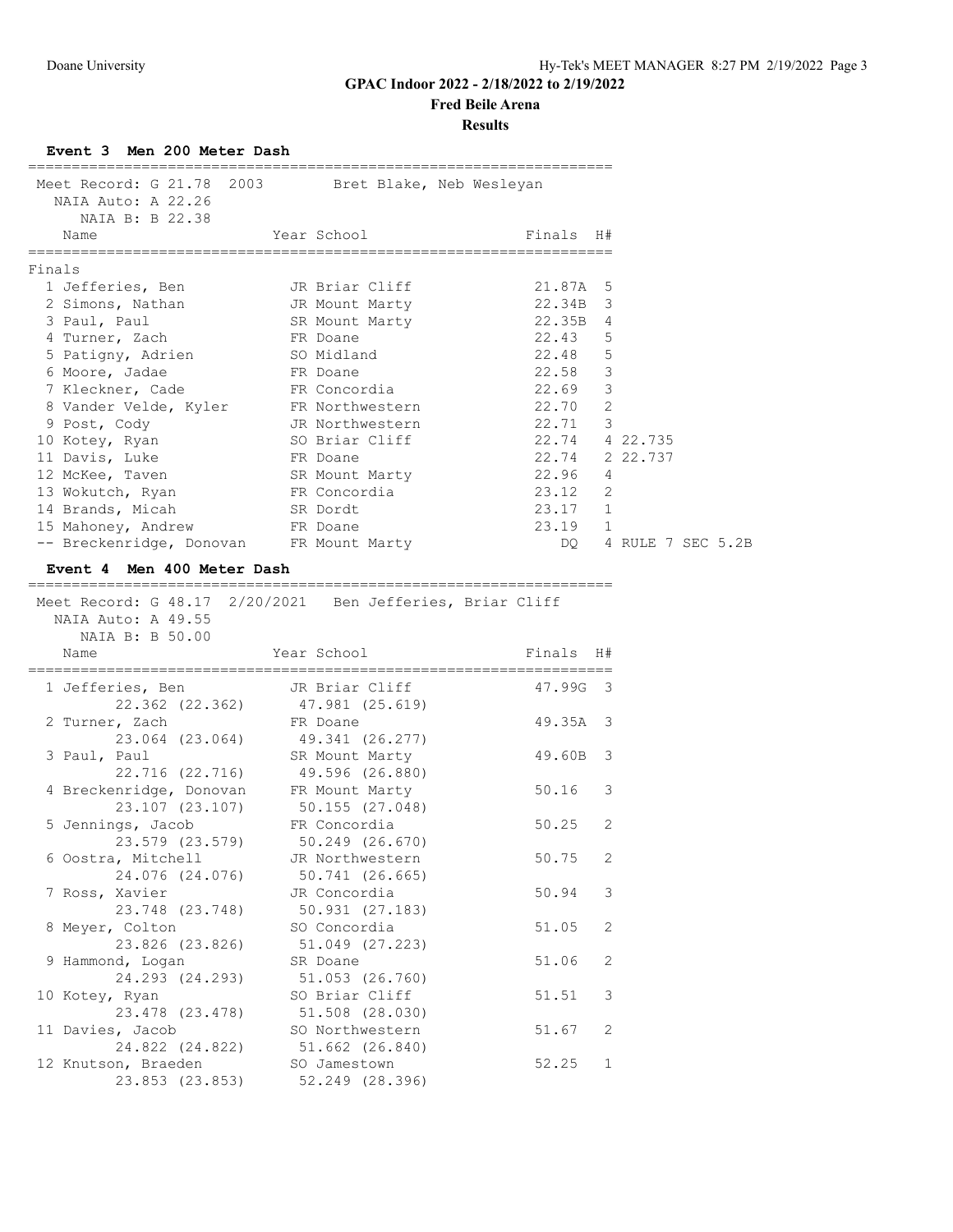**Fred Beile Arena**

**Results**

# **....Event 4 Men 400 Meter Dash**

| FR Hastings     | 52.69 | $\overline{1}$ |
|-----------------|-------|----------------|
| 52.687 (27.986) |       |                |
| FR Briar Cliff  | 52.92 | $\overline{1}$ |
| 52.919 (28.190) |       |                |
| FR Briar Cliff  | 52.95 | 1              |
| 52.947 (28.706) |       |                |
| SR Dordt        | 53.00 | 1              |
| 52.993 (28.543) |       |                |
| JR Concordia    | 53.02 | - 2            |
| 53.015 (27.856) |       |                |
| SO Jamestown    | 53.30 | $\overline{1}$ |
| 53.298 (27.938) |       |                |
|                 |       |                |

## **Event 5 Men 600 Meter Run**

| Meet Record: $G$ 1:19.23<br>NAIA Auto: A 1:22.00<br>NAIA B: B 1:22.80 | 2001            | Jacob Koczman, Northwestern          |
|-----------------------------------------------------------------------|-----------------|--------------------------------------|
| Name<br>:===================                                          | Year School     | Finals<br>H#                         |
| 1 Mauldin, Payton                                                     | SO Dordt        | 1:20.95A<br>$\overline{\phantom{a}}$ |
| 26.453 (26.453)                                                       | 53.643 (27.190) | $1:20.949$ $(27.306)$                |
| 2 Simons, Nathan                                                      | JR Mount Marty  | 1:22.13B<br>- 3                      |
| 25.853 (25.853)                                                       | 53.384 (27.531) | $1:22.122$ $(28.738)$                |
| 3 Hawes, Kingdon                                                      | SO Doane        | 1:22.59B<br>$\overline{\mathbf{3}}$  |
| 26.338 (26.338)                                                       | 53.833 (27.495) | $1:22.584$ $(28.751)$                |
| 4 Wheelock, Aidan                                                     | SO Doane        | 1:22.75B<br>- 3                      |
| 26.214 (26.214)                                                       | 54.133 (27.919) | 1:22.741(28.608)                     |
| 5 Zevenbergen, Cole                                                   | SO Dordt        | 1:22.86<br>$\overline{\mathbf{3}}$   |
| 26.599 (26.599)                                                       | 53.981 (27.382) | $1:22.853$ $(28.872)$                |
| 6 Tasler, Jordan                                                      | SO Doane        | 1:23.63<br>- 2                       |
| 25.899 (25.899)                                                       | 53.927 (28.028) | $1:23.623$ (29.696)                  |
| 7 Van Hemert, Jesse                                                   | SO Mount Marty  | 1:23.72<br>- 3                       |
| 26.167 (26.167)                                                       | 54.457 (28.290) | $1:23.714$ $(29.257)$                |
| 8 Beller, Camden                                                      | SR Morningside  | 1:24.17<br>$\overline{2}$            |
| 27.011 (27.011)                                                       | 54.790 (27.779) | $1:24.162$ $(29.372)$                |
| 9 Clausen, Brian                                                      | SO Hastings     | 1:24.27 2                            |
| 25.680 (25.680)                                                       | 53.739 (28.059) | $1:24.264$ $(30.525)$                |
| 10 Plante, Sam                                                        | FR Concordia    | 1:24.89<br>- 2                       |
| 26.871 (26.871)                                                       | 54.663 (27.792) | $1:24.888$ (30.225)                  |
| 11 Engelmann, Trey                                                    | FR Northwestern | 1:25.53<br>- 2                       |
| 27.150 (27.150)                                                       | 55.740 (28.590) | $1:25.528$ $(29.788)$                |
| 12 Menke, Maccoy                                                      | SO Concordia    | 1:26.05<br>-1                        |
| 26.511 (26.511)                                                       | 55.857 (29.346) | $1:26.044$ (30.187)                  |
| 13 Lammers, Grant                                                     | JR Concordia    | 1:26.24<br>$\overline{1}$            |
| 26.732 (26.732)                                                       | 56.128 (29.396) | 1:26.235(30.107)                     |
| 14 Miller, Peyton                                                     | SR Dordt        | 1:26.89<br>1                         |
| 27.483 (27.483)                                                       | 57.148 (29.665) | 1:26.887(29.739)                     |
| 15 Walker, Alexander                                                  | FR Jamestown    | 1:26.90<br>$\overline{1}$            |
| 27.150 (27.150)                                                       | 56.407 (29.257) | 1:26.895(30.488)                     |
| 16 Pryor, Wyatt                                                       | SO Northwestern | 1:27.77<br>$\overline{2}$            |
| 27.234 (27.234)                                                       | 56.224 (28.990) | $1:27.767$ (31.543)                  |
| 17 Cline, Kadyn                                                       | FR Morningside  | 1:27.86<br>$\overline{1}$            |
| 26.825 (26.825)                                                       | 56.627 (29.802) | $1:27.855$ (31.228)                  |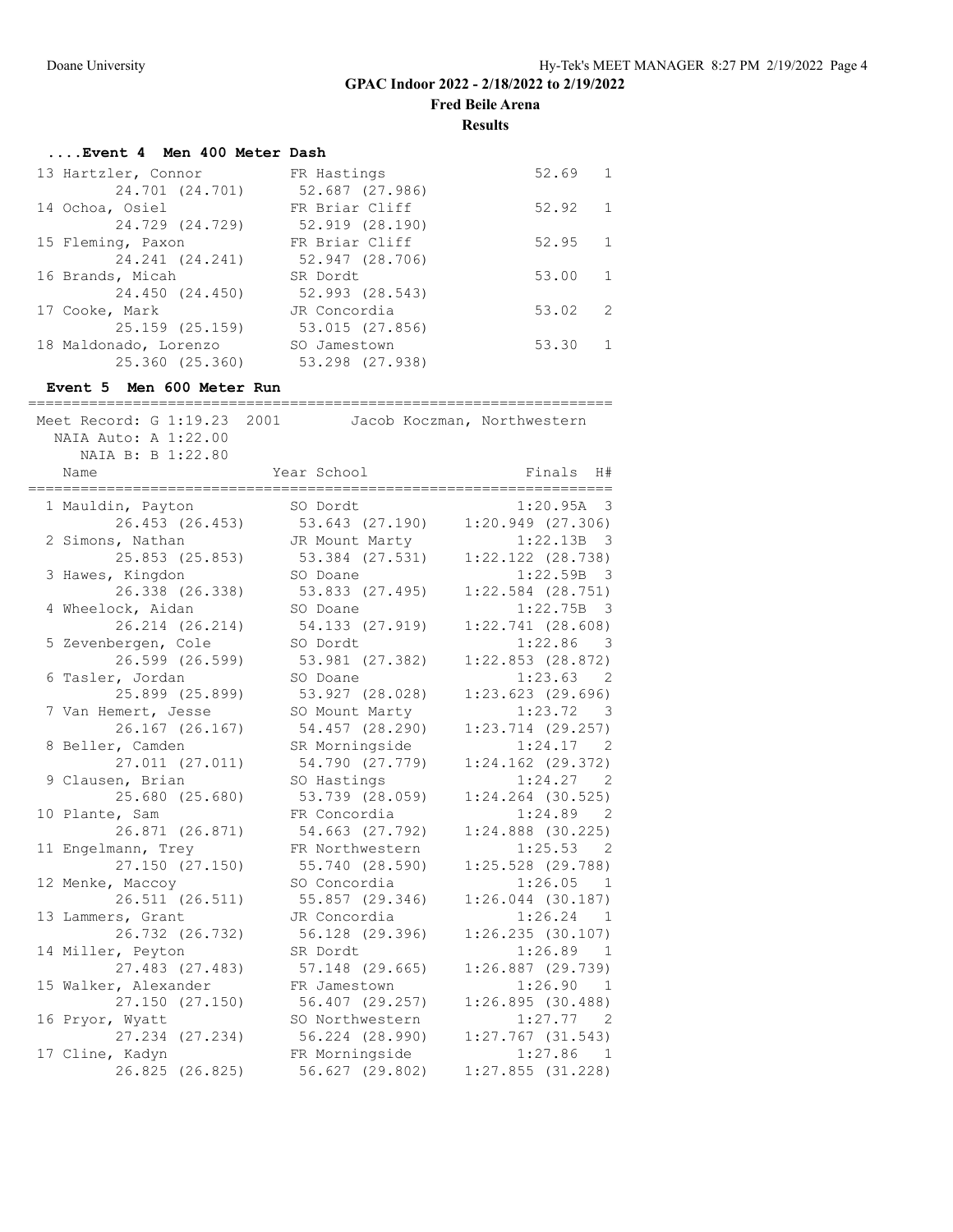**Fred Beile Arena**

#### **Results**

**....Event 5 Men 600 Meter Run**

| 18 Gray, Cameron |                 | SO Concordia    | 1:28.23               |
|------------------|-----------------|-----------------|-----------------------|
|                  | 27.355 (27.355) | 56.611 (29.256) | $1:28.221$ $(31.610)$ |

# **Event 6 Men 800 Meter Run**

===================================================================

 Meet Record: G 1:53.91 2/18/2017 Sam Wensink, Dordt NAIA Auto: A 1:55.95

| NAIA B: B 1:56.90      |                                                                                   |                                                                                                                                                                                                                                                                                                                                                                                                                                          |                                                                                                                                                                                                                                                                                                                                                      |                                                                                                                                                                                                                                                                                                                                                                                                                                                                    |
|------------------------|-----------------------------------------------------------------------------------|------------------------------------------------------------------------------------------------------------------------------------------------------------------------------------------------------------------------------------------------------------------------------------------------------------------------------------------------------------------------------------------------------------------------------------------|------------------------------------------------------------------------------------------------------------------------------------------------------------------------------------------------------------------------------------------------------------------------------------------------------------------------------------------------------|--------------------------------------------------------------------------------------------------------------------------------------------------------------------------------------------------------------------------------------------------------------------------------------------------------------------------------------------------------------------------------------------------------------------------------------------------------------------|
|                        |                                                                                   |                                                                                                                                                                                                                                                                                                                                                                                                                                          |                                                                                                                                                                                                                                                                                                                                                      |                                                                                                                                                                                                                                                                                                                                                                                                                                                                    |
| 1 Mauldin, Payton      |                                                                                   | 1:59.83 4                                                                                                                                                                                                                                                                                                                                                                                                                                |                                                                                                                                                                                                                                                                                                                                                      |                                                                                                                                                                                                                                                                                                                                                                                                                                                                    |
|                        |                                                                                   |                                                                                                                                                                                                                                                                                                                                                                                                                                          |                                                                                                                                                                                                                                                                                                                                                      |                                                                                                                                                                                                                                                                                                                                                                                                                                                                    |
| 2 Carney, Tyler        |                                                                                   | $2:00.69$ 3                                                                                                                                                                                                                                                                                                                                                                                                                              |                                                                                                                                                                                                                                                                                                                                                      |                                                                                                                                                                                                                                                                                                                                                                                                                                                                    |
|                        |                                                                                   | 1:30.115(31.321)                                                                                                                                                                                                                                                                                                                                                                                                                         |                                                                                                                                                                                                                                                                                                                                                      |                                                                                                                                                                                                                                                                                                                                                                                                                                                                    |
| 3 Wheelock, Aidan      |                                                                                   | 2:01.01<br>$\overline{4}$                                                                                                                                                                                                                                                                                                                                                                                                                |                                                                                                                                                                                                                                                                                                                                                      |                                                                                                                                                                                                                                                                                                                                                                                                                                                                    |
|                        |                                                                                   | 1:31.560(31.145)                                                                                                                                                                                                                                                                                                                                                                                                                         |                                                                                                                                                                                                                                                                                                                                                      |                                                                                                                                                                                                                                                                                                                                                                                                                                                                    |
| 4 Amaro, Robert        | SO Briar Cliff                                                                    | 2:01.14 4                                                                                                                                                                                                                                                                                                                                                                                                                                |                                                                                                                                                                                                                                                                                                                                                      |                                                                                                                                                                                                                                                                                                                                                                                                                                                                    |
| 29.157 (29.157)        |                                                                                   | $1:32.012$ $(31.116)$                                                                                                                                                                                                                                                                                                                                                                                                                    |                                                                                                                                                                                                                                                                                                                                                      |                                                                                                                                                                                                                                                                                                                                                                                                                                                                    |
| 5 Brunsting, Dayton    | FR Dordt                                                                          | $2:01.26$ 3                                                                                                                                                                                                                                                                                                                                                                                                                              |                                                                                                                                                                                                                                                                                                                                                      |                                                                                                                                                                                                                                                                                                                                                                                                                                                                    |
| 27.640 (27.640)        |                                                                                   | $1:29.867$ $(31.570)$                                                                                                                                                                                                                                                                                                                                                                                                                    |                                                                                                                                                                                                                                                                                                                                                      |                                                                                                                                                                                                                                                                                                                                                                                                                                                                    |
| 6 Schlunsen, Mason     |                                                                                   | 2:02.92 4                                                                                                                                                                                                                                                                                                                                                                                                                                |                                                                                                                                                                                                                                                                                                                                                      |                                                                                                                                                                                                                                                                                                                                                                                                                                                                    |
|                        |                                                                                   | $1:32.184$ $(31.240)$                                                                                                                                                                                                                                                                                                                                                                                                                    |                                                                                                                                                                                                                                                                                                                                                      |                                                                                                                                                                                                                                                                                                                                                                                                                                                                    |
| 7 Van Zee, Lance       | SR Dordt                                                                          | $2:03.19$ 3                                                                                                                                                                                                                                                                                                                                                                                                                              |                                                                                                                                                                                                                                                                                                                                                      |                                                                                                                                                                                                                                                                                                                                                                                                                                                                    |
|                        |                                                                                   |                                                                                                                                                                                                                                                                                                                                                                                                                                          |                                                                                                                                                                                                                                                                                                                                                      |                                                                                                                                                                                                                                                                                                                                                                                                                                                                    |
| 8 Brasser, Peyton      | SR Northwestern                                                                   | 2:03.48 2                                                                                                                                                                                                                                                                                                                                                                                                                                |                                                                                                                                                                                                                                                                                                                                                      |                                                                                                                                                                                                                                                                                                                                                                                                                                                                    |
|                        |                                                                                   |                                                                                                                                                                                                                                                                                                                                                                                                                                          |                                                                                                                                                                                                                                                                                                                                                      |                                                                                                                                                                                                                                                                                                                                                                                                                                                                    |
| 9 Zevenbergen, Cole    |                                                                                   | 2:04.22 4                                                                                                                                                                                                                                                                                                                                                                                                                                |                                                                                                                                                                                                                                                                                                                                                      |                                                                                                                                                                                                                                                                                                                                                                                                                                                                    |
|                        |                                                                                   |                                                                                                                                                                                                                                                                                                                                                                                                                                          |                                                                                                                                                                                                                                                                                                                                                      |                                                                                                                                                                                                                                                                                                                                                                                                                                                                    |
| 10 Ambrose, Zach       | SR Morningside                                                                    | 2:04.38 4                                                                                                                                                                                                                                                                                                                                                                                                                                |                                                                                                                                                                                                                                                                                                                                                      |                                                                                                                                                                                                                                                                                                                                                                                                                                                                    |
| 29.442 (29.442)        | $1:01.087$ (31.645)                                                               | 1:32.590(31.504)                                                                                                                                                                                                                                                                                                                                                                                                                         |                                                                                                                                                                                                                                                                                                                                                      |                                                                                                                                                                                                                                                                                                                                                                                                                                                                    |
| 11 Hoke, Micah         | FR Jamestown                                                                      | $2:04.88$ 2                                                                                                                                                                                                                                                                                                                                                                                                                              |                                                                                                                                                                                                                                                                                                                                                      |                                                                                                                                                                                                                                                                                                                                                                                                                                                                    |
|                        |                                                                                   |                                                                                                                                                                                                                                                                                                                                                                                                                                          |                                                                                                                                                                                                                                                                                                                                                      |                                                                                                                                                                                                                                                                                                                                                                                                                                                                    |
| 12 Blankenship, Duncan |                                                                                   | 2:05.36 2                                                                                                                                                                                                                                                                                                                                                                                                                                |                                                                                                                                                                                                                                                                                                                                                      |                                                                                                                                                                                                                                                                                                                                                                                                                                                                    |
| 28.630 (28.630)        |                                                                                   | $1:32.722$ $(33.025)$                                                                                                                                                                                                                                                                                                                                                                                                                    |                                                                                                                                                                                                                                                                                                                                                      |                                                                                                                                                                                                                                                                                                                                                                                                                                                                    |
| 13 Shanks, Hunter      |                                                                                   | 2:05.85 3                                                                                                                                                                                                                                                                                                                                                                                                                                |                                                                                                                                                                                                                                                                                                                                                      |                                                                                                                                                                                                                                                                                                                                                                                                                                                                    |
|                        |                                                                                   | 1:31.610(33.120)                                                                                                                                                                                                                                                                                                                                                                                                                         |                                                                                                                                                                                                                                                                                                                                                      |                                                                                                                                                                                                                                                                                                                                                                                                                                                                    |
| 14 Wenz, Will          | FR Doane                                                                          | 2:06.22 2                                                                                                                                                                                                                                                                                                                                                                                                                                |                                                                                                                                                                                                                                                                                                                                                      |                                                                                                                                                                                                                                                                                                                                                                                                                                                                    |
| 27.961 (27.961)        |                                                                                   | $1:32.939$ $(33.451)$                                                                                                                                                                                                                                                                                                                                                                                                                    |                                                                                                                                                                                                                                                                                                                                                      |                                                                                                                                                                                                                                                                                                                                                                                                                                                                    |
| 15 Sorensen, Justin    | SO Dakota Wesleyan                                                                | 2:07.10 3                                                                                                                                                                                                                                                                                                                                                                                                                                |                                                                                                                                                                                                                                                                                                                                                      |                                                                                                                                                                                                                                                                                                                                                                                                                                                                    |
| 27.784 (27.784)        |                                                                                   | $1:32.742$ (33.891)                                                                                                                                                                                                                                                                                                                                                                                                                      |                                                                                                                                                                                                                                                                                                                                                      |                                                                                                                                                                                                                                                                                                                                                                                                                                                                    |
|                        | SO Doane                                                                          | 2:08.47 1                                                                                                                                                                                                                                                                                                                                                                                                                                |                                                                                                                                                                                                                                                                                                                                                      |                                                                                                                                                                                                                                                                                                                                                                                                                                                                    |
|                        |                                                                                   |                                                                                                                                                                                                                                                                                                                                                                                                                                          |                                                                                                                                                                                                                                                                                                                                                      |                                                                                                                                                                                                                                                                                                                                                                                                                                                                    |
|                        |                                                                                   | 2:12.92<br>$\overline{1}$                                                                                                                                                                                                                                                                                                                                                                                                                |                                                                                                                                                                                                                                                                                                                                                      |                                                                                                                                                                                                                                                                                                                                                                                                                                                                    |
| 28.101 (28.101)        |                                                                                   |                                                                                                                                                                                                                                                                                                                                                                                                                                          |                                                                                                                                                                                                                                                                                                                                                      |                                                                                                                                                                                                                                                                                                                                                                                                                                                                    |
|                        | Name<br>28.564 (28.564)<br>28.387 (28.387)<br>27.524 (27.524)<br>16 Ortiz, Daniel | SO Dordt<br>SR Morningside<br>SO Doane<br>29.335 (29.335) 1:00.415 (31.080)<br>1:00.896 (31.739)<br>58.297 (30.657)<br>SR Mount Marty<br>$29.379$ (29.379) 1:00.944 (31.565)<br>27.932 (27.932) 58.606 (30.675)<br>59.249 (30.685)<br>SO Dordt<br>29.468 (29.468) 1:00.717 (31.250)<br>59.595 (31.209)<br>FR Doane<br>59.698 (31.068)<br>FR Dakota Wesleyan<br>58.491 (30.967)<br>59.488 (31.527)<br>58.851 (31.068)<br>17 Ideker, Caden | Year School <a> Finals<br/> H#<br/><math>29.693</math> (29.693) 1:00.783 (31.090) 1:31.855 (31.072)<br/><math>28.100</math> (28.100) 58.794 (30.695)<br><math>1:30.062</math> (31.456)<br/><math>1:31.689</math> (32.440)<br/>1:32.427(31.710)<br/><math>1:32.014</math> <math>(32.420)</math><br/>JR Mount Marty<br/>59.253 (31.153) 1:34.</br></a> | $1:59.821$ (27.966)<br>2:00.690(30.575)<br>$2:01.002$ $(29.442)$<br>$2:01.138$ (29.127)<br>2:01.260(31.394)<br>2:02.912 (30.729)<br>2:03.182 (33.120)<br>$2:03.474$ (31.786)<br>2:04.217(31.790)<br>$2:04.374$ (31.785)<br>$2:04.875$ (32.861)<br>$2:05.359$ $(32.638)$<br>$2:05.848$ $(34.238)$<br>2:06.218 (33.280)<br>$2:07.099$ (34.357)<br>$27.646$ (27.646) 58.658 (31.013) 1:33.045 (34.387)<br>$2:08.469$ (35.425)<br>1:34.716(35.464)<br>2:12.913(38.197) |

### **Event 7 Men 1000 Meter Run**

=================================================================== Meet Record: G 2:29.99 2003 Mark Heider, Concordia NAIA Auto: A 2:32.00 NAIA B: B 2:33.00 Name Year School Finals H# =================================================================== 1 Merkle, Jebadiah SR Dordt 2:29.88G 2 29.511 (29.511) 58.811 (29.300) 1:28.874 (30.064) 1:59.959 (31.085) 2:29.878 (29.920)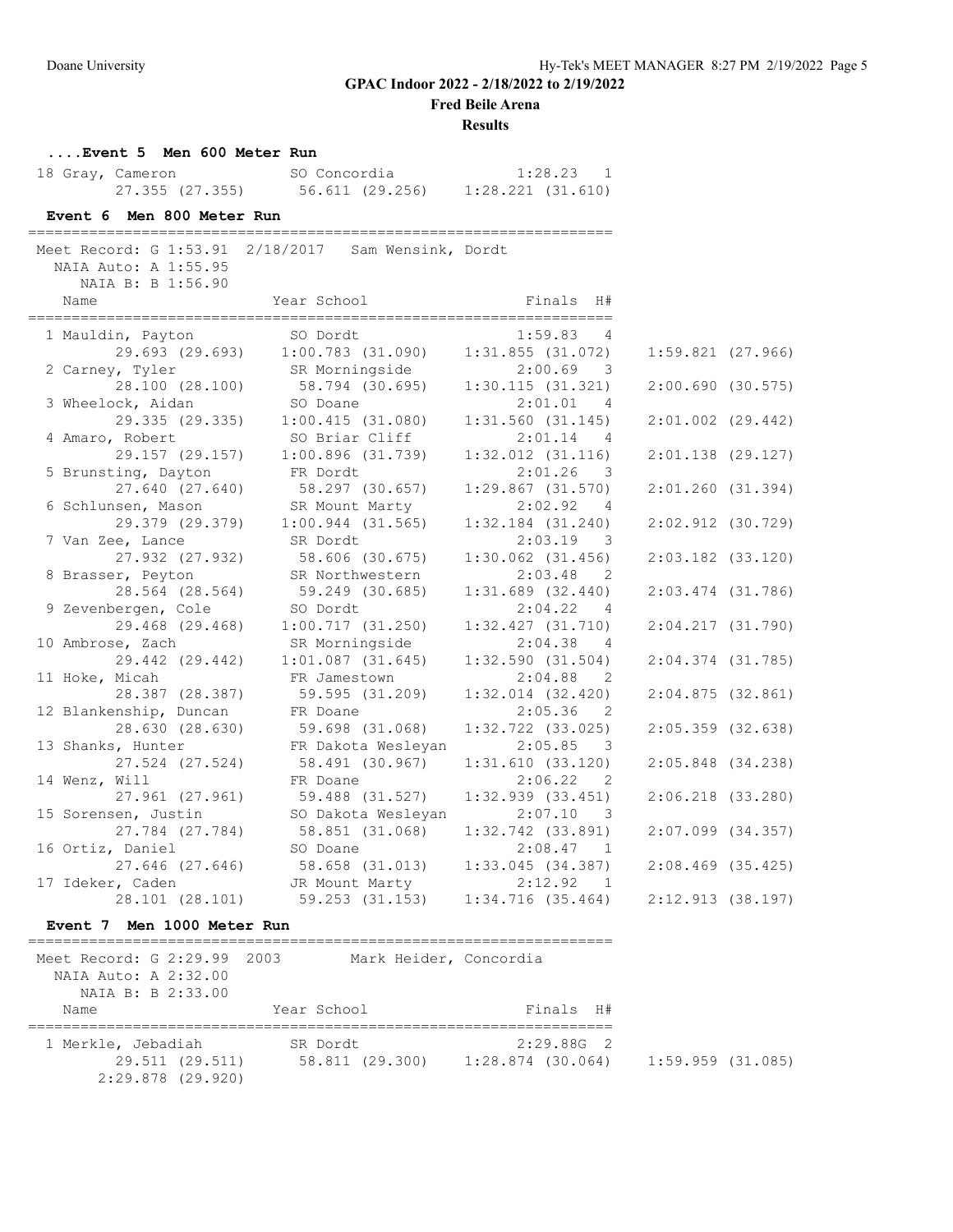**Fred Beile Arena**

#### **Results**

# **....Event 7 Men 1000 Meter Run**

| 2 Engen, Trey                                           | JR Dordt                                                              | $2:30.85A$ 2                            |                     |
|---------------------------------------------------------|-----------------------------------------------------------------------|-----------------------------------------|---------------------|
|                                                         | $30.597$ (30.597) $1:00.546$ (29.950) $1:31.119$ (30.574)             |                                         | $2:01.747$ (30.628) |
| $2:30.843$ (29.097)                                     |                                                                       |                                         |                     |
| 3 Dockweiler, Kalen                                     | SO Doane                                                              | $2:31.01A$ 2                            |                     |
| 29.858 (29.858)                                         | 59.509 (29.652)                                                       | 1:29.967(30.458)                        | $2:00.763$ (30.796) |
| 2:31.010(30.248)                                        |                                                                       |                                         |                     |
| 4 Rohde, Calvin                                         | FR Concordia                                                          | 2:31.10A 2                              |                     |
| 30.057 (30.057)                                         | 59.779 (29.723)                                                       | 1:30.380(30.601)                        | $2:01.453$ (31.073) |
| $2:31.092$ $(29.640)$                                   |                                                                       |                                         |                     |
| 5 Anderson, Joe                                         | JR Dordt                                                              | $2:33.78$ 2                             |                     |
| 30.272 (30.272)                                         | $1:00.018$ $(29.747)$                                                 | $1:30.769$ (30.751)                     | 2:02.049 (31.280)   |
| $2:33.780$ (31.731)                                     |                                                                       |                                         |                     |
| 6 Stoeckermann, Henri                                   | FR Midland                                                            | $2:35.71$ 2                             |                     |
| 30.279 (30.279)                                         | $1:00.272$ (29.993)                                                   | $1:30.577$ (30.305)                     | $2:02.392$ (31.815) |
| 2:35.704 (33.313)                                       |                                                                       |                                         |                     |
| 7 Lee, Isaiah                                           | SR Northwestern                                                       | $2:37.10$ 2                             |                     |
| 30.807 (30.807)                                         | $1:00.928$ (30.121)                                                   | 1:32.403(31.475)                        | $2:05.117$ (32.715) |
| 2:37.099 (31.983)                                       |                                                                       |                                         |                     |
| 8 Evans, Ryan                                           | FR Doane                                                              | $2:40.23$ 2                             |                     |
| 31.827 (31.827)                                         | $1:01.558$ (29.732)                                                   | $1:32.567$ (31.009)                     | 2:04.923 (32.357)   |
| 2:40.228 (35.305)                                       |                                                                       |                                         |                     |
| 9 Willweber, Micah                                      | FR Concordia                                                          | $2:43.15$ 2                             |                     |
| 31.172 (31.172)                                         | $1:01.184$ (30.013)                                                   | 1:33.030(31.846)                        | $2:06.244$ (33.215) |
| $2:43.143$ (36.900)                                     |                                                                       |                                         |                     |
| 10 Vermillion, Kanyon                                   | FR Jamestown                                                          | $2:43.84$ 1                             |                     |
| 32.701 (32.701)                                         | $1:06.194$ $(33.494)$                                                 | $1:39.798$ (33.605)                     | $2:13.289$ (33.491) |
| 2:43.837 (30.548)                                       |                                                                       |                                         |                     |
| 11 Ideus, Ethan                                         | FR Concordia                                                          | $2:45.37$ 1                             |                     |
| 31.766 (31.766)                                         | $1:04.489$ $(32.724)$                                                 | 1:38.210(33.721)                        | 2:12.946 (34.736)   |
| $2:45.368$ (32.423)                                     |                                                                       |                                         |                     |
| 12 Vidas, Liam                                          |                                                                       | FR Mount Marty 2:45.57 1                |                     |
| 31.959 (31.959)                                         | $1:04.703$ $(32.745)$                                                 | 1:38.595(33.892)                        | 2:13.347 (34.752)   |
| $2:45.561$ (32.215)                                     |                                                                       |                                         |                     |
| 13 Ochsner, Aaron                                       | FR Hastings                                                           | 2:46.12 1                               |                     |
| 32.155 (32.155)                                         | $1:05.312$ (33.158) $1:39$ <sup>1</sup>                               | 1:39.177(33.865)                        | 2:13.738 (34.562)   |
| 2:46.111(32.373)                                        |                                                                       |                                         |                     |
| 14 Bervig, Nathaniel                                    | FR Dordt                                                              | $2:46.17$ 1                             |                     |
|                                                         | 32.088 (32.088) 1:05.031 (32.943) 1:38.830 (33.800)                   |                                         | $2:13.152$ (34.322) |
| $2:46.167$ (33.015)                                     |                                                                       |                                         |                     |
| 15 Johnson, Zach                                        | SO Concordia                                                          | 2:46.30 1                               |                     |
|                                                         |                                                                       |                                         |                     |
| 32.317 (32.317)                                         |                                                                       | $1:05.598$ (33.281) $1:39.543$ (33.945) | 2:14.071 (34.528)   |
| 2:46.297(32.226)                                        |                                                                       |                                         |                     |
| 16 Wiegert, Christian                                   | FR Hastings                                                           | 2:57.42 1                               |                     |
|                                                         | 32.498 (32.498) 1:06.044 (33.546) 1:41.982 (35.939) 2:20.249 (38.267) |                                         |                     |
| 2:57.417(37.169)                                        |                                                                       |                                         |                     |
| Event 8 Men 1 Mile Run                                  |                                                                       |                                         |                     |
|                                                         |                                                                       |                                         |                     |
| Meet Record: G 4:14.77 2/18/2017 Tim Rose, Northwestern |                                                                       |                                         |                     |

 NAIA Auto: A 4:19.50 NAIA B: B 4:22.00

Name Year School Finals H# ===================================================================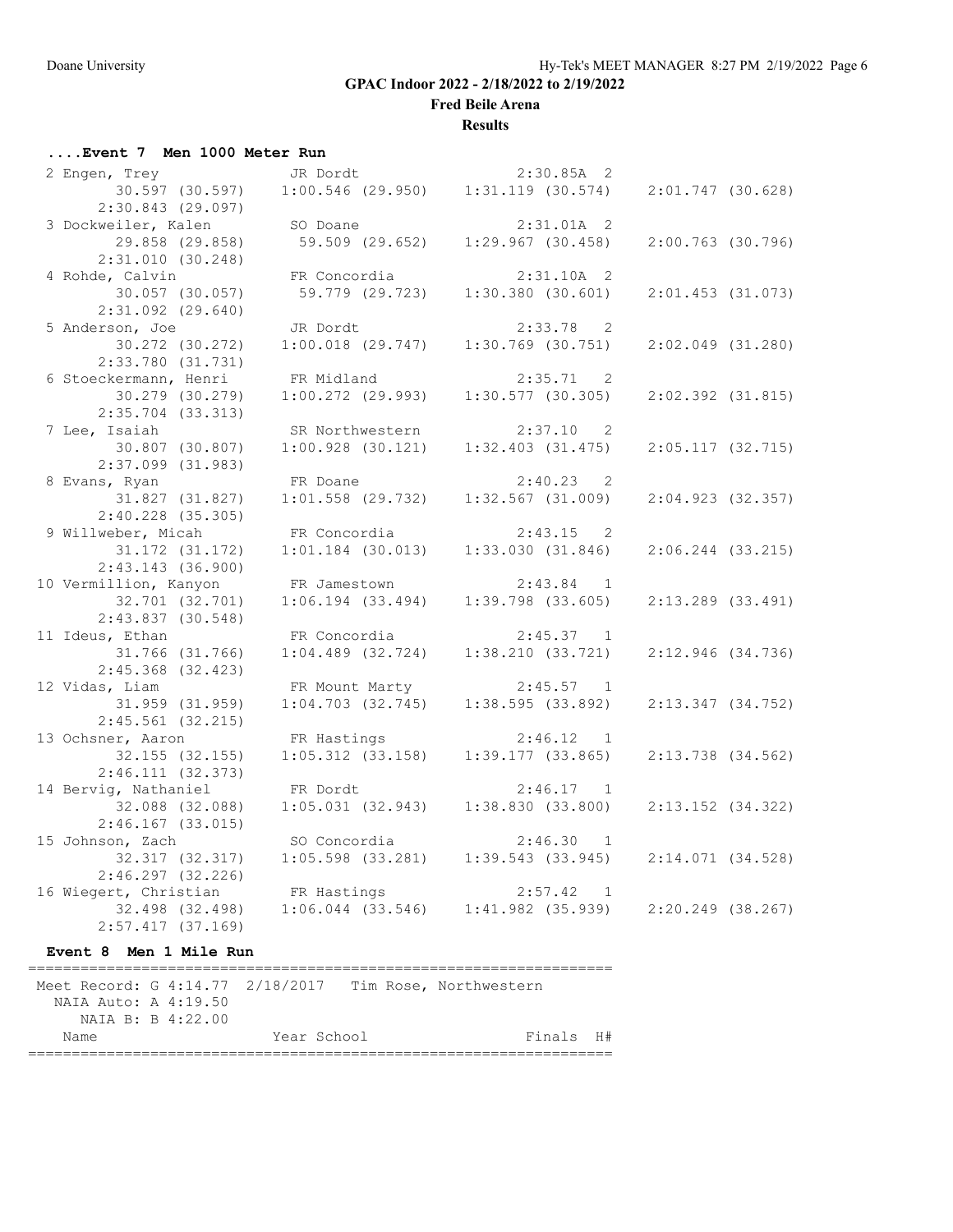**Fred Beile Arena**

**Results**

## **....Event 8 Men 1 Mile Run**

| 1 Steiger, Eric       | SR Dordt              | $4:17.32A$ 2              |                       |
|-----------------------|-----------------------|---------------------------|-----------------------|
| 34.533 (34.533)       | $1:05.904$ (31.371)   | $1:37.658$ (31.754)       | 2:09.347(31.689)      |
| 2:41.779 (32.432)     | $3:14.304$ (32.525)   | 3:46.941(32.637)          | $4:17.318$ (30.377)   |
| 2 Dockweiler, Kalen   | SO Doane              | $4:17.76A$ 2              |                       |
| 34.124 (34.124)       | $1:06.272$ $(32.148)$ | 1:38.131(31.859)          | $2:09.603$ $(31.472)$ |
| 2:42.031(32.428)      | $3:14.524$ (32.493)   | 3:46.715(32.191)          | $4:17.760$ $(31.045)$ |
| 3 Anderson, Joe       | JR Dordt              | $4:17.78A$ 2              |                       |
| 34.330 (34.330)       | $1:06.163$ (31.833)   | $1:37.653$ (31.490)       | $2:08.523$ (30.870)   |
| $2:40.088$ (31.565)   | $3:12.280$ (32.192)   | $3:44.981$ (32.701)       | $4:17.773$ (32.792)   |
| 4 Rohde, Calvin       | FR Concordia          | $4:18.85A$ 2              |                       |
| 34.608 (34.608)       | $1:06.204$ (31.596)   | 1:37.917(31.713)          | $2:09.459$ $(31.542)$ |
| $2:41.908$ (32.449)   | $3:14.839$ $(32.931)$ | $3:47.606$ (32.767)       | 4:18.850(31.244)      |
| 5 Paschal, Ro         | SR Morningside        | 4:23.18<br>$\overline{2}$ |                       |
| 34.960 (34.960)       | 1:06.521(31.561)      | $1:38.388$ $(31.867)$     | 2:09.625(31.237)      |
| 2:41.591(31.966)      | $3:14.063$ (32.472)   | $3:46.688$ (32.625)       | $4:23.175$ (36.487)   |
| 6 Engen, Trey         | JR Dordt              | 4:27.58 2                 |                       |
| 34.758 (34.758)       | 1:06.840(32.082)      | $1:38.794$ (31.954)       | $2:10.385$ (31.591)   |
| $2:43.032$ $(32.647)$ | $3:16.677$ (33.645)   | $3:51.161$ (34.484)       | $4:27.576$ (36.415)   |
| 7 Ruhaak, Riley       | FR Dordt              | 4:33.31 2                 |                       |
| 35.619 (35.619)       | $1:07.986$ (32.367)   | 1:41.255(33.269)          | $2:16.074$ $(34.819)$ |
| $2:51.083$ (35.009)   | $3:26.343$ (35.260)   | $4:01.042$ $(34.699)$     | $4:33.304$ $(32.262)$ |
| 8 Kunert, Joseph      | JR Northwestern       | 4:37.08<br>$\overline{2}$ |                       |
| 35.184 (35.184)       | $1:07.694$ $(32.510)$ | $1:41.021$ (33.327)       | $2:16.249$ (35.228)   |
| $2:51.328$ (35.079)   | $3:26.530$ (35.202)   | $4:01.252$ $(34.722)$     | $4:37.071$ $(35.819)$ |
| 9 Van Zanten, Kendall | SR Dordt              | 4:41.00 1                 |                       |
| 35.375 (35.375)       | $1:09.618$ $(34.243)$ | $1:44.642$ (35.024)       | $2:19.897$ (35.255)   |
| 2:55.460(35.563)      | $3:31.668$ (36.208)   | $4:07.674$ (36.006)       | $4:40.996$ (33.322)   |
| 10 Welker, Mason      | SO Morningside        | 4:54.06<br>$\overline{1}$ |                       |
| 35.501 (35.501)       | $1:09.777$ $(34.276)$ | $1:45.529$ (35.752)       | $2:21.793$ (36.264)   |
| 2:59.323 (37.530)     | $3:37.989$ $(38.666)$ | 4:16.425(38.436)          | $4:54.057$ (37.632)   |
| 11 Hjelmstad, Drew    | FR Jamestown          | 4:55.26<br>$\overline{1}$ |                       |
| 36.227 (36.227)       | 1:10.813(34.586)      | $1:46.724$ (35.911)       | $2:24.082$ (37.358)   |
| $3:02.276$ (38.194)   | 3:40.180(37.904)      | $4:19.002$ $(38.822)$     | 4:55.260(36.258)      |
| 12 Arndt, Jeremiah    | FR Doane              | $4:56.49$ 1               |                       |
| $35.625$ (35.625)     | $1:10.126$ (34.501)   | 1:46.433(36.307)          | $2:23.767$ (37.334)   |
| $3:02.006$ (38.239)   | 3:40.975(38.969)      | $4:20.221$ $(39.246)$     | $4:56.486$ (36.265)   |
| 13 Effle, Brayden     | SR Mount Marty        | 4:59.63 1                 |                       |
| 35.978 (35.978)       | $1:10.514$ (34.536)   | 1:46.965(36.451)          | $2:25.086$ (38.121)   |
| $3:03.204$ $(38.118)$ | $3:43.204$ (40.000)   | $4:23.026$ (39.822)       | $4:59.621$ (36.595)   |
| 14 Wiegert, Christian | FR Hastings           | 5:00.26<br>$\overline{1}$ |                       |
| 35.185 (35.185)       | $1:09.406$ $(34.221)$ | 1:46.160(36.754)          | $2:24.788$ (38.628)   |
| $3:03.857$ (39.069)   | 3:44.635(40.778)      | $4:23.831$ (39.196)       | $5:00.253$ (36.422)   |

### **Event 9 Men 3000 Meter Run**

================================================================

| Meet Record: G 8:36.99 2/18/2017<br>NAIA Auto: A 8:42.00<br>NAIA B: B 8:46.00 |                       | Danny Aldaba, Midland |                       |
|-------------------------------------------------------------------------------|-----------------------|-----------------------|-----------------------|
| Name                                                                          | Year School           | Finals                |                       |
| 1 Steiger, Eric                                                               | SR Dordt              | 8:46.80               |                       |
| 37.916 (37.916)                                                               | $1:15.488$ (37.572)   | $1:49.763$ $(34.275)$ | $2:24.404$ $(34.641)$ |
| 2:58.839(34.435)                                                              | 3:33.566 (34.727)     | 4:08.479(34.913)      | $4:43.856$ (35.377)   |
| 5:19.537(35.681)                                                              | $5:55.334$ (35.797)   | 6:31.666 (36.332)     | 7:07.951 (36.285)     |
| 7:41.504 (33.553)                                                             | $8:14.904$ $(33.400)$ | 8:46.795(31.891)      |                       |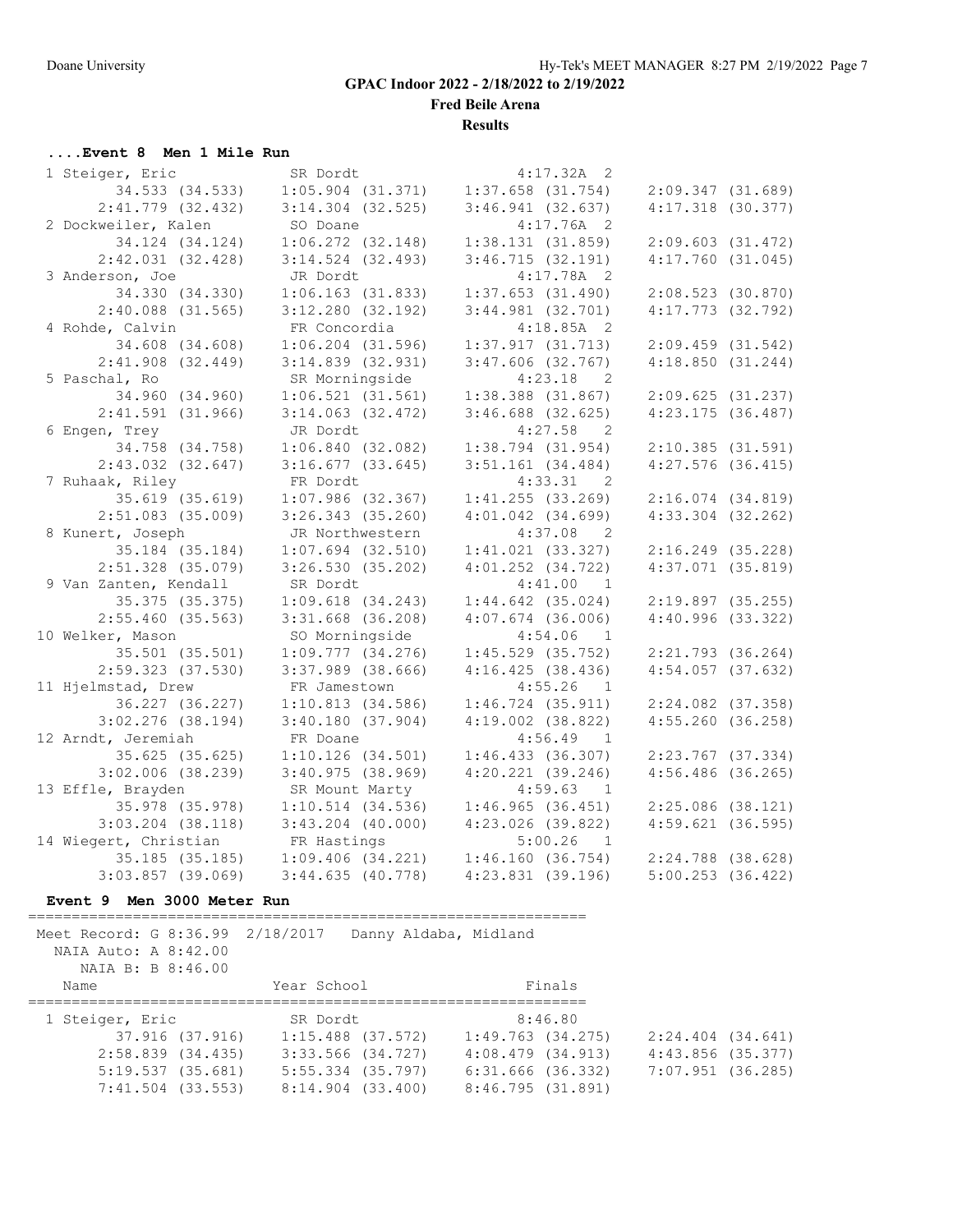**Fred Beile Arena**

**Results**

# **....Event 9 Men 3000 Meter Run**

| 2 Tebben, Davis       | SR Dordt              | 8:48.91                                     |                       |
|-----------------------|-----------------------|---------------------------------------------|-----------------------|
| 38.334 (38.334)       | $1:15.989$ (37.655)   | $1:50.049$ (34.060) $2:24.677$ (34.628)     |                       |
| $2:59.085$ (34.408)   | $3:33.847$ $(34.762)$ | 4:08.749(34.902)                            | 4:44.101(35.352)      |
| $5:19.818$ $(35.717)$ | 5:55.625(35.807)      | 6:31.943(36.318)                            | $7:08.173$ (36.230)   |
| $7:42.267$ (34.094)   | 8:16.276(34.009)      | 8:48.910 (32.634)                           |                       |
| 3 Sesna, Camden       | SO Concordia          | 8:56.62                                     |                       |
| 37.900 (37.900)       | $1:15.159$ $(37.259)$ | $1:49.489$ $(34.330)$                       | 2:24.117(34.628)      |
| $2:58.552$ (34.435)   | $3:33.346$ (34.794)   | 4:08.255(34.909)                            | 4:43.623(35.368)      |
| 5:19.307(35.684)      | $5:55.127$ (35.820)   | $6:31.449$ $(36.322)$                       | $7:08.184$ (36.735)   |
| $7:44.176$ (35.992)   | 8:20.945 (36.769)     | $8:56.618$ (35.673)                         |                       |
|                       |                       |                                             |                       |
| 4 Paschal, Ro         | SR Morningside        | 8:57.48                                     |                       |
| 38.626 (38.626)       | $1:17.026$ (38.400)   | $1:53.138$ (36.112)                         | $2:29.082$ (35.944)   |
| $3:04.841$ (35.759)   | 3:40.310(35.469)      | $4:15.416$ (35.106)                         | 4:50.817(35.401)      |
| $5:27.009$ (36.192)   | $6:03.181$ $(36.172)$ | $6:39.593$ $(36.412)$                       | 7:16.470(36.877)      |
| $7:52.797$ (36.327)   | 8:26.550(33.753)      | $8:57.474$ (30.924)                         |                       |
| 5 Schroeder, Thaniel  | JR Dordt              | 8:59.41                                     |                       |
| 39.464 (39.464)       | $1:18.658$ (39.194)   | $1:53.434$ $(34.776)$                       | 2:29.331 (35.897)     |
| 3:05.131(35.800)      | $3:40.062$ $(34.931)$ | 4:15.176(35.114)                            | $4:50.571$ (35.395)   |
| $5:26.768$ (36.197)   | 6:02.932(36.164)      | 6:39.339(36.407)                            | $7:16.209$ $(36.870)$ |
| $7:52.549$ (36.340)   | $8:26.869$ $(34.320)$ | $8:59.404$ (32.535)                         |                       |
| 6 Anderson, Joe       | JR Dordt              | 9:04.59                                     |                       |
| 38.977 (38.977)       | $1:17.833$ (38.856)   | $1:54.128$ (36.295)                         | 2:29.775 (35.647)     |
| $3:05.457$ (35.682)   | $3:41.231$ $(35.774)$ | $4:16.158$ $(34.927)$                       | $4:52.256$ (36.098)   |
| $5:28.987$ $(36.731)$ | 6:06.427(37.440)      | 6:43.896(37.469)                            | $7:20.469$ (36.573)   |
| $7:57.604$ (37.135)   | 8:33.018 (35.414)     | $9:04.584$ (31.566)                         |                       |
| 7 Shippy, Peter       | JR Dordt              | 9:04.82                                     |                       |
| 39.621 (39.621)       | 1:17.935(38.314)      | $1:54.563$ (36.628) $2:30.627$ (36.064)     |                       |
| $3:06.114$ (35.487)   | $3:41.721$ (35.607)   | 4:16.993(35.272)                            | 4:52.723 (35.730)     |
| 5:28.713(35.990)      | $6:06.208$ $(37.495)$ | $6:44.481$ (38.273)                         | $7:21.433$ (36.952)   |
| $7:58.794$ (37.361)   | 8:35.542 (36.748)     | $9:04.818$ $(29.276)$                       |                       |
| 8 Vorster, Aidan      | FR Dordt              | 9:05.51                                     |                       |
| 39.089 (39.089)       | 1:18.390(39.301)      | $1:54.331$ $(35.941)$ $2:30.137$ $(35.806)$ |                       |
| $3:05.779$ (35.642)   | $3:41.464$ (35.685)   | 4:16.707(35.243)                            | $4:53.079$ (36.372)   |
| $5:29.654$ (36.575)   | 6:06.705(37.051)      | $6:44.064$ $(37.359)$                       | 7:21.731 (37.667)     |
| $7:58.629$ (36.898)   | 8:34.883 (36.254)     | 9:05.505(30.622)                            |                       |
| 9 Wiersma, Ian        | SR Northwestern       | 9:06.92                                     |                       |
| 39.157 (39.157)       | $1:18.078$ (38.921)   | $1:54.861$ (36.783)                         | 2:31.338 (36.477)     |
| $3:07.202$ (35.864)   | 3:43.195(35.993)      | 4:19.203(36.008)                            | 4:56.121(36.918)      |
| $5:32.771$ (36.650)   | $6:09.871$ (37.100)   | 6:46.470 (36.599)                           | $7:22.756$ (36.286)   |
| 7:59.195(36.439)      | 8:35.185 (35.990)     | 9:06.920(31.735)                            |                       |
| 10 Summerhays, Ethan  | SO Dordt              | 9:10.68                                     |                       |
| 39.290 (39.290)       |                       | 1:54.640(36.293)                            | $2:30.804$ (36.164)   |
|                       | 1:18.347(39.057)      | 4:17.977(36.118)                            |                       |
| 3:06.430(35.626)      | $3:41.859$ (35.429)   |                                             | $4:54.167$ (36.190)   |
| $5:31.024$ (36.857)   | $6:08.098$ $(37.074)$ | $6:45.242$ $(37.144)$                       | $7:22.283$ $(37.041)$ |
| $7:59.087$ (36.804)   | $8:35.221$ (36.134)   | 9:10.671(35.450)                            |                       |
| 11 Jacobsma, Dawson   | SR Northwestern       | 9:16.99                                     |                       |
| 39.422 (39.422)       | 1:18.209 (38.787)     | 1:54.390(36.181)                            | 2:30.982 (36.592)     |
| $3:06.970$ (35.988)   | $3:42.912$ (35.942)   | 4:18.793 (35.881)                           | $4:55.597$ (36.804)   |
| 5:32.396 (36.799)     | $6:10.109$ $(37.713)$ | $6:47.224$ $(37.115)$                       | 7:25.196 (37.972)     |
| $8:03.716$ (38.520)   | 8:41.413 (37.697)     | $9:16.984$ $(35.571)$                       |                       |
| 12 Oliver, Thomas     | FR Doane              | 9:19.81                                     |                       |
| 37.839 (37.839)       | 1:16.750(38.911)      | $1:52.865$ (36.115)                         | $2:27.998$ (35.133)   |
| $3:04.349$ (36.351)   | 3:40.980(36.631)      | 4:17.439(36.459)                            | 4:54.839(37.400)      |
| $5:32.975$ (38.136)   | $6:11.299$ (38.324)   | 6:49.932(38.633)                            | $7:29.009$ $(39.077)$ |
| 8:07.388 (38.379)     | 8:44.863 (37.475)     | 9:19.801 (34.938)                           |                       |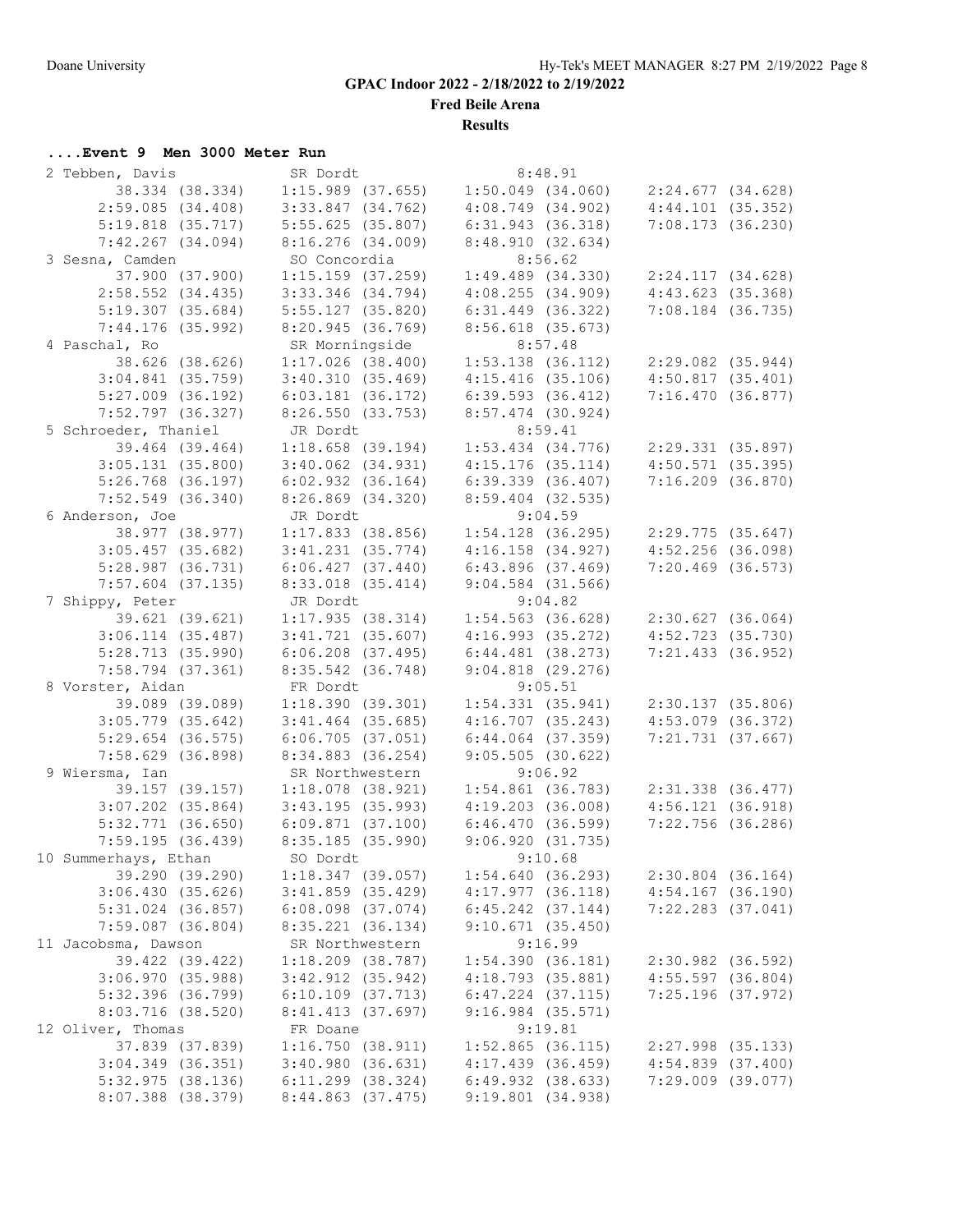**Fred Beile Arena**

**Results**

# **....Event 9 Men 3000 Meter Run**

| 39.206 (39.206) 1:17.308 (38.102)<br>$1:52.472$ (35.164) $2:28.620$ (36.148)<br>$3:05.060$ $(36.440)$<br>$3:42.012$ $(36.952)$<br>$4:54.488$ $(36.369)$<br>$4:18.119$ (36.107)<br>$6:09.209$ $(37.501)$<br>$6:47.599$ $(38.390)$<br>7:26.435(38.836)<br>$5:31.708$ $(37.220)$<br>8:05.906(39.471)<br>8:45.144 (39.238)<br>$9:22.342$ (37.198)<br>9:25.54<br>14 Cross, Leviticus<br>SR Northwestern<br>39.970 (39.970)<br>1:18.941(38.971)<br>1:54.917(35.976)<br>2:31.276 (36.359)<br>$3:06.675$ (35.399)<br>$3:42.337$ (35.662)<br>$4:18.304$ $(35.967)$<br>4:55.137(36.833)<br>$5:33.306$ $(38.169)$<br>$6:11.768$ (38.462)<br>$6:50.303$ (38.535)<br>7:29.345(39.042)<br>8:07.620(38.275)<br>$8:46.582$ (38.962)<br>$9:25.538$ (38.956)<br>15 Vander Griend, Bailey<br>SR Dordt<br>9:28.75<br>38.812 (38.812)<br>1:17.560(38.748)<br>$1:53.911$ (36.351) $2:30.214$ (36.303)<br>$3:07.064$ (36.850)<br>4:59.936(37.667)<br>3:43.890(36.826)<br>4:22.269 (38.379)<br>5:37.910(37.974)<br>6:16.620(38.710)<br>6:55.570(38.950)<br>7:35.356 (39.786)<br>9:28.747(36.263)<br>8:13.819(38.463)<br>8:52.484 (38.665)<br>16 Kunert, Joseph<br>9:28.81<br>JR Northwestern<br>39.773 (39.773)<br>1:18.755(38.982)<br>$1:55.093$ (36.338) $2:31.587$ (36.494)<br>3:44.240(36.811)<br>4:22.001 (37.761)<br>$5:00.084$ (38.083)<br>$3:07.429$ $(35.842)$<br>$6:56.229$ (39.169)<br>7:35.929 (39.700)<br>5:38.190(38.106)<br>$6:17.060$ (38.870)<br>8:15.533(39.604)<br>$8:54.349$ (38.816)<br>$9:28.804$ (34.455)<br>17 Mahoney, Jon<br>FR Midland<br>9:28.88<br>$40.237$ (40.237) 1:19.087 (38.850)<br>$1:55.295$ (36.208) $2:31.862$ (36.567)<br>4:21.786 (37.249)<br>$4:59.708$ (37.922)<br>$\begin{array}{cccc} 3:07.727 & (35.865) & 3:44.537 & (36.810) \\ 5:36.717 & (37.009) & 6:15.142 & (38.425) \end{array}$<br>$6:53.978$ (38.836)<br>7:34.336 (40.358)<br>$8:14.254$ (39.918)<br>9:28.880(35.419)<br>8:53.461 (39.207)<br>Event 10 Men 5000 Meter Run<br>Meet Record: G 15:00.62 2015 Daniel Aldaba, Midland<br>NAIA Auto: A 15:06.00<br>NAIA B: B 15:20.00<br>Finals<br>Year School<br>Name<br>1 Tebben, Davis 5R Dordt 14:55.72G<br>35.201 (35.201) 1:11.254 (36.053) 1:46.421 (35.167) 2:22.239 (35.818)<br>2:58.182 (35.943) 3:34.325 (36.143) 4:10.524 (36.199) 4:46.670 (36.146)<br>5:22.576 (35.906) 5:58.459 (35.883) 6:34.4 | 13 Tirop, Sisey | FR Doane |  | 9:22.35 |  |
|------------------------------------------------------------------------------------------------------------------------------------------------------------------------------------------------------------------------------------------------------------------------------------------------------------------------------------------------------------------------------------------------------------------------------------------------------------------------------------------------------------------------------------------------------------------------------------------------------------------------------------------------------------------------------------------------------------------------------------------------------------------------------------------------------------------------------------------------------------------------------------------------------------------------------------------------------------------------------------------------------------------------------------------------------------------------------------------------------------------------------------------------------------------------------------------------------------------------------------------------------------------------------------------------------------------------------------------------------------------------------------------------------------------------------------------------------------------------------------------------------------------------------------------------------------------------------------------------------------------------------------------------------------------------------------------------------------------------------------------------------------------------------------------------------------------------------------------------------------------------------------------------------------------------------------------------------------------------------------------------------------------------------------------------------------------------------------------------------------------------------------------------------------------------------------------------------------------------------------------------------------------------------------------------------------------------------------------|-----------------|----------|--|---------|--|
|                                                                                                                                                                                                                                                                                                                                                                                                                                                                                                                                                                                                                                                                                                                                                                                                                                                                                                                                                                                                                                                                                                                                                                                                                                                                                                                                                                                                                                                                                                                                                                                                                                                                                                                                                                                                                                                                                                                                                                                                                                                                                                                                                                                                                                                                                                                                          |                 |          |  |         |  |
|                                                                                                                                                                                                                                                                                                                                                                                                                                                                                                                                                                                                                                                                                                                                                                                                                                                                                                                                                                                                                                                                                                                                                                                                                                                                                                                                                                                                                                                                                                                                                                                                                                                                                                                                                                                                                                                                                                                                                                                                                                                                                                                                                                                                                                                                                                                                          |                 |          |  |         |  |
|                                                                                                                                                                                                                                                                                                                                                                                                                                                                                                                                                                                                                                                                                                                                                                                                                                                                                                                                                                                                                                                                                                                                                                                                                                                                                                                                                                                                                                                                                                                                                                                                                                                                                                                                                                                                                                                                                                                                                                                                                                                                                                                                                                                                                                                                                                                                          |                 |          |  |         |  |
|                                                                                                                                                                                                                                                                                                                                                                                                                                                                                                                                                                                                                                                                                                                                                                                                                                                                                                                                                                                                                                                                                                                                                                                                                                                                                                                                                                                                                                                                                                                                                                                                                                                                                                                                                                                                                                                                                                                                                                                                                                                                                                                                                                                                                                                                                                                                          |                 |          |  |         |  |
|                                                                                                                                                                                                                                                                                                                                                                                                                                                                                                                                                                                                                                                                                                                                                                                                                                                                                                                                                                                                                                                                                                                                                                                                                                                                                                                                                                                                                                                                                                                                                                                                                                                                                                                                                                                                                                                                                                                                                                                                                                                                                                                                                                                                                                                                                                                                          |                 |          |  |         |  |
|                                                                                                                                                                                                                                                                                                                                                                                                                                                                                                                                                                                                                                                                                                                                                                                                                                                                                                                                                                                                                                                                                                                                                                                                                                                                                                                                                                                                                                                                                                                                                                                                                                                                                                                                                                                                                                                                                                                                                                                                                                                                                                                                                                                                                                                                                                                                          |                 |          |  |         |  |
|                                                                                                                                                                                                                                                                                                                                                                                                                                                                                                                                                                                                                                                                                                                                                                                                                                                                                                                                                                                                                                                                                                                                                                                                                                                                                                                                                                                                                                                                                                                                                                                                                                                                                                                                                                                                                                                                                                                                                                                                                                                                                                                                                                                                                                                                                                                                          |                 |          |  |         |  |
|                                                                                                                                                                                                                                                                                                                                                                                                                                                                                                                                                                                                                                                                                                                                                                                                                                                                                                                                                                                                                                                                                                                                                                                                                                                                                                                                                                                                                                                                                                                                                                                                                                                                                                                                                                                                                                                                                                                                                                                                                                                                                                                                                                                                                                                                                                                                          |                 |          |  |         |  |
|                                                                                                                                                                                                                                                                                                                                                                                                                                                                                                                                                                                                                                                                                                                                                                                                                                                                                                                                                                                                                                                                                                                                                                                                                                                                                                                                                                                                                                                                                                                                                                                                                                                                                                                                                                                                                                                                                                                                                                                                                                                                                                                                                                                                                                                                                                                                          |                 |          |  |         |  |
|                                                                                                                                                                                                                                                                                                                                                                                                                                                                                                                                                                                                                                                                                                                                                                                                                                                                                                                                                                                                                                                                                                                                                                                                                                                                                                                                                                                                                                                                                                                                                                                                                                                                                                                                                                                                                                                                                                                                                                                                                                                                                                                                                                                                                                                                                                                                          |                 |          |  |         |  |
|                                                                                                                                                                                                                                                                                                                                                                                                                                                                                                                                                                                                                                                                                                                                                                                                                                                                                                                                                                                                                                                                                                                                                                                                                                                                                                                                                                                                                                                                                                                                                                                                                                                                                                                                                                                                                                                                                                                                                                                                                                                                                                                                                                                                                                                                                                                                          |                 |          |  |         |  |
|                                                                                                                                                                                                                                                                                                                                                                                                                                                                                                                                                                                                                                                                                                                                                                                                                                                                                                                                                                                                                                                                                                                                                                                                                                                                                                                                                                                                                                                                                                                                                                                                                                                                                                                                                                                                                                                                                                                                                                                                                                                                                                                                                                                                                                                                                                                                          |                 |          |  |         |  |
|                                                                                                                                                                                                                                                                                                                                                                                                                                                                                                                                                                                                                                                                                                                                                                                                                                                                                                                                                                                                                                                                                                                                                                                                                                                                                                                                                                                                                                                                                                                                                                                                                                                                                                                                                                                                                                                                                                                                                                                                                                                                                                                                                                                                                                                                                                                                          |                 |          |  |         |  |
|                                                                                                                                                                                                                                                                                                                                                                                                                                                                                                                                                                                                                                                                                                                                                                                                                                                                                                                                                                                                                                                                                                                                                                                                                                                                                                                                                                                                                                                                                                                                                                                                                                                                                                                                                                                                                                                                                                                                                                                                                                                                                                                                                                                                                                                                                                                                          |                 |          |  |         |  |
|                                                                                                                                                                                                                                                                                                                                                                                                                                                                                                                                                                                                                                                                                                                                                                                                                                                                                                                                                                                                                                                                                                                                                                                                                                                                                                                                                                                                                                                                                                                                                                                                                                                                                                                                                                                                                                                                                                                                                                                                                                                                                                                                                                                                                                                                                                                                          |                 |          |  |         |  |
|                                                                                                                                                                                                                                                                                                                                                                                                                                                                                                                                                                                                                                                                                                                                                                                                                                                                                                                                                                                                                                                                                                                                                                                                                                                                                                                                                                                                                                                                                                                                                                                                                                                                                                                                                                                                                                                                                                                                                                                                                                                                                                                                                                                                                                                                                                                                          |                 |          |  |         |  |
|                                                                                                                                                                                                                                                                                                                                                                                                                                                                                                                                                                                                                                                                                                                                                                                                                                                                                                                                                                                                                                                                                                                                                                                                                                                                                                                                                                                                                                                                                                                                                                                                                                                                                                                                                                                                                                                                                                                                                                                                                                                                                                                                                                                                                                                                                                                                          |                 |          |  |         |  |
|                                                                                                                                                                                                                                                                                                                                                                                                                                                                                                                                                                                                                                                                                                                                                                                                                                                                                                                                                                                                                                                                                                                                                                                                                                                                                                                                                                                                                                                                                                                                                                                                                                                                                                                                                                                                                                                                                                                                                                                                                                                                                                                                                                                                                                                                                                                                          |                 |          |  |         |  |
|                                                                                                                                                                                                                                                                                                                                                                                                                                                                                                                                                                                                                                                                                                                                                                                                                                                                                                                                                                                                                                                                                                                                                                                                                                                                                                                                                                                                                                                                                                                                                                                                                                                                                                                                                                                                                                                                                                                                                                                                                                                                                                                                                                                                                                                                                                                                          |                 |          |  |         |  |
|                                                                                                                                                                                                                                                                                                                                                                                                                                                                                                                                                                                                                                                                                                                                                                                                                                                                                                                                                                                                                                                                                                                                                                                                                                                                                                                                                                                                                                                                                                                                                                                                                                                                                                                                                                                                                                                                                                                                                                                                                                                                                                                                                                                                                                                                                                                                          |                 |          |  |         |  |
|                                                                                                                                                                                                                                                                                                                                                                                                                                                                                                                                                                                                                                                                                                                                                                                                                                                                                                                                                                                                                                                                                                                                                                                                                                                                                                                                                                                                                                                                                                                                                                                                                                                                                                                                                                                                                                                                                                                                                                                                                                                                                                                                                                                                                                                                                                                                          |                 |          |  |         |  |
|                                                                                                                                                                                                                                                                                                                                                                                                                                                                                                                                                                                                                                                                                                                                                                                                                                                                                                                                                                                                                                                                                                                                                                                                                                                                                                                                                                                                                                                                                                                                                                                                                                                                                                                                                                                                                                                                                                                                                                                                                                                                                                                                                                                                                                                                                                                                          |                 |          |  |         |  |
|                                                                                                                                                                                                                                                                                                                                                                                                                                                                                                                                                                                                                                                                                                                                                                                                                                                                                                                                                                                                                                                                                                                                                                                                                                                                                                                                                                                                                                                                                                                                                                                                                                                                                                                                                                                                                                                                                                                                                                                                                                                                                                                                                                                                                                                                                                                                          |                 |          |  |         |  |
|                                                                                                                                                                                                                                                                                                                                                                                                                                                                                                                                                                                                                                                                                                                                                                                                                                                                                                                                                                                                                                                                                                                                                                                                                                                                                                                                                                                                                                                                                                                                                                                                                                                                                                                                                                                                                                                                                                                                                                                                                                                                                                                                                                                                                                                                                                                                          |                 |          |  |         |  |
|                                                                                                                                                                                                                                                                                                                                                                                                                                                                                                                                                                                                                                                                                                                                                                                                                                                                                                                                                                                                                                                                                                                                                                                                                                                                                                                                                                                                                                                                                                                                                                                                                                                                                                                                                                                                                                                                                                                                                                                                                                                                                                                                                                                                                                                                                                                                          |                 |          |  |         |  |
|                                                                                                                                                                                                                                                                                                                                                                                                                                                                                                                                                                                                                                                                                                                                                                                                                                                                                                                                                                                                                                                                                                                                                                                                                                                                                                                                                                                                                                                                                                                                                                                                                                                                                                                                                                                                                                                                                                                                                                                                                                                                                                                                                                                                                                                                                                                                          |                 |          |  |         |  |
|                                                                                                                                                                                                                                                                                                                                                                                                                                                                                                                                                                                                                                                                                                                                                                                                                                                                                                                                                                                                                                                                                                                                                                                                                                                                                                                                                                                                                                                                                                                                                                                                                                                                                                                                                                                                                                                                                                                                                                                                                                                                                                                                                                                                                                                                                                                                          |                 |          |  |         |  |
|                                                                                                                                                                                                                                                                                                                                                                                                                                                                                                                                                                                                                                                                                                                                                                                                                                                                                                                                                                                                                                                                                                                                                                                                                                                                                                                                                                                                                                                                                                                                                                                                                                                                                                                                                                                                                                                                                                                                                                                                                                                                                                                                                                                                                                                                                                                                          |                 |          |  |         |  |
|                                                                                                                                                                                                                                                                                                                                                                                                                                                                                                                                                                                                                                                                                                                                                                                                                                                                                                                                                                                                                                                                                                                                                                                                                                                                                                                                                                                                                                                                                                                                                                                                                                                                                                                                                                                                                                                                                                                                                                                                                                                                                                                                                                                                                                                                                                                                          |                 |          |  |         |  |
|                                                                                                                                                                                                                                                                                                                                                                                                                                                                                                                                                                                                                                                                                                                                                                                                                                                                                                                                                                                                                                                                                                                                                                                                                                                                                                                                                                                                                                                                                                                                                                                                                                                                                                                                                                                                                                                                                                                                                                                                                                                                                                                                                                                                                                                                                                                                          |                 |          |  |         |  |
|                                                                                                                                                                                                                                                                                                                                                                                                                                                                                                                                                                                                                                                                                                                                                                                                                                                                                                                                                                                                                                                                                                                                                                                                                                                                                                                                                                                                                                                                                                                                                                                                                                                                                                                                                                                                                                                                                                                                                                                                                                                                                                                                                                                                                                                                                                                                          |                 |          |  |         |  |
|                                                                                                                                                                                                                                                                                                                                                                                                                                                                                                                                                                                                                                                                                                                                                                                                                                                                                                                                                                                                                                                                                                                                                                                                                                                                                                                                                                                                                                                                                                                                                                                                                                                                                                                                                                                                                                                                                                                                                                                                                                                                                                                                                                                                                                                                                                                                          |                 |          |  |         |  |
|                                                                                                                                                                                                                                                                                                                                                                                                                                                                                                                                                                                                                                                                                                                                                                                                                                                                                                                                                                                                                                                                                                                                                                                                                                                                                                                                                                                                                                                                                                                                                                                                                                                                                                                                                                                                                                                                                                                                                                                                                                                                                                                                                                                                                                                                                                                                          |                 |          |  |         |  |
|                                                                                                                                                                                                                                                                                                                                                                                                                                                                                                                                                                                                                                                                                                                                                                                                                                                                                                                                                                                                                                                                                                                                                                                                                                                                                                                                                                                                                                                                                                                                                                                                                                                                                                                                                                                                                                                                                                                                                                                                                                                                                                                                                                                                                                                                                                                                          |                 |          |  |         |  |
|                                                                                                                                                                                                                                                                                                                                                                                                                                                                                                                                                                                                                                                                                                                                                                                                                                                                                                                                                                                                                                                                                                                                                                                                                                                                                                                                                                                                                                                                                                                                                                                                                                                                                                                                                                                                                                                                                                                                                                                                                                                                                                                                                                                                                                                                                                                                          |                 |          |  |         |  |

| 12:35.915(36.293)    |                 | 13:11.997 (36.082)    | 13:47.732 (35.735)    |          | 14:22.368 (34.636)   |  |
|----------------------|-----------------|-----------------------|-----------------------|----------|----------------------|--|
| 14:55.715(33.347)    |                 |                       |                       |          |                      |  |
| 2 Schroeder, Thaniel |                 | JR Dordt              |                       | 15:25.05 |                      |  |
|                      | 36.419 (36.419) | $1:13.474$ (37.055)   | 1:49.467(35.993)      |          | 2:26.100(36.633)     |  |
| $3:02.681$ (36.581)  |                 | $3:39.662$ $(36.981)$ | 4:17.135(37.473)      |          | $4:55.234$ (38.099)  |  |
| 5:33.790(38.556)     |                 | $6:12.758$ $(38.968)$ | $6:50.256$ (37.498)   |          | 7:27.014 (36.758)    |  |
| 8:04.496(37.482)     |                 | 8:42.338 (37.842)     | $9:20.638$ $(38.300)$ |          | 9:58.756(38.118)     |  |
| $10:35.816$ (37.060) |                 | $11:11.568$ (35.752)  | $11:47.862$ (36.294)  |          | $12:25.113$ (37.251) |  |
| 13:01.959 (36.846)   |                 | 13:38.404 (36.445)    | 14:14.804 (36.400)    |          | 14:51.216 (36.412)   |  |
| 15:25.049 (33.833)   |                 |                       |                       |          |                      |  |

10:11.047 (36.167) 10:46.954 (35.907) 11:23.046 (36.092) 11:59.622 (36.576)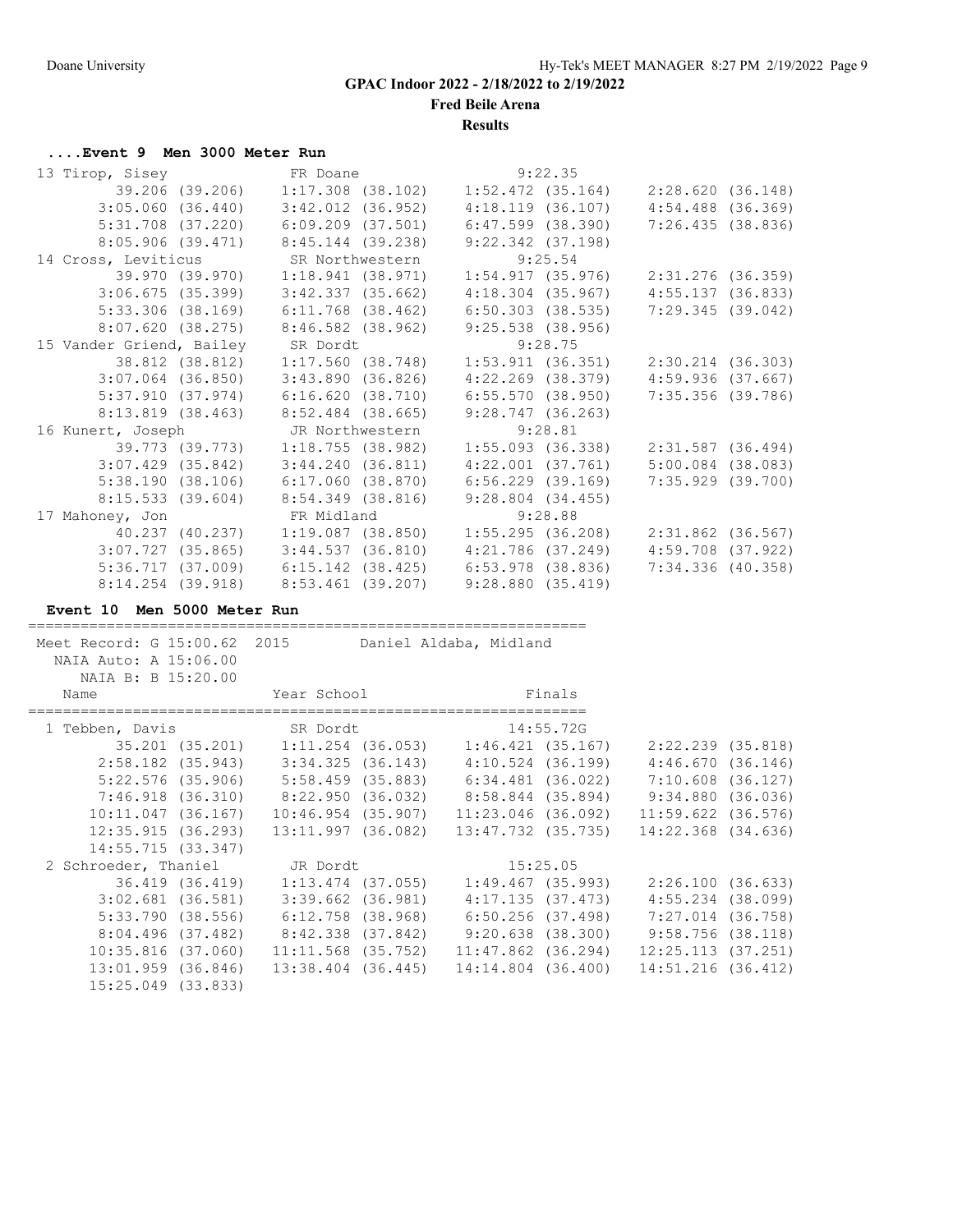**Fred Beile Arena**

**Results**

# **....Event 10 Men 5000 Meter Run**

| 3 Vorster, Aidan        |                 | FR Dordt               |                       | 15:25.92 |                                                             |  |
|-------------------------|-----------------|------------------------|-----------------------|----------|-------------------------------------------------------------|--|
| 36.114 (36.114)         |                 | $1:12.968$ (36.854)    | 1:48.931(35.963)      |          | 2:25.560(36.629)                                            |  |
| 3:02.130(36.570)        |                 | $3:39.167$ (37.037)    | 4:16.571(37.404)      |          | $4:54.698$ (38.127)                                         |  |
| $5:33.525$ (38.827)     |                 | $6:12.456$ (38.931)    | $6:50.912$ $(38.456)$ |          | $7:27.531$ (36.619)                                         |  |
| $8:05.041$ (37.510)     |                 | 8:42.913 (37.872)      | $9:21.167$ (38.254)   |          | $9:59.229$ $(38.062)$                                       |  |
| 10:36.631(37.402)       |                 | $11:12.836$ (36.205)   | 11:49.772(36.936)     |          | $12:26.873$ (37.101)                                        |  |
| 13:03.909 (37.036)      |                 | $13:41.101$ (37.192)   | $14:18.583$ (37.482)  |          | 14:55.393 (36.810)                                          |  |
| 15:25.911(30.518)       |                 |                        |                       |          |                                                             |  |
| 4 Shippy, Peter         |                 | JR Dordt               |                       | 15:25.94 |                                                             |  |
|                         | 36.251 (36.251) | $1:13.201$ (36.950)    |                       |          | $1:49.180$ (35.979) $2:25.841$ (36.661)                     |  |
| $3:02.391$ (36.550)     |                 | $3:39.375$ (36.984)    | 4:16.850(37.475)      |          | $4:54.956$ (38.106)                                         |  |
| $5:33.238$ (38.282)     |                 | $6:12.184$ (38.946)    | $6:50.143$ (37.959)   |          | $7:27.288$ (37.145)                                         |  |
|                         |                 |                        |                       |          |                                                             |  |
| 8:04.775(37.487)        |                 | 8:42.631(37.856)       | $9:20.908$ $(38.277)$ |          | 9:59.017(38.109)                                            |  |
| $10:36.314$ (37.297)    |                 | $11:11.929$ (35.615)   | 11:48.153(36.224)     |          | $12:25.427$ (37.274)                                        |  |
| 13:01.649 (36.222)      |                 | 13:38.124 (36.475)     | 14:14.522 (36.398)    |          | 14:51.273 (36.751)                                          |  |
| 15:25.932 (34.659)      |                 |                        |                       |          |                                                             |  |
| 5 Wiersma, Ian          |                 | SR Northwestern        | 15:27.66              |          |                                                             |  |
|                         | 36.523 (36.523) |                        |                       |          | $1:13.760$ (37.237) $1:49.732$ (35.972) $2:26.369$ (36.637) |  |
| $3:02.964$ (36.595)     |                 | $3:40.006$ (37.042)    | $4:17.422$ $(37.416)$ |          | $4:55.557$ (38.135)                                         |  |
| $5:34.038$ $(38.481)$   |                 | 6:12.906(38.868)       | $6:50.676$ (37.770)   |          | 7:27.849 (37.173)                                           |  |
| 8:05.375(37.526)        |                 | 8:43.223 (37.848)      | $9:21.459$ (38.236)   |          | $9:59.509$ (38.050)                                         |  |
| $10:36.993$ $(37.484)$  |                 | 11:13.133(36.140)      | 11:50.247(37.114)     |          | $12:27.139$ (36.892)                                        |  |
| $13:04.372$ (37.233)    |                 | $13:41.488$ $(37.116)$ | 14:18.807(37.319)     |          | 14:55.734 (36.927)                                          |  |
| $15:27.659$ $(31.925)$  |                 |                        |                       |          |                                                             |  |
| 6 Summerhays, Ethan     |                 | SO Dordt               |                       | 15:27.95 |                                                             |  |
|                         | 35.887 (35.887) | 1:12.650(36.763)       | $1:48.599$ (35.949)   |          | 2:25.307 (36.708)                                           |  |
| $3:01.837$ (36.530)     |                 | $3:38.846$ (37.009)    | $4:16.272$ $(37.426)$ |          | $4:54.447$ (38.175)                                         |  |
| 5:32.978 (38.531)       |                 | 6:11.960(38.982)       | $6:49.908$ $(37.948)$ |          | 7:26.810(36.902)                                            |  |
| 8:04.239(37.429)        |                 | $8:42.124$ (37.885)    | 9:20.416(38.292)      |          | 9:58.525(38.109)                                            |  |
| $10:36.074$ (37.549)    |                 | 11:12.525(36.451)      | $11:49.409$ (36.884)  |          | $12:26.421$ (37.012)                                        |  |
| 13:03.368 (36.947)      |                 |                        |                       |          |                                                             |  |
|                         |                 |                        |                       |          |                                                             |  |
|                         |                 | $13:40.454$ (37.086)   | 14:18.160(37.706)     |          | 14:55.041 (36.881)                                          |  |
| 15:27.947 (32.906)      |                 |                        |                       |          |                                                             |  |
| 7 Vander Griend, Bailey |                 | SR Dordt               |                       | 15:45.79 |                                                             |  |
|                         | 37.204 (37.204) | 1:14.920(37.716)       |                       |          | $1:51.252$ (36.332) $2:28.401$ (37.149)                     |  |
| $3:05.604$ (37.203)     |                 | $3:42.641$ (37.037)    | $4:20.062$ $(37.421)$ |          | $4:57.564$ (37.502)                                         |  |
| $5:34.749$ (37.185)     |                 | 6:12.570(37.821)       | $6:51.159$ (38.589)   |          | 7:28.990 (37.831)                                           |  |
| $8:06.749$ $(37.759)$   |                 | 8:45.056 (38.307)      | 9:23.535(38.479)      |          | $10:02.245$ (38.710)                                        |  |
| $10:41.349$ (39.104)    |                 | $11:20.389$ (39.040)   | 11:59.355(38.966)     |          | $12:38.487$ (39.132)                                        |  |
| 13:17.725 (39.238)      |                 | 13:56.314 (38.589)     | 14:34.734 (38.420)    |          | $15:12.857$ (38.123)                                        |  |
| 15:45.781 (32.924)      |                 |                        |                       |          |                                                             |  |
| 8 Tirop, Sisey          |                 | FR Doane               |                       | 15:48.05 |                                                             |  |
|                         | 37.471 (37.471) | $1:15.636$ (38.165)    | $1:50.554$ $(34.918)$ |          | $2:27.457$ (36.903)                                         |  |
| $3:03.947$ (36.490)     |                 | $3:40.402$ (36.455)    | $4:17.706$ $(37.304)$ |          | $4:55.848$ (38.142)                                         |  |
| $5:33.992$ $(38.144)$   |                 | $6:12.029$ $(38.037)$  | $6:50.596$ (38.567)   |          | 7:28.100(37.504)                                            |  |
| $8:05.641$ (37.541)     |                 | 8:43.557(37.916)       | 9:21.855(38.298)      |          | 9:59.975(38.120)                                            |  |
| 10:38.100 (38.125)      |                 | $11:16.579$ (38.479)   | $11:55.584$ (39.005)  |          | $12:35.558$ (39.974)                                        |  |
| 13:15.365 (39.807)      |                 | 13:55.758 (40.393)     | 14:35.162 (39.404)    |          | 15:10.331(35.169)                                           |  |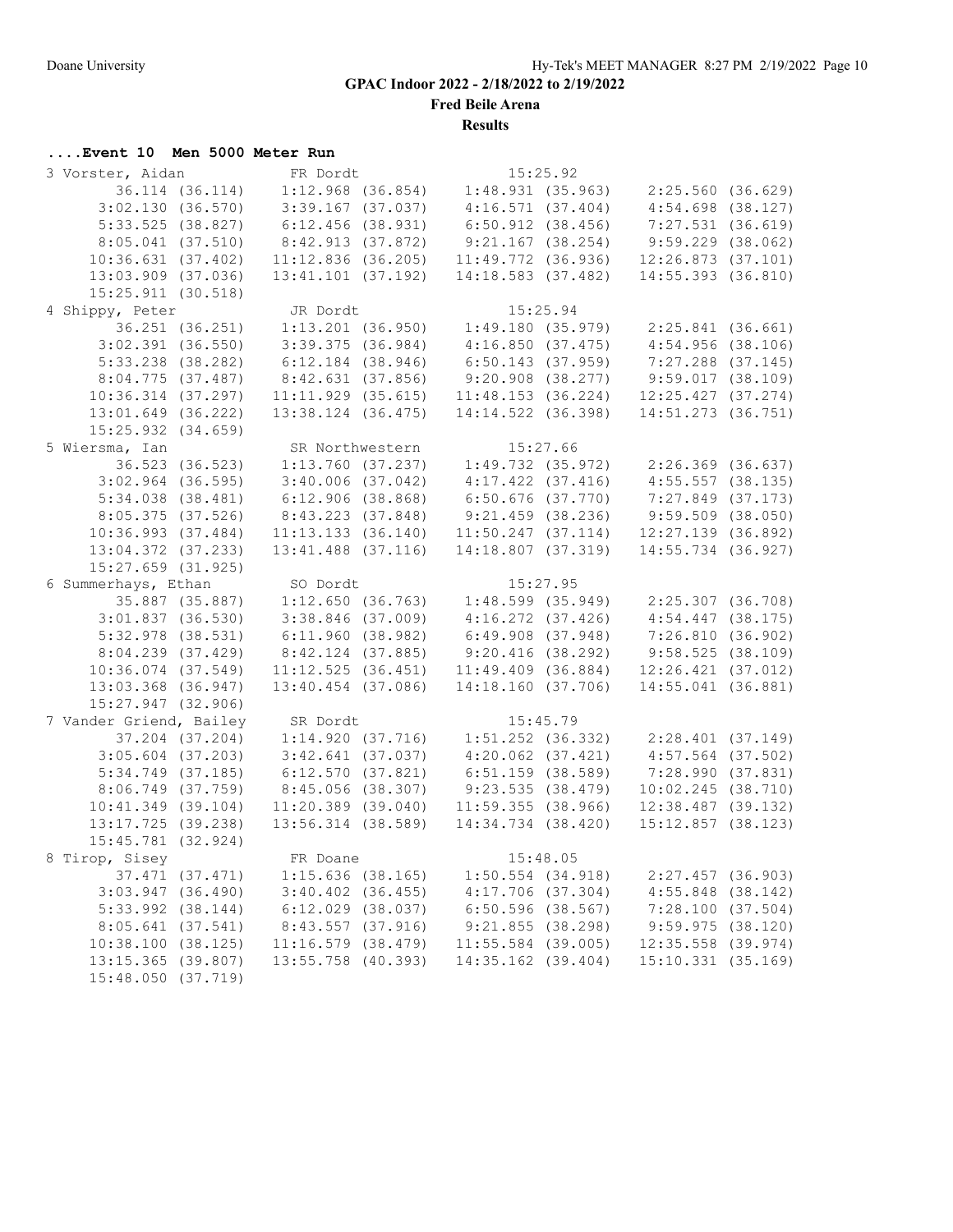**Fred Beile Arena**

**Results**

## **....Event 10 Men 5000 Meter Run**

| 9 Cross, Leviticus    |                 |                        | SR Northwestern 15:49.08 |          |                                                                                  |  |
|-----------------------|-----------------|------------------------|--------------------------|----------|----------------------------------------------------------------------------------|--|
| 37.752 (37.752)       |                 |                        |                          |          | $1:15.320$ (37.568) $1:51.849$ (36.529) $2:27.691$ (35.842)                      |  |
| $3:05.055$ (37.364)   |                 | $3:42.094$ (37.039)    | 4:18.953(36.859)         |          | $4:56.228$ $(37.275)$                                                            |  |
| $5:34.312$ $(38.084)$ |                 | 6:13.126(38.814)       | $6:51.408$ (38.282)      |          | $7:28.312$ (36.904)                                                              |  |
| $8:06.364$ (38.052)   |                 | 8:44.654(38.290)       | $9:23.104$ (38.450)      |          | 10:00.716(37.612)                                                                |  |
| 10:38.747(38.031)     |                 | $11:16.229$ $(37.482)$ | $11:54.688$ (38.459)     |          | $12:33.268$ (38.580)                                                             |  |
| 13:12.093 (38.825)    |                 | $13:51.505$ (39.412)   | 14:31.170(39.665)        |          | $15:10.803$ (39.633)                                                             |  |
| 15:49.080 (38.277)    |                 |                        |                          |          |                                                                                  |  |
| 10 DeWaard, Brooks    |                 | SR Dordt               |                          | 15:58.75 |                                                                                  |  |
|                       | 37.458 (37.458) |                        |                          |          | $1:15.226$ (37.768) $1:51.647$ (36.421) $2:28.535$ (36.888)                      |  |
| $3:05.886$ (37.351)   |                 | 3:43.175(37.289)       | $4:20.526$ $(37.351)$    |          | $4:58.442$ (37.916)                                                              |  |
|                       |                 |                        |                          |          |                                                                                  |  |
| 5:35.913(37.471)      |                 | $6:14.033$ $(38.120)$  | $6:52.354$ (38.321)      |          | 7:30.437 (38.083)                                                                |  |
| 8:09.363(38.926)      |                 | 8:47.446 (38.083)      | 9:26.463 (39.017)        |          | 10:06.110(39.647)                                                                |  |
| 10:45.840(39.730)     |                 | $11:25.168$ (39.328)   | $12:04.782$ (39.614)     |          | $12:44.804$ $(40.022)$                                                           |  |
| $13:24.468$ (39.664)  |                 | 14:03.736 (39.268)     | 14:43.471 (39.735)       |          | $15:23.593$ (40.122)                                                             |  |
| $15:58.747$ (35.154)  |                 |                        |                          |          |                                                                                  |  |
| 11 Santiago, Brian    |                 |                        |                          |          | SR Mount Marty 15:58.87<br>1:11.667 (36.144) 1:46.856 (35.189) 2:23.409 (36.553) |  |
|                       | 35.523 (35.523) |                        |                          |          |                                                                                  |  |
| $3:00.281$ (36.872)   |                 | $3:37.816$ $(37.535)$  |                          |          | $4:15.908(38.092)$ $4:54.121(38.213)$                                            |  |
| $5:32.685$ (38.564)   |                 | $6:11.879$ (39.194)    | $6:49.852$ $(37.973)$    |          | 7:27.637 (37.785)                                                                |  |
| $8:06.074$ (38.437)   |                 | 8:44.350(38.276)       | 9:23.147(38.797)         |          | 10:03.190(40.043)                                                                |  |
| $10:42.986$ (39.796)  |                 | $11:22.844$ (39.858)   | 12:02.781 (39.937)       |          | 12:43.513(40.732)                                                                |  |
| $13:23.649$ (40.136)  |                 | $14:04.059$ $(40.410)$ | $14:43.763$ (39.704)     |          | $15:23.355$ (39.592)                                                             |  |
| $15:58.867$ (35.512)  |                 |                        |                          |          |                                                                                  |  |
| 12 Elbers, Zach       |                 | SR Dordt               |                          | 16:03.76 |                                                                                  |  |
|                       | 37.711 (37.711) |                        |                          |          | $1:15.044$ (37.333) $1:51.366$ (36.322) $2:27.995$ (36.629)                      |  |
| $3:05.313$ $(37.318)$ |                 | 3:42.890(37.577)       |                          |          | $4:20.329$ (37.439) $4:57.867$ (37.538)                                          |  |
| $5:35.169$ (37.302)   |                 | 6:13.445(38.276)       | 6:51.651(38.206)         |          | $7:30.118$ $(38.467)$                                                            |  |
| 8:09.147(39.029)      |                 | 8:49.235(40.088)       | 9:29.517(40.282)         |          | 10:09.359(39.842)                                                                |  |
| 10:49.196(39.837)     |                 | $11:29.042$ (39.846)   |                          |          | 12:08.806 (39.764) 12:48.729 (39.923)                                            |  |
| 13:28.931 (40.202)    |                 | 14:09.240 (40.309)     | 14:49.374 (40.134)       |          | $15:28.368$ (38.994)                                                             |  |
| $16:03.755$ (35.387)  |                 |                        |                          |          |                                                                                  |  |
| 13 Hole, Zach         |                 | JR Hastings            |                          | 16:04.07 |                                                                                  |  |
|                       | 38.034 (38.034) |                        |                          |          |                                                                                  |  |
|                       |                 |                        |                          |          | $1:15.611$ (37.577) $1:52.043$ (36.432) $2:28.629$ (36.586)                      |  |
| $3:05.713$ (37.084)   |                 | 3:43.215(37.502)       | 4:21.313(38.098)         |          | $4:59.656$ (38.343)                                                              |  |
| $5:37.618$ (37.962)   |                 | 6:16.297(38.679)       | 6:54.380(38.083)         |          | 7:33.773 (39.393)                                                                |  |
| $8:12.887$ (39.114)   |                 | $8:52.019$ (39.132)    | $9:31.338$ (39.319)      |          | $10:10.348$ (39.010)                                                             |  |
| 10:49.112 (38.764)    |                 | $11:28.224$ (39.112)   | $12:07.714$ (39.490)     |          | $12:47.105$ (39.391)                                                             |  |
| $13:26.960$ (39.855)  |                 | $14:06.878$ (39.918)   | $14:46.943$ (40.065)     |          | 15:26.728 (39.785)                                                               |  |
| 16:04.064 (37.336)    |                 |                        |                          |          |                                                                                  |  |
| 14 Reimer, Daniel     |                 | SR Doane               |                          | 16:14.73 |                                                                                  |  |
|                       | 36.842 (36.842) | $1:14.302$ (37.460)    | $1:49.993$ (35.691)      |          | $2:26.861$ (36.868)                                                              |  |
| 3:04.515(37.654)      |                 | 3:42.320(37.805)       | 4:20.641(38.321)         |          | 4:58.965(38.324)                                                                 |  |
| $5:36.714$ $(37.749)$ |                 | $6:15.044$ $(38.330)$  | $6:54.121$ $(39.077)$    |          | 7:33.715(39.594)                                                                 |  |
| $8:13.576$ (39.861)   |                 | 8:53.820(40.244)       | $9:35.168$ $(41.348)$    |          | $10:15.639$ $(40.471)$                                                           |  |
| $10:56.584$ (40.945)  |                 | $11:37.675$ $(41.091)$ | 12:19.300(41.625)        |          | $12:59.571$ (40.271)                                                             |  |
| 13:40.358 (40.787)    |                 | 14:20.845 (40.487)     | $15:00.948$ (40.103)     |          | 15:40.038 (39.090)                                                               |  |
| 16:14.723 (34.685)    |                 |                        |                          |          |                                                                                  |  |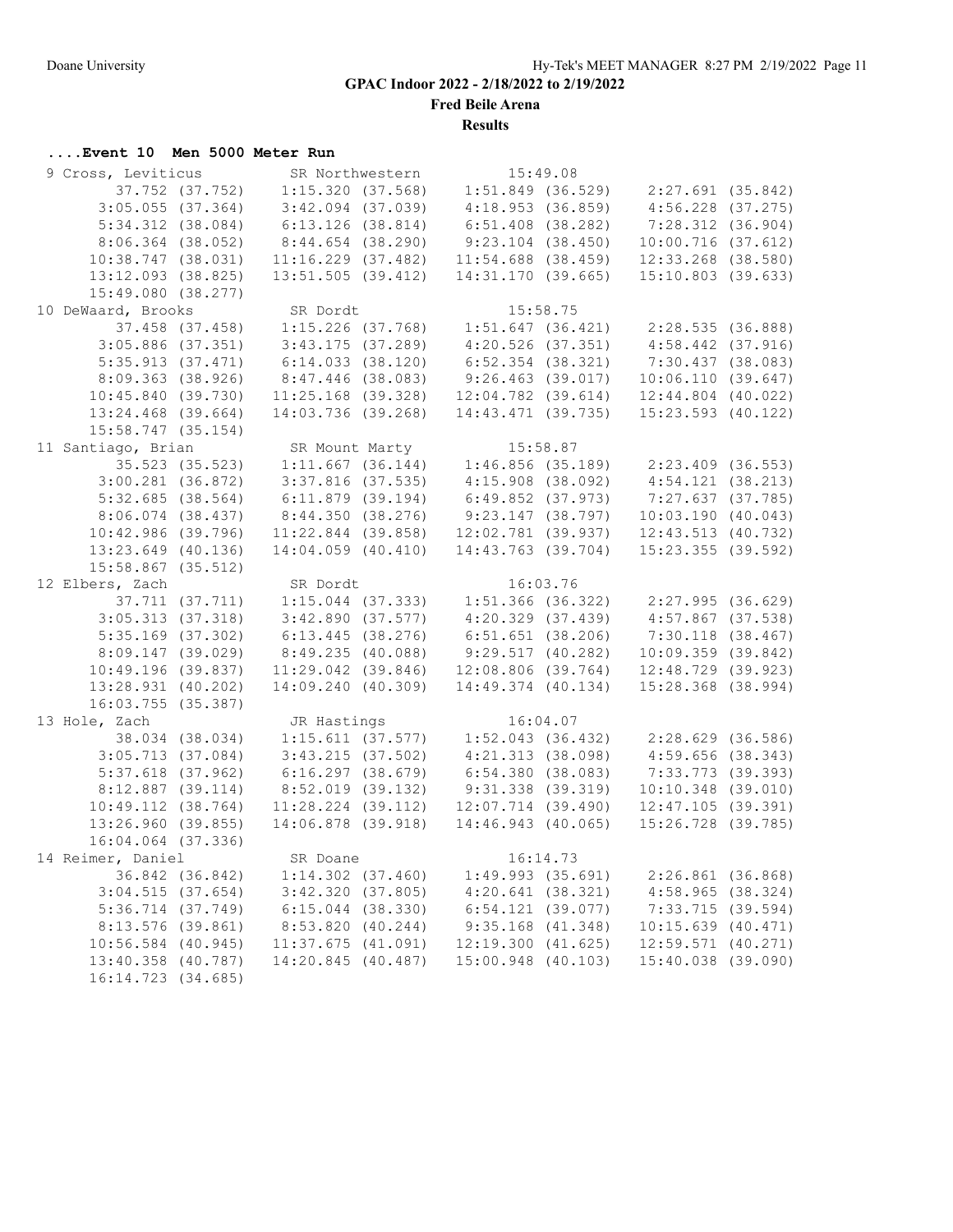**Fred Beile Arena**

**Results**

## **....Event 10 Men 5000 Meter Run**

| 15 Mahoney, Jon FR Midland 16:24.19          |                        |                                                             |                                       |                                                                         |  |
|----------------------------------------------|------------------------|-------------------------------------------------------------|---------------------------------------|-------------------------------------------------------------------------|--|
|                                              |                        |                                                             |                                       | 37.966 (37.966) 1:15.483 (37.517) 1:52.083 (36.600) 2:28.731 (36.648)   |  |
|                                              |                        |                                                             |                                       | 3:06.313 (37.582) 3:43.806 (37.493) 4:20.824 (37.018) 4:58.696 (37.872) |  |
|                                              | $5:35.532$ (36.836)    | $6:13.707$ (38.175)                                         |                                       | $6:52.053$ (38.346) 7:29.868 (37.815)                                   |  |
| 8:08.881 (39.013)                            |                        | $8:48.991$ (40.110)                                         | $9:29.292$ (40.301)                   | $10:10.521$ $(41.229)$                                                  |  |
|                                              | 10:51.817(41.296)      | $11:33.756$ $(41.939)$                                      | $12:15.334$ $(41.578)$                | $12:57.203$ $(41.869)$                                                  |  |
|                                              | 13:38.748 (41.545)     | 14:21.100 (42.352)                                          |                                       | 15:03.507 (42.407) 15:44.629 (41.122)                                   |  |
|                                              | $16:24.182$ (39.553)   |                                                             |                                       |                                                                         |  |
| 16 Baldauf, Wyatt                            |                        |                                                             | SO Dakota Wesleyan 16:29.31           |                                                                         |  |
|                                              | 37.351 (37.351)        | $1:15.447$ (38.096)                                         |                                       | $1:52.425$ (36.978) $2:29.012$ (36.587)                                 |  |
|                                              | $3:06.472$ $(37.460)$  | 3:44.010 (37.538)                                           | $4:22.044$ $(38.034)$                 | 5:01.031(38.987)                                                        |  |
|                                              | $5:41.153$ (40.122)    | $6:21.836$ (40.683)                                         |                                       | $7:02.440$ (40.604) $7:43.884$ (41.444)                                 |  |
|                                              |                        | $8:24.987$ (41.103) $9:06.120$ (41.133) $9:47.500$ (41.380) |                                       | $10:29.465$ $(41.965)$                                                  |  |
|                                              | $11:11.126$ $(41.661)$ |                                                             |                                       | $11:52.061$ (40.935) $12:32.618$ (40.557) $13:14.253$ (41.635)          |  |
|                                              | $13:56.014$ $(41.761)$ |                                                             | 14:36.986 (40.972) 15:17.464 (40.478) | $15:54.648$ (37.184)                                                    |  |
|                                              | $16:29.304$ $(34.656)$ |                                                             |                                       |                                                                         |  |
|                                              |                        |                                                             |                                       |                                                                         |  |
| 17 Sayler, Caleb TR Dakota Wesleyan 16:40.69 |                        |                                                             |                                       |                                                                         |  |
|                                              |                        | 37.684 (37.684) 1:15.564 (37.880)                           |                                       | $1:52.330$ (36.766) $2:28.901$ (36.571)                                 |  |
|                                              |                        |                                                             |                                       | 3:06.100 (37.199) 3:43.574 (37.474) 4:21.254 (37.680) 5:00.125 (38.871) |  |
| $5:39.601$ (39.476)                          |                        |                                                             |                                       | $6: 20.391$ (40.790) 7:01.926 (41.535) 7:43.517 (41.591)                |  |
|                                              |                        | $8:24.587$ (41.070) 9:05.563 (40.976) 9:47.093 (41.530)     |                                       | $10:29.228$ $(42.135)$                                                  |  |
|                                              | $11:10.798$ $(41.570)$ | $11:51.597$ (40.799)                                        | $12:32.179$ (40.582)                  | 13:13.366 (41.187)                                                      |  |
|                                              | $13:56.151$ (42.785)   | 14:38.666 (42.515)                                          | 15:21.145 (42.479)                    | $16:02.631$ $(41.486)$                                                  |  |
|                                              | $16:40.684$ (38.053)   |                                                             |                                       |                                                                         |  |
| 18 Jelleberg, Tatum FR Hastings 16:48.54     |                        |                                                             |                                       |                                                                         |  |
|                                              |                        |                                                             |                                       | 37.130 (37.130) 1:14.579 (37.449) 1:50.252 (35.673) 2:27.128 (36.876)   |  |
|                                              | $3:04.756$ (37.628)    | $3:42.593$ (37.837)                                         | 4:20.896 (38.303)                     | 4:59.390(38.494)                                                        |  |
|                                              | $5:37.349$ (37.959)    | $6:16.504$ (39.155)                                         | 6:56.476 (39.972)                     | 7:36.054 (39.578)                                                       |  |
|                                              | $8:17.079$ $(41.025)$  | 8:58.915 (41.836) 9:41.292 (42.377)                         |                                       | $10:23.960$ $(42.668)$                                                  |  |
|                                              | $11:06.606$ $(42.646)$ | 11:49.613(43.007)                                           | 12:32.675(43.062)                     | 13:15.917(43.242)                                                       |  |
| 16:48.533 (41.326)                           | 13:59.014 (43.097)     | 14:42.234 (43.220)                                          | $15:25.002$ $(42.768)$                | $16:07.207$ $(42.205)$                                                  |  |

### **Event 11 Men 4x400 Meter Relay**

=================================================================== Meet Record: G 3:18.66 2/16/2019 Mount Marty College, Mount Mar D Robinson, J Rechtenbaugh, T McKee, P Paul NAIA Auto: A 3:21.00 NAIA B: B 3:22.50 School Finals H# =================================================================== 1 Mount Marty 3:20.55A 2 1) Angok, Malual FR 2) McKee, Taven SR 3) Van Hemert, Jesse SO (4) Simons, Nathan JR 52.111 (52.111) 1:41.855 (49.744) 2:31.049 (49.194) 3:20.545 (49.496) 2 Concordia 3:22.38B 2 1) Kleckner, Cade FR 2) Jennings, Jacob FR 3) Meyer, Colton SO 4) Ross, Xavier JR 51.117 (51.117) 1:41.291 (50.174) 2:32.274 (50.983) 3:22.373 (50.099) 3 Dordt 3:24.24 2 1) Brands, Micah SR 2) Zevenbergen, Cole SO 3) Brouwer, Grant JR 4) Mauldin, Payton SO 53.442 (53.442) 1:44.714 (51.272) 2:36.112 (51.398) 3:24.235 (48.123) 4 Northwestern 3:25.31 2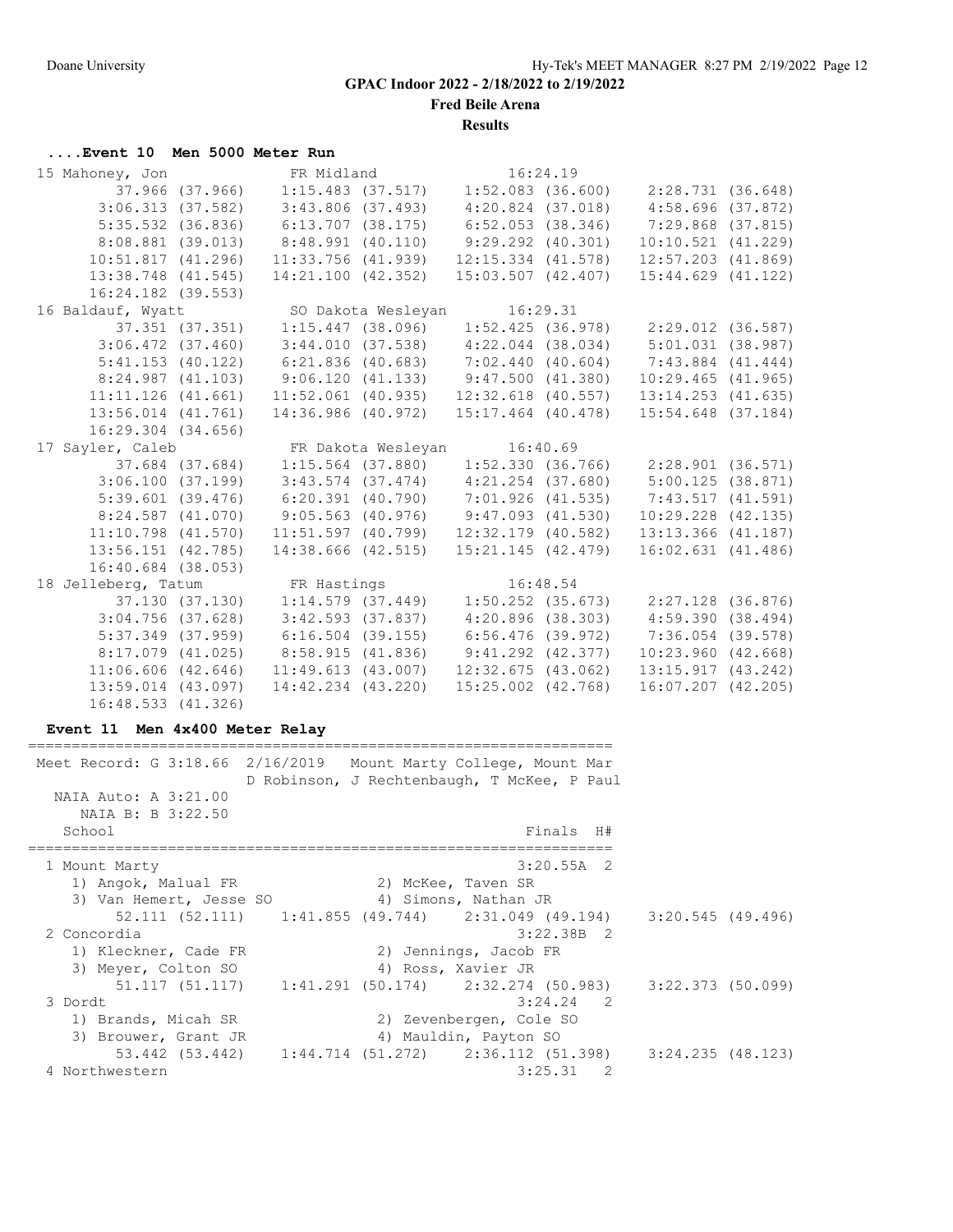#### **Fred Beile Arena**

#### **Results**

#### **....Event 11 Men 4x400 Meter Relay**

| 1) Davies, Jacob SO                             |  | 2) Oostra, Mitchell JR                                                                |                   |  |
|-------------------------------------------------|--|---------------------------------------------------------------------------------------|-------------------|--|
| 3) Engelmann, Trey FR                           |  | 4) Pryor, Wyatt SO                                                                    |                   |  |
|                                                 |  | 52.131 (52.131) 1:42.347 (50.216) 2:33.797 (51.450) 3:25.301 (51.504)                 |                   |  |
| 5 Doane                                         |  | $3:27.00$ 2                                                                           |                   |  |
| 1) Vincent, Christopher FR 2) Tasler, Jordan SO |  |                                                                                       |                   |  |
| 3) Hammond, Logan SR (4) Turner, Zach FR        |  |                                                                                       |                   |  |
|                                                 |  | 52.083 (52.083) 1:44.284 (52.201) 2:34.895 (50.611) 3:26.994 (52.099)                 |                   |  |
| 6 Midland                                       |  | $3:27.75$ 1                                                                           |                   |  |
| 1) Patigny, Adrien SO                           |  | 2) Stoeckermann, Henri FR                                                             |                   |  |
| 3) Olbrich, Blake FR                            |  | 4) Reitzell, Shandon FR                                                               |                   |  |
| 51.290 (51.290)                                 |  | $1:43.339$ (52.049) $2:36.807$ (53.468)                                               | 3:27.748 (50.941) |  |
| 7 Briar Cliff                                   |  | $3:29.93$ 2                                                                           |                   |  |
| 1) Archer, Dominic FR                           |  | 2) Ochoa, Osiel FR                                                                    |                   |  |
| 3) Janish, Tulsa JR                             |  | 4) Fleming, Paxon FR                                                                  |                   |  |
|                                                 |  | 52.812 (52.812) 1:45.425 (52.613) 2:37.295 (51.870)                                   | 3:29.926 (52.631) |  |
| 8 Morningside                                   |  | $3:30.29$ 1                                                                           |                   |  |
| 1) Verdoorn, Ashton FR                          |  | 2) Beller, Camden SR                                                                  |                   |  |
| 3) Carney, Tyler SR                             |  | 4) Ambrose, Zach SR                                                                   |                   |  |
|                                                 |  | 53.077 (53.077) 1:45.492 (52.415) 2:38.097 (52.605) 3:30.287 (52.190)                 |                   |  |
| 9 Jamestown                                     |  | $3:30.47$ 1                                                                           |                   |  |
| 1) Knutson, Braeden SO                          |  | 2) Walker, Alexander FR                                                               |                   |  |
| 3) Mang, Noah SR                                |  | 4) Maldonado, Lorenzo SO                                                              |                   |  |
|                                                 |  | $52.627$ (52.627) 1:44.895 (52.268) 2:37.744 (52.849)                                 | 3:30.461 (52.717) |  |
| 10 Hastings                                     |  | $3:31.33$ 1                                                                           |                   |  |
| 1) Clausen, Brian SO                            |  | 2) Hartzler, Connor FR                                                                |                   |  |
| 3) Gonzalez, Jayden FR 4) Ochsner, Aaron FR     |  |                                                                                       |                   |  |
|                                                 |  | $51.941$ $(51.941)$ $1:45.034$ $(53.093)$ $2:39.485$ $(54.451)$ $3:31.324$ $(51.839)$ |                   |  |
| 11 Dakota Wesleyan                              |  | $3:32.74$ 1                                                                           |                   |  |
| 1) Rupprecht, Nate JR                           |  | 2) Hughes, Austin JR                                                                  |                   |  |
| 3) Johansen, Ryley FR                           |  | 4) Shanks, Hunter FR                                                                  |                   |  |
|                                                 |  | 53.302 (53.302) 1:46.770 (53.468) 2:39.358 (52.588) 3:32.739 (53.381)                 |                   |  |

#### **Event 12 Men 4x800 Meter Relay**

================================================================

 Meet Record: G 7:49.65 2014 Northwestern College, North S. Giddings,L. Hovland,R. Weitgenant,K. Anderson NAIA Auto: A 7:57.50 NAIA B: B 7:59.99 School Finals ================================================================ 1 Dordt 8:02.22 1) Elbers, Carson FR 2) Miller, Peyton SR 3) Van Zee, Lance SR 4) Mauldin, Payton SO 2:05.469 (2:05.469) 4:05.023 (1:59.554) 6:05.060 (2:00.037) 8:02.219 (1:57.159) 2 Northwestern 8:04.66 1) Brasser, Peyton SR 2) Engelmann, Trey FR 3) Lee, Isaiah SR 4) Pryor, Wyatt SO 2:03.532 (2:03.532) 4:03.753 (2:00.221) 6:03.835 (2:00.082) 8:04.651 (2:00.816) 3 Concordia 8:08.76 1) Plante, Sam FR 2) Gray, Cameron SO 3) Ideus, Ethan FR 4) Willweber, Micah FR 4, 2004 2:00.435 (2:00.435) 4:04.166 (2:03.731) 6:07.749 (2:03.583) 8:08.752 (2:01.003) 4 Doane 8:11.87 1) Baker, Adam SO 2) Blankenship, Duncan FR 3) Ebert, Trace SO 4) Evans, Ryan FR 2:03.874 (2:03.874) 4:07.109 (2:03.235) 6:09.306 (2:02.197) 8:11.861 (2:02.555)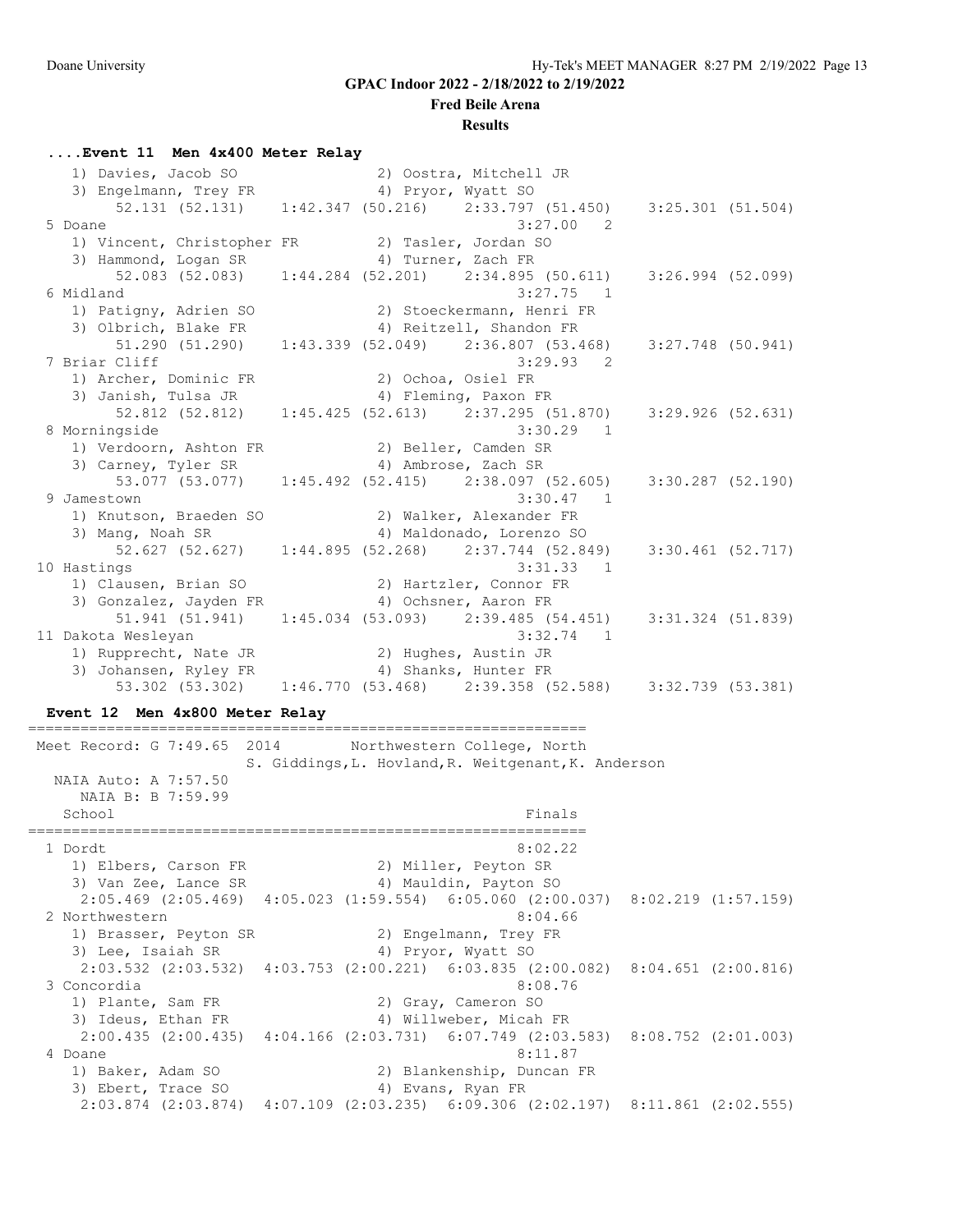**Fred Beile Arena**

#### **Results**

**....Event 12 Men 4x800 Meter Relay**

5 Mount Marty 8:21.52 1) Vidas, Liam FR 2) Kropuenske, Nathaniel SO 3) Ideker, Caden JR 4) Schlunsen, Mason SR 2:04.955 (2:04.955) 4:12.313 (2:07.358) 6:21.130 (2:08.817) 8:21.518 (2:00.388) 6 Morningside 8:21.83<br>1) Cline, Kadyn FR 2) Janssen, Tyler JR 1) Cline, Kadyn FR 2) Janssen, Tyler JR 3) Roggenbuck, Caleb SO 4) Arens, Tanner JR 2:03.320 (2:03.320) 4:09.983 (2:06.663) 6:20.266 (2:10.283) 8:21.830 (2:01.564) 7 Jamestown 8:23.58 1) Hoke, Micah FR 2) Vermillion, Kanyon FR 3) Sherva, Ethan FR 4) Walker, Alexander FR 2:05.743 (2:05.743) 4:09.675 (2:03.932) 6:17.683 (2:08.008) 8:23.574 (2:05.891)  $9:02.85$  1) McCafferty, Christian JR 2) Olbrich, Blake FR 3) Thurlow, Tristan FR 4) Nunez, Andrew FR 2:11.195 (2:11.195) 4:23.265 (2:12.070) 6:45.558 (2:22.293) 9:02.847 (2:17.289)

**Event 13 Men Long Jump** ============================================================================= Meet Record: G 7.46m 2001 Quinton Furr, Concordia NAIA Auto: A 7.10m NAIA B: B 7.00m Name  $Year School$  Finals H# ============================================================================= 1 Schmidt, Cole JR Hastings 6.93m 22-09.00 2 6.93m 6.89m 6.58m 6.41m 5.53m 6.72m 2 Arcos, David SO Doane 6.89m 22-07.25 2 FOUL 6.80m 6.89m 6.73m FOUL FOUL 3 Krejci, John SO Doane 6.86m 22-06.25 2 FOUL FOUL 6.86m PASS 6.74m 6.31m 4 Berry, Clayton FR Doane 6.80m 22-03.75 2 FOUL FOUL 6.67m PASS PASS 6.80m 5 Davis, Luke FR Doane 6.64m 21-09.50 2 6.57m FOUL 6.54m FOUL 6.45m 6.64m 6 Boldt, Sam FR Doane 6.62m 21-08.75 1 FOUL 6.31m 6.44m 6.43m 6.62m 6.56m 7 Kastanek, Blake JR Doane 6.61m 21-08.25 2 FOUL 6.58m 6.31m 6.15m 6.58m 6.61m 8 Rathe, Joel FR Concordia 6.58m 21-07.25 2 6.33m 4.21m 4.31m 6.45m 6.53m 6.58m 9 Mayer, Nolan FR Doane 6.55m 21-06.00 1 6.03m 6.35m 6.23m 6.50m 6.24m 6.55m 10 Moore, Jadae FR Doane 6.32m 20-09.00 1 FOUL 6.32m 6.32m 11 Sayler, Christopher SO Jamestown 6.19m 20-03.75 1 6.19m 6.13m 5.73m 12 Jones, Lorenzo SO Northwestern 6.05m 19-10.25 2 6.05m FOUL 5.90m 13 Gilbert, James JR Northwestern 5.99m 19-08.00 2 FOUL FOUL 5.99m 14 Deines, Joshua JR Dordt 5.94m 19-06.00 1 FOUL FOUL 5.94m 15 Johansen, Ryley FR Dakota Wesleyan 5.90m 19-04.25 1 5.90m 5.78m 5.81m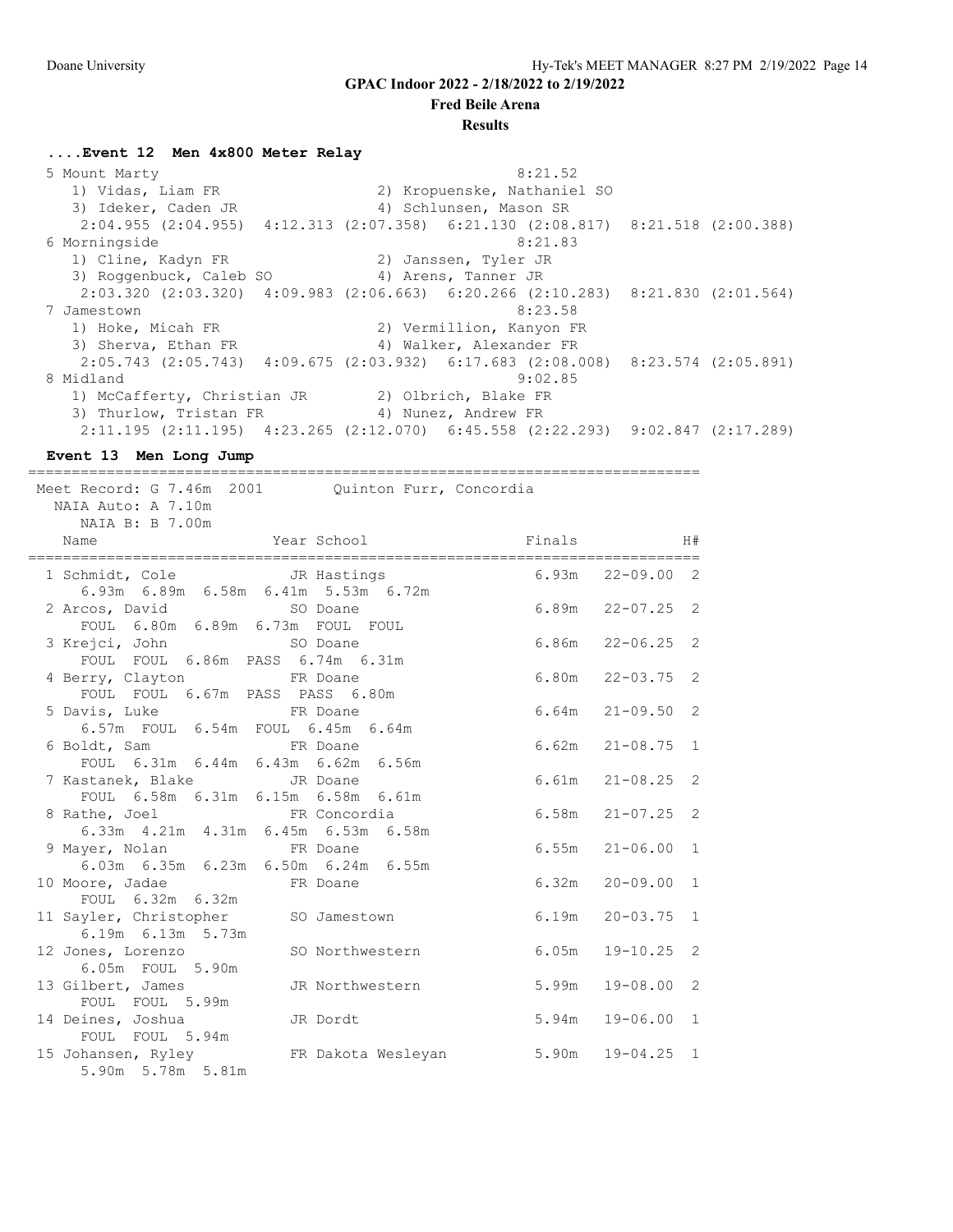**Fred Beile Arena**

### **Results**

| Event 13 Men Long Jump |                |                      |  |
|------------------------|----------------|----------------------|--|
| 16 Groen, Justin       | JR Dordt       | J5.90m 19-04.25 1    |  |
| FOUL FOUL 5.90m        |                |                      |  |
| 17 Knott, Jake         | FR Morningside | $5.87m$ $19-03.25$ 1 |  |
| 5.50m 5.69m 5.87m      |                |                      |  |

## **Event 14 Men Triple Jump**

| ________________<br>Meet Record: G 15.70m 2015 Augustus Cowan, Briar Cliff<br>NAIA Auto: A 14.25m<br>NAIA B: B 14.05m |                                       | ______________________________ |                       |                |
|-----------------------------------------------------------------------------------------------------------------------|---------------------------------------|--------------------------------|-----------------------|----------------|
| Name                                                                                                                  | Year School <a> Finals <a> H#</a></a> |                                |                       |                |
|                                                                                                                       |                                       |                                |                       |                |
| 2 Jones, Lorenzo SO Northwestern 14.50mA 47-07.00 2<br>14.50m  14.35m  14.25m  13.94m  FOUL  FOUL                     |                                       |                                |                       |                |
| 3 Larson, Gavin FR Midland<br>13.96m  14.09m  FOUL  13.73m  14.27m  13.99m                                            |                                       | 14.27mA 46-10.00 2             |                       |                |
| 4 Lauenroth, Vince 50 Doane<br>12.72m  13.93m  13.89m  13.99m  13.79m  13.97m                                         |                                       | 13.99m  45-10.75  2            |                       |                |
| 5 Malone, Trevor FR Doane<br>13.47m 13.99m FOUL FOUL FOUL 13.39m                                                      |                                       |                                | J13.99m 45-10.75 2    |                |
| 6 Himmelberg, John SO Doane<br>FOUL 13.41m 13.62m 13.13m 13.01m FOUL                                                  |                                       | 13.62m                         | $44 - 08.25$          | 2              |
| 7 Moxey, Cordale FR Doane<br>13.29m  13.09m  12.16m  12.81m  FOUL  12.95m                                             |                                       |                                | 13.29m 43-07.25       | $\overline{2}$ |
| 8 Kastanek, Blake JR Doane<br>12.83m  13.22m  FOUL  13.18m  13.14m  13.08m                                            |                                       |                                | $13.22m$ $43-04.50$ 2 |                |
| 9 Brandt, Trystan SR Doane<br>12.71m 13.06m 13.12m 13.12m 13.21m 12.10m                                               |                                       |                                | 13.21m  43-04.25  1   |                |
| 10 Boldt, Sam BR Doane<br>FOUL 13.04m 12.84m                                                                          |                                       |                                | 13.04m  42-09.50  1   |                |
| 11 Wiese, Dexter SO Northwestern 12.76m 41-10.50<br>FOUL 12.39m 12.76m                                                |                                       |                                |                       | $\mathbf{1}$   |
| 12 Strong, Cale<br>12.70m  12.48m  12.73m                                                                             | SO Dakota Wesleyan 12.73m 41-09.25    |                                |                       | $\overline{1}$ |
| 13 Sayler, Christopher SO Jamestown 12.47m 40-11.00 1<br>12.43m 12.20m 12.47m                                         |                                       |                                |                       |                |
| 14 Carr, Cobey<br>FOUL 12.03m FOUL                                                                                    | FR Dakota Wesleyan 12.03m 39-05.75 1  |                                |                       |                |

# **Event 15 Men High Jump**

| NAIA Auto: A 2.04m<br>NAIA B: B 2.01m           | Meet Record: G 2.15m 2/19/2011 Ben Zuch, Midland |                               |  |
|-------------------------------------------------|--------------------------------------------------|-------------------------------|--|
| Name                                            | Year School                                      | Finals                        |  |
| 1 Reitzell, Shandon FR Midland                  | 1.81 1.86 1.91 1.96 2.01 2.04 2.07 2.10          | $2.04 \text{ mA}$ $6 - 08.25$ |  |
| 2 Arcos, David<br>1.81 1.86 1.91 1.96 2.01 2.04 | $\bigcirc$<br>SO Doane                           | $2.01 \text{ mB}$ 6-07.00     |  |
| $\circ$                                         | XXX<br>$\left( \right)$                          |                               |  |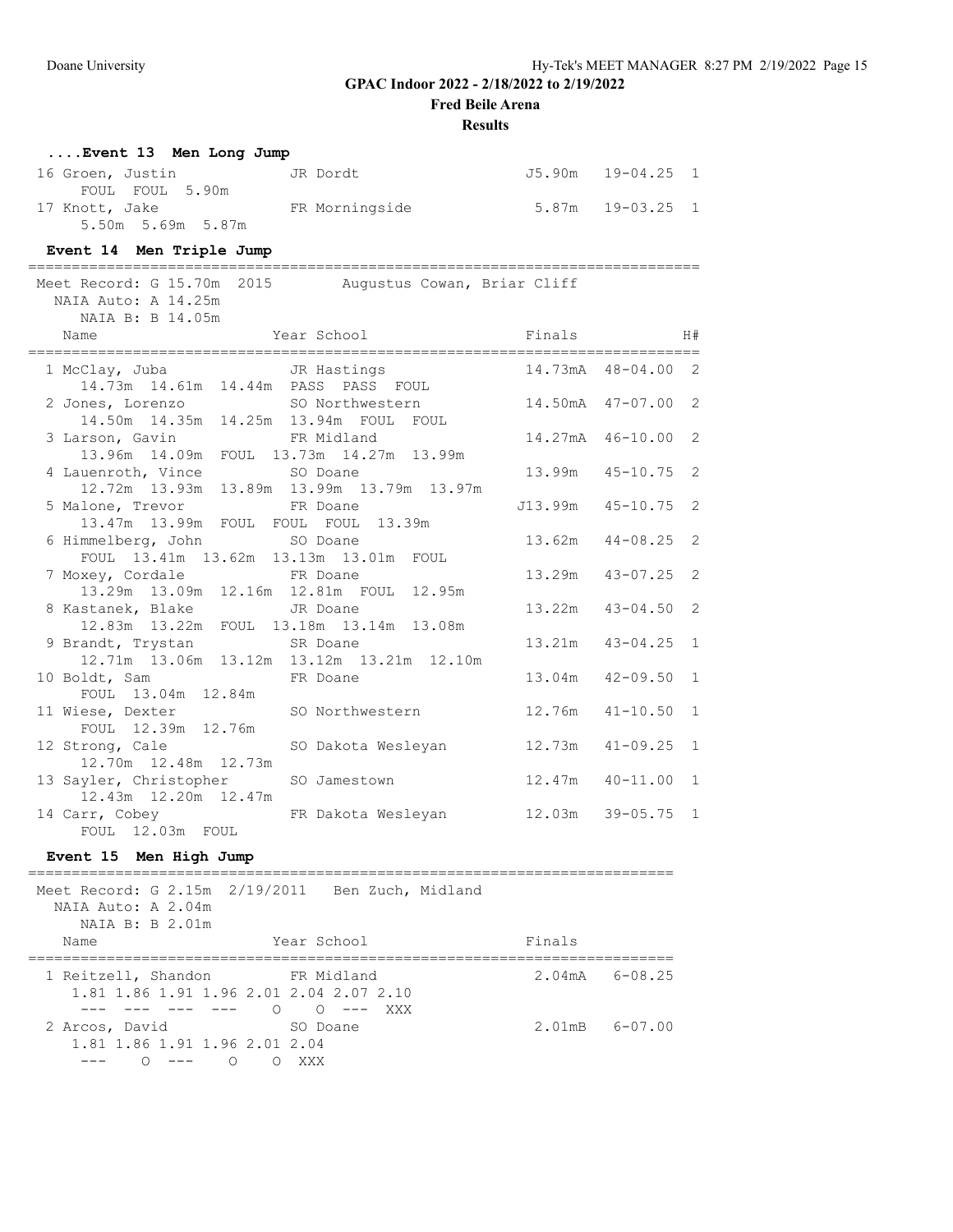**Fred Beile Arena**

### **Results**

| Event 15 Men High Jump                                      |                                        |                    |                   |
|-------------------------------------------------------------|----------------------------------------|--------------------|-------------------|
| 2 McMahon, Ross FR Midland<br>1.81 1.86 1.91 1.96 2.01 2.04 |                                        | 2.01mB 6-07.00     |                   |
| --- --- --- 0 0 XXX                                         |                                        |                    |                   |
| 4 Loga, Wyatt                                               | SO Concordia $J2.01 \text{mB}$ 6-07.00 |                    |                   |
| 1.81 1.86 1.91 1.96 2.01 2.04                               |                                        |                    |                   |
| --- --- 0 0 XO XXX                                          |                                        |                    |                   |
| 5 Brouwer, Grant JR Dordt                                   |                                        | $1.96m$ $6-05.00$  |                   |
| 1.81 1.86 1.91 1.96 2.01                                    |                                        |                    |                   |
| --- --- XO O XXX                                            |                                        |                    |                   |
| 6 Starr, Dylan New FR Doane                                 |                                        | J1.96m 6-05.00     |                   |
| 1.81 1.86 1.91 1.96 2.01                                    |                                        |                    |                   |
| $---$ 0 0 XXO XXX                                           |                                        |                    |                   |
| 7 Cooley, Ty                                                | FR Midland                             | $1.91m$ $6-03.25$  |                   |
| 1.81 1.86 1.91 1.96                                         |                                        |                    |                   |
| $-- ---$ 0 XXX                                              |                                        |                    |                   |
| 8 Johansen, Ryley                                           | FR Dakota Wesleyan J1.91m 6-03.25      |                    |                   |
| 1.81 1.86 1.91 1.96<br>$---$ XO O XXX                       |                                        |                    |                   |
| 9 Creech, Brady                                             | FR Hastings                            | $J1.91m$ $6-03.25$ |                   |
| 1.81 1.86 1.91 1.96                                         |                                        |                    |                   |
| O O XO XXX                                                  |                                        |                    |                   |
| 10 Kastanek, Blake                                          | JR Doane                               | $J1.91m$ $6-03.25$ |                   |
| 1.81 1.86 1.91 1.96                                         |                                        |                    |                   |
| O O XXO XXX                                                 |                                        |                    |                   |
| 11 Frank, Jayson                                            | FR Concordia                           | $1.86m$ $6-01.25$  |                   |
| 1.81 1.86 1.91                                              |                                        |                    |                   |
| O O XXX                                                     |                                        |                    |                   |
| 11 Glines, Jacob                                            | FR Concordia                           | $1.86m$ $6-01.25$  |                   |
| 1.81 1.86 1.91                                              |                                        |                    |                   |
| O O XXX                                                     |                                        |                    |                   |
| 13 Shepard, Aaron                                           | JR Northwestern J1.86m 6-01.25         |                    |                   |
| 1.81 1.86 1.91                                              |                                        |                    |                   |
| $---$ XXO XXX                                               |                                        |                    |                   |
| 14 Thelander, Ben                                           | SO Northwestern                        | $1.81m$ $5-11.25$  |                   |
| 1.81 1.86                                                   |                                        |                    |                   |
| XXO XXX                                                     |                                        |                    |                   |
| 14 Bietz, Logan                                             | FR Doane                               |                    | $1.81m$ $5-11.25$ |
| 1.81 1.86                                                   |                                        |                    |                   |
| XXO XXX                                                     |                                        |                    |                   |
| -- Reckling, Carter                                         | FR Doane                               | $\rm NH$           |                   |
| 1.81 1.86 1.91<br>$--- $ $--- $ XXX                         |                                        |                    |                   |
| -- Jepson, Devin                                            | FR Doane                               | ΝH                 |                   |
| 1.81                                                        |                                        |                    |                   |
| XXX                                                         |                                        |                    |                   |
| -- Axiotes, Zack                                            | FR Concordia                           | ΝH                 |                   |
| 1.81                                                        |                                        |                    |                   |
| XXX                                                         |                                        |                    |                   |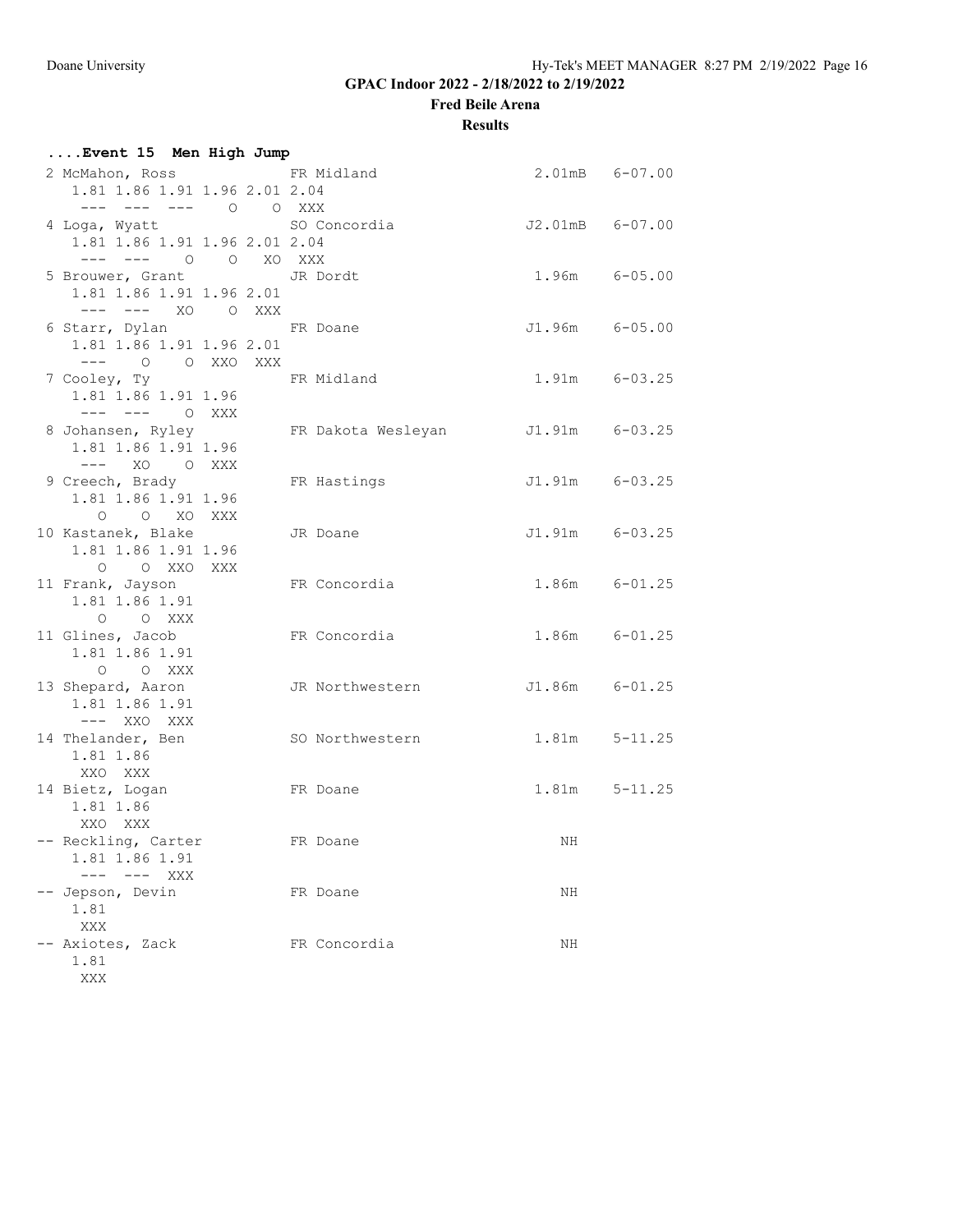**Fred Beile Arena**

### **Results**

**Event 16 Men Pole Vault**

| Meet Record: G 5.30m 2001 Thurston Kloster, Concordia                                               | =========                                 |                     |
|-----------------------------------------------------------------------------------------------------|-------------------------------------------|---------------------|
| NAIA Auto: A 4.75m<br>NAIA B: B 4.65m                                                               |                                           |                     |
| Name<br>======================================                                                      | Year School<br>__________________________ | Finals              |
| 1 Bennetts, Zach JR Concordia<br>3.90 4.05 4.20 4.35 4.50 4.65 4.75                                 |                                           | $4.65mB$ $15-03.00$ |
| P P P P XO XO XXX<br>2 Pulliam, Mike<br>3.90 4.05 4.20 4.35 4.50 4.65                               | SO Doane                                  | $4.50m$ $14-09.00$  |
| P P P O O XXX<br>3 Bousema, Luke SR Dordt<br>3.90 4.05 4.20 4.35                                    |                                           | $4.20m$ $13-09.25$  |
| P O O XXX<br>4 Gumke, Braedon<br>3.90 4.05 4.20 4.35                                                | JR Jamestown                              | $J4.20m$ $13-09.25$ |
| XO O O XXX<br>5 Wiebelhaus, Seth<br>3.90 4.05 4.20<br>XO O XXX                                      | SR Mount Marty                            | $4.05m$ $13-03.50$  |
| 6 Garrison, Drew<br>3.90 4.05 4.20<br>XXO OXXX                                                      | FR Doane                                  | J4.05m 13-03.50     |
| -- Knisley, Lane<br>3.90 4.05 4.20 4.35<br>P P P XXX                                                | JR Hastings                               | NH                  |
| -- Stadler, Grant<br>3.90<br>XXX                                                                    | JR Concordia                              | NH.                 |
| -- Berry, Chase SO Concordia<br>3.90 4.05 4.20 4.35 4.50<br>P<br>P P P XXX                          |                                           | NH.                 |
| -- Zohner, Zach FR Concordia<br>3.90 4.05 4.20 4.35 4.50<br>$\mathbf{P}$<br>$\mathbf{P}$<br>P P XXX |                                           | NH.                 |
|                                                                                                     |                                           |                     |

#### **Event 17 Men Shot Put**

| Meet Record: G 18.46m 2/17/2018 Alex Wellington, Hastings<br>NAIA Auto: A 15.75m |        |                        |
|----------------------------------------------------------------------------------|--------|------------------------|
| NAIA B: B 15.25m                                                                 |        |                        |
| Year School<br>Name                                                              | Finals | H#                     |
| JR Midland<br>1 Kucera, Dylan<br>FOUL 16.62m 17.40m PASS PASS PASS               |        | 17.40mA 57-01.00 2     |
| 2 Campbell, Matthew SO Doane<br>16.36m FOUL FOUL FOUL FOUL FOUL                  |        | 16.36mA 53-08.25 2     |
| 3 Milmine, Caden SR Dakota Wesleyan<br>15.32m FOUL 16.01m FOUL FOUL FOUL         |        | $16.01mA$ $52-06.50$ 2 |
| 4 Herman, Alex FR Midland<br>13.74m 14.93m 15.35m 15.37m 15.35m 15.80m           |        | 15.80mA 51-10.00 2     |
| 5 Rettedal, Luke FR Mount Marty<br>13.20m 13.06m 14.25m 14.24m 14.31m 14.90m     |        | 14.90m 48-10.75 1      |
| 6 Wren, Chris<br>so Concordia<br>14.00m  14.43m  FOUL  14.64m  14.62m  14.49m    |        | 14.64m 48-00.50 2      |

=============================================================================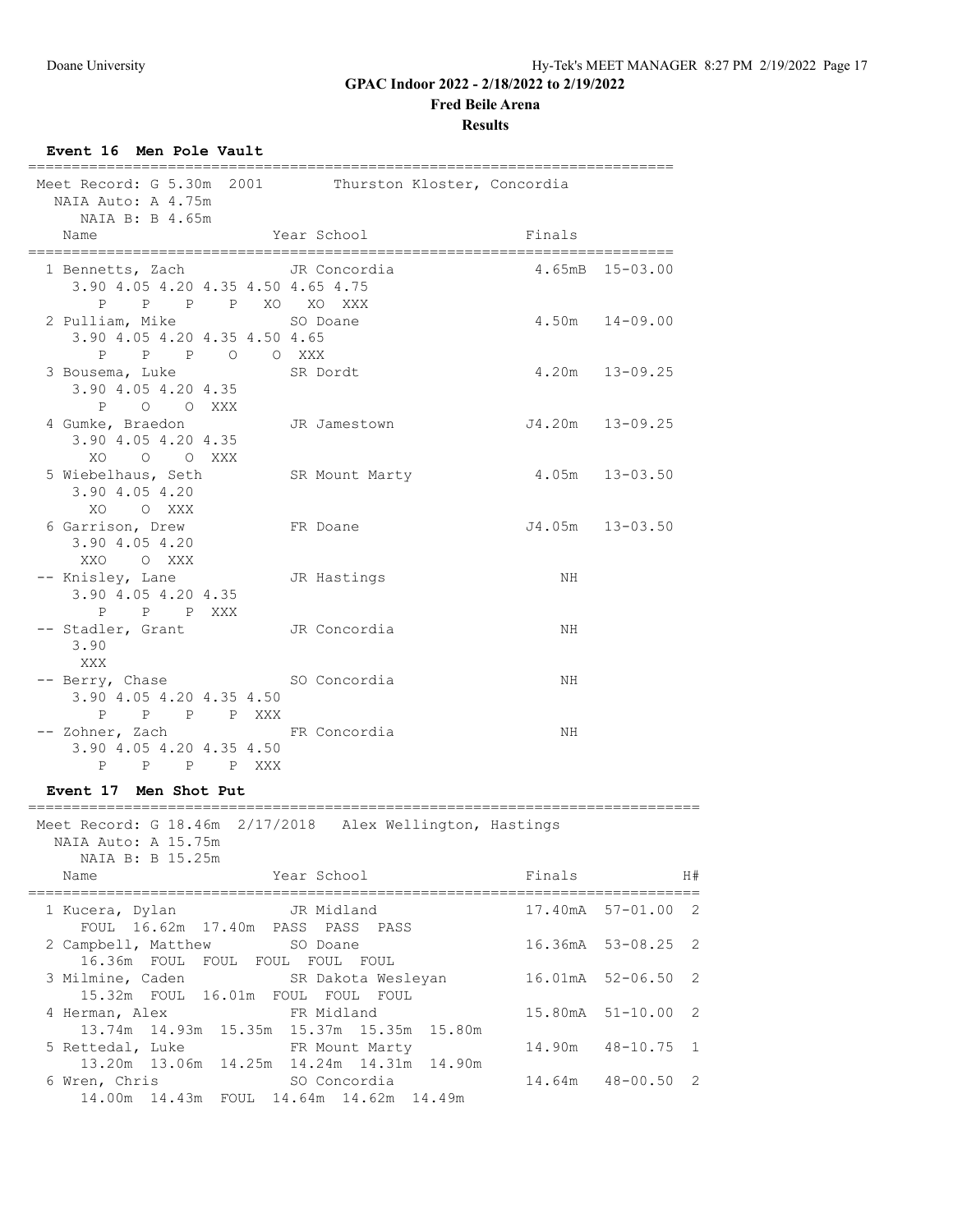$57 - 07.75$  2

## **GPAC Indoor 2022 - 2/18/2022 to 2/19/2022**

**Fred Beile Arena**

**Results**

| Event 17 Men Shot Put                                                                                   |                                                     |        |                       |                |
|---------------------------------------------------------------------------------------------------------|-----------------------------------------------------|--------|-----------------------|----------------|
| 7 Lewis, Josh                                                                                           | FR Midland                                          |        | $14.36m$ $47-01.50$ 2 |                |
| FOUL 13.96m 13.71m FOUL FOUL 14.36m<br>8 Semedo, Darien FR Concordia<br>FOUL FOUL 14.14m FOUL FOUL FOUL |                                                     | 14.14m | $46 - 04.75$ 1        |                |
| 9 Amos, Andy                                                                                            | JR Concordia                                        | 14.13m | $46 - 04.25$          | 2              |
| 10 Dickey, Trey<br>FOUL FOUL 13.38m                                                                     | 13.38m FOUL 13.85m 14.13m 13.63m 13.74m<br>FR Doane |        | 13.38m  43-10.75  2   |                |
| 11 Kinnaman, Byrnden<br>13.25m FOUL FOUL                                                                | SR Briar Cliff                                      |        | 13.25m  43-05.75  1   |                |
| 12 Asche, Connor<br>13.21m 13.12m FOUL                                                                  | FR Concordia                                        |        | $13.21m$ $43-04.25$   | $\overline{1}$ |
| 13 Stieb, Zachary<br>11.06m  12.91m  13.19m                                                             | SO Doane                                            |        | 13.19m  43-03.25      | $\mathbf{1}$   |
| 14 Zanotto, Christopher<br>FOUL 12.68m 13.01m                                                           | JR Dakota Wesleyan                                  |        | 13.01m  42-08.25      | $\overline{1}$ |
| 15 Maida, Alexander<br>11.75m  12.43m  12.98m                                                           | SO Jamestown                                        |        | 12.98m  42-07.00  1   |                |
| -- Dean, Tyler                                                                                          | FR Jamestown                                        | FOUL   |                       | 1              |
| FOUL FOUL FOUL<br>-- Hudson, Patrick SO Hastings<br>FOUL FOUL FOUL                                      |                                                     | FOUL   |                       | $\mathbf{1}$   |
| Event 18 Men Weight Throw                                                                               |                                                     |        |                       |                |
| NAIA Auto: A 17.10m                                                                                     | Meet Record: G 21.02m 2012 Gabe Wickhan, Hastings   |        |                       |                |
| NAIA B: B 16.25m<br>Name                                                                                | Year School                                         | Finals |                       | H#             |
| 1 Campbell, Matthew SO Doane                                                                            | FOUL 19.40m 19.99m 19.98m 19.61m 20.19m             |        | 20.19mA 66-03.00 2    |                |
| 2 Kucera, Dylan JR Midland                                                                              | 18.96m  19.95m  19.84m  19.44m  19.63m  FOUL        |        | 19.95mA 65-05.50 2    |                |
| 3 Wren, Chris SO Concordia<br>FOUL 17.56m FOUL 19.48m FOUL FOUL                                         |                                                     |        | 19.48mA 63-11.00 2    |                |
| 4 Summers, Tyler                                                                                        | SR Hastings<br>18.27m 18.57m FOUL FOUL FOUL 18.65m  |        | 18.65mA 61-02.25 2    |                |
| 5 Partridge, Luke                                                                                       | FR Doane                                            |        | 18.05mA 59-02.75 2    |                |
| FOUL 18.05m 17.77m FOUL FOUL FOUL<br>6 Dickey, Trey<br>16.74m 16.88m FOUL 16.48m FOUL 17.68m            | FR Doane                                            |        | 17.68mA 58-00.25 2    |                |

|                                     |                                         |                    | 17.57mA 57-07.75 2    |  |
|-------------------------------------|-----------------------------------------|--------------------|-----------------------|--|
|                                     | 16.47m FOUL 16.78m 17.50m 17.57m 17.19m |                    |                       |  |
| 8 DeLay, William G. JR Midland      |                                         |                    | 16.99mB 55-09.00 2    |  |
| 16.77m 16.99m 16.72m FOUL FOUL FOUL |                                         |                    |                       |  |
| 9 Lothrop, Jaedon FR Doane          |                                         |                    | 16.44mB 53-11.25 1    |  |
| FOUL 14.98m 16.44m FOUL FOUL 16.30m |                                         |                    |                       |  |
| 10 Klute, Brady 50 Concordia        |                                         |                    | $16.24m$ 53-03.50 1   |  |
| 15.30m 16.24m FOUL                  |                                         |                    |                       |  |
| 11 Moll, Ben                        | FR Concordia                            |                    | $15.97m$ $52-04.75$ 1 |  |
| 15.97m FOUL 15.63m                  |                                         |                    |                       |  |
| 12 Buck, Dagne'                     | JR Concordia                            | J15.97m 52-04.75 1 |                       |  |

15.97m FOUL FOUL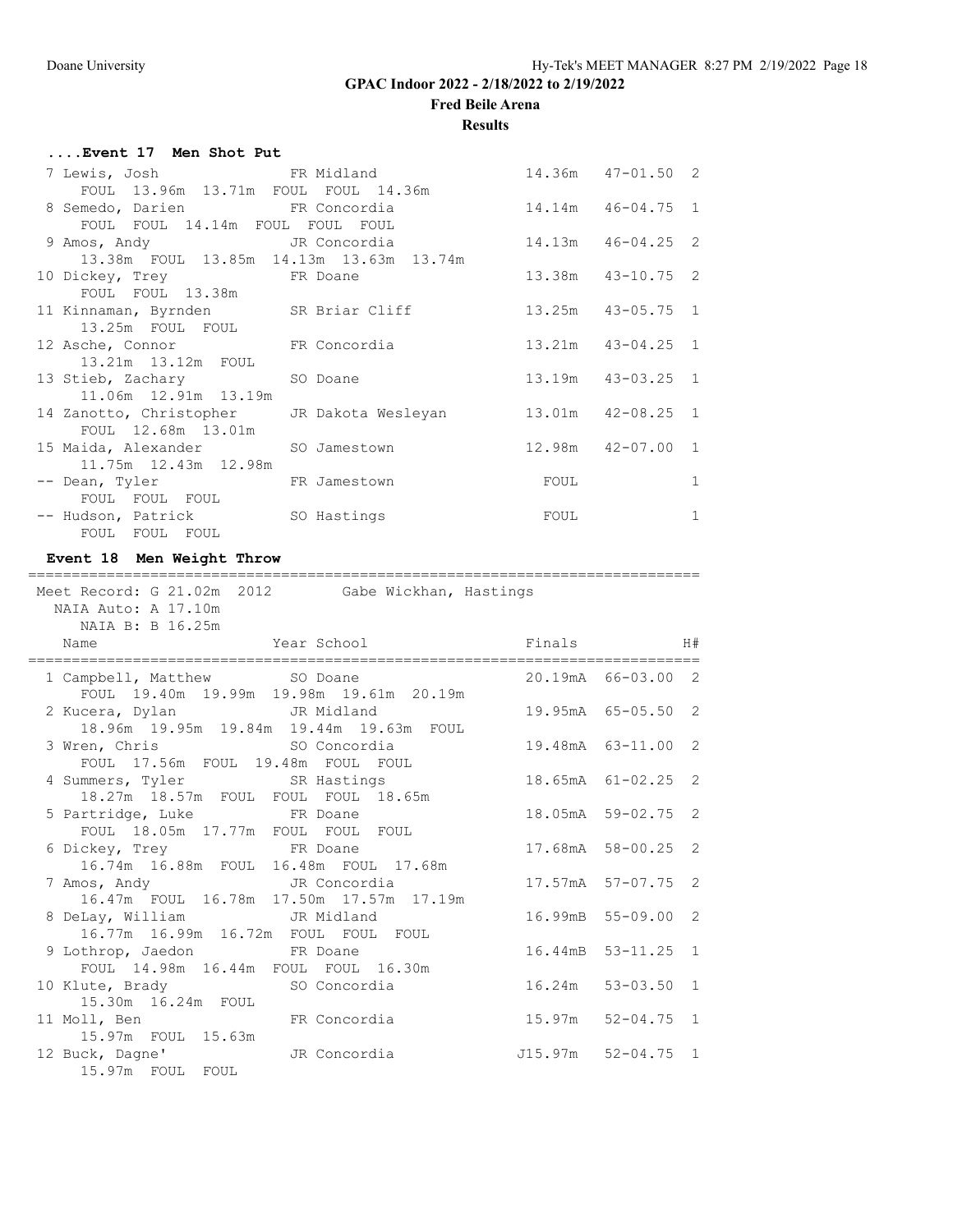**Fred Beile Arena**

**Results**

# **....Event 18 Men Weight Throw**

| 13 Rezac, Brandon       | JR Doane           |        | $15.91m$ $52-02.50$ 1 |  |
|-------------------------|--------------------|--------|-----------------------|--|
| 15.28m 15.91m FOUL      |                    |        |                       |  |
| 14 Hudson, Patrick      | SO Hastings        | 15.88m | $52 - 01.25$ 1        |  |
| 15.88m FOUL FOUL        |                    |        |                       |  |
| 15 Semedo, Darien       | FR Concordia       | 15.53m | $50 - 11.50$          |  |
| 15.53m FOUL FOUL        |                    |        |                       |  |
| 16 Zanotto, Christopher | JR Dakota Wesleyan | 15.48m | $50 - 09.50$ 1        |  |
| 15.43m 15.48m FOUL      |                    |        |                       |  |
| 17 Quackenbush, Philip  | JR Hastings        | 15.47m | $50 - 09.25$ 1        |  |
| 14.74m 15.47m 15.37m    |                    |        |                       |  |
| -- Villars, Justin      | SR Hastings        | FOUL   |                       |  |
| FOUL<br>FOUL<br>FOUL    |                    |        |                       |  |

## **Event 19 Men Heptathlon**

| Meet Record: G 5307 2015<br>NAIA B: B 4150 | Kale Wolken, Doane |              |
|--------------------------------------------|--------------------|--------------|
| Name                                       | Year School        | Finals<br>H# |
| 1 Wiebelhaus, Seth                         | SR Mount Marty     | 4873B        |
| 2 Arcos, David                             | SO Doane           | 4800B        |
| 3 Brouwer, Grant                           | JR Dordt           | 4489B        |
| 4 Thelander, Ben                           | SO Northwestern    | 4434B        |
| 5 Pulliam, Mike                            | SO Doane           | 4410B        |
| 6 Zimmerman, Mason                         | FR Doane           | 4341B        |
| 7 Paulsen, Bryce                           | JR Northwestern    | 4271B        |
| 8 Bos, Devin                               | SO Dordt           | 4223B        |
| 9 Tripp, Bryson                            | SO Jamestown       | 3877         |
| 10 Jepson, Devin                           | FR Doane           | 3652         |
| 11 Smith, Connor                           | FR Jamestown       | 3346         |
| 12 Pedersen, Cade                          | JR Northwestern    | 3167         |

### **Event 19 Heptathlon: #1 Men 60 Meter Dash Heptathlon**

|    | 7.03 2014<br>Meet Record: G<br>NAIA Auto: A 6.88<br>NAIA B: B 6.93 | Kale Wolken, Doane |        |                |           |
|----|--------------------------------------------------------------------|--------------------|--------|----------------|-----------|
|    | Name                                                               | Year School        | Finals |                | H# Points |
|    | 1 Arcos, David                                                     | SO Doane           | 7.22   | 2              | 806       |
|    | 2 Paulsen, Bryce                                                   | JR Northwestern    | 7.46   | $\mathcal{L}$  | 726       |
|    | 3 Zimmerman, Mason                                                 | FR Doane           | 7.48   | $\mathbf{1}$   | 719       |
| 4  | Thelander, Ben                                                     | SO Northwestern    | 7.50   | $\overline{2}$ | 713       |
|    | 5 Wiebelhaus, Seth                                                 | SR Mount Marty     | 7.54   | $\mathcal{L}$  | 700       |
| 6  | Bos, Devin                                                         | SO Dordt           | 7.59   | $\mathbf{1}$   | 684       |
|    | 7 Tripp, Bryson                                                    | SO Jamestown       | 7.60   | $\mathbf{1}$   | 681       |
| 8  | Brouwer, Grant                                                     | JR Dordt           | 7.61   | $\overline{2}$ | 678       |
|    | 9 Pulliam, Mike                                                    | SO Doane           | 7.63   | $\mathbf{1}$   | 671       |
| 10 | Jepson, Devin                                                      | FR Doane           | 7.63   | $\mathbf{1}$   | 671       |
| 11 | Pedersen, Cade                                                     | JR Northwestern    | 7.67   | $\mathcal{L}$  | 659       |
|    | 12 Smith, Connor                                                   | FR Jamestown       | 7.70   | $\mathbf{1}$   | 650       |
|    | 13 Schleis, Mason                                                  | JR Mount Marty     | 8.18   | $\mathcal{L}$  | 509       |
|    |                                                                    |                    |        |                |           |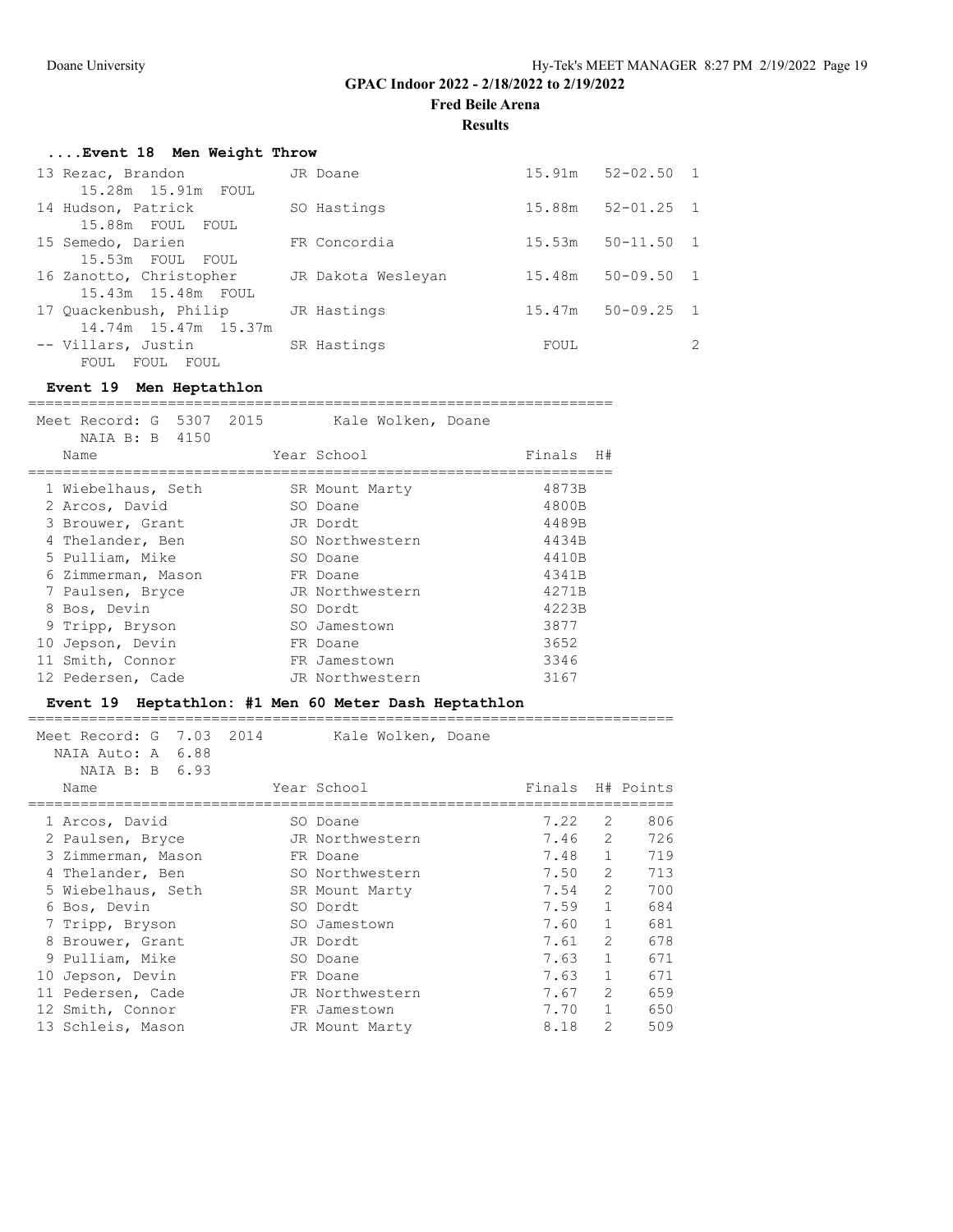FOUL 10.88m 10.84m

10.87m 10.81m 10.23m<br>8 Brouwer, Grant

9.67m 9.92m 10.75m

8.53m 10.88m FOUL

### **GPAC Indoor 2022 - 2/18/2022 to 2/19/2022**

#### **Fred Beile Arena**

#### **Results**

### **Event 19 Heptathlon: #2 Men Long Jump Heptathlon** ================================================================================= Meet Record: G 7.06m 2014 Kale Wolken, Doane NAIA Auto: A 7.10m NAIA B: B 7.00m Name Year School Finals Points ================================================================================= 1 Arcos, David FOUL 6.82m 6.85m 2 Bos, Devin SO Dordt 6.46m 21-02.50 688 6.31m 6.46m 6.17m 3 Zimmerman, Mason FR Doane 6.34m 20-09.75 661 6.10m 6.34m 6.01m 4 Thelander, Ben SO Northwestern 6.26m 20-06.50 644 6.26m 6.13m FOUL 5 Jepson, Devin FR Doane 6.08m 19-11.50 604 5.84m 6.08m 5.75m 6 Brouwer, Grant JR Dordt 6.02m 19-09.00 591 5.75m 6.02m 5.97m 7 Wiebelhaus, Seth SR Mount Marty 5.96m 19-06.75 578 5.93m 5.96m 5.91m<br>8 Pulliam, Mike 80 Doane 5.92m 19-05.25 569 5.87m 5.92m 5.88m 9 Paulsen, Bryce JR Northwestern 5.82m 19-01.25 548 5.82m FOUL 5.46m 10 Schleis, Mason JR Mount Marty 5.67m 18-07.25 516 5.67m PASS PASS 11 Tripp, Bryson SO Jamestown 5.64m 18-06.00 510 5.64m 5.60m 5.44m 12 Pedersen, Cade JR Northwestern 5.46m 17-11.00 473 5.42m 5.46m 5.41m 13 Smith, Connor FR Jamestown 5.32m 17-05.50 445 5.25m 5.32m FOUL **Event 19 Heptathlon: #3 Men Shot Put Heptathlon** ================================================================================= Meet Record: G 13.73m 2014 Kale Wolken, Doane NAIA Auto: A 15.75m NAIA B: B 15.25m Name Tear School Finals Points ================================================================================= 1 Wiebelhaus, Seth SR Mount Marty 11.47m 37-07.75 574 10.68m 11.38m 11.47m 2 Pulliam, Mike SO Doane 11.17m 36-07.75 556 11.17m 10.94m 10.59m 3 Thelander, Ben 30 Northwestern 11.15m 36-07.00 555 10.42m 11.03m 11.15m<br>4 Zimmerman, Mason FR Doane 11.02m 36-02.00 547 10.34m 11.02m 10.13m 5 Arcos, David SO Doane 10.88m 35-08.50 539

5 Bos, Devin SO Dordt 10.88m 35-08.50 539

8 Brouwer, Grant JR Dordt 10.75m 35-03.25 531

7 Paulsen, Bryce JR Northwestern 10.87m 35-08.00 538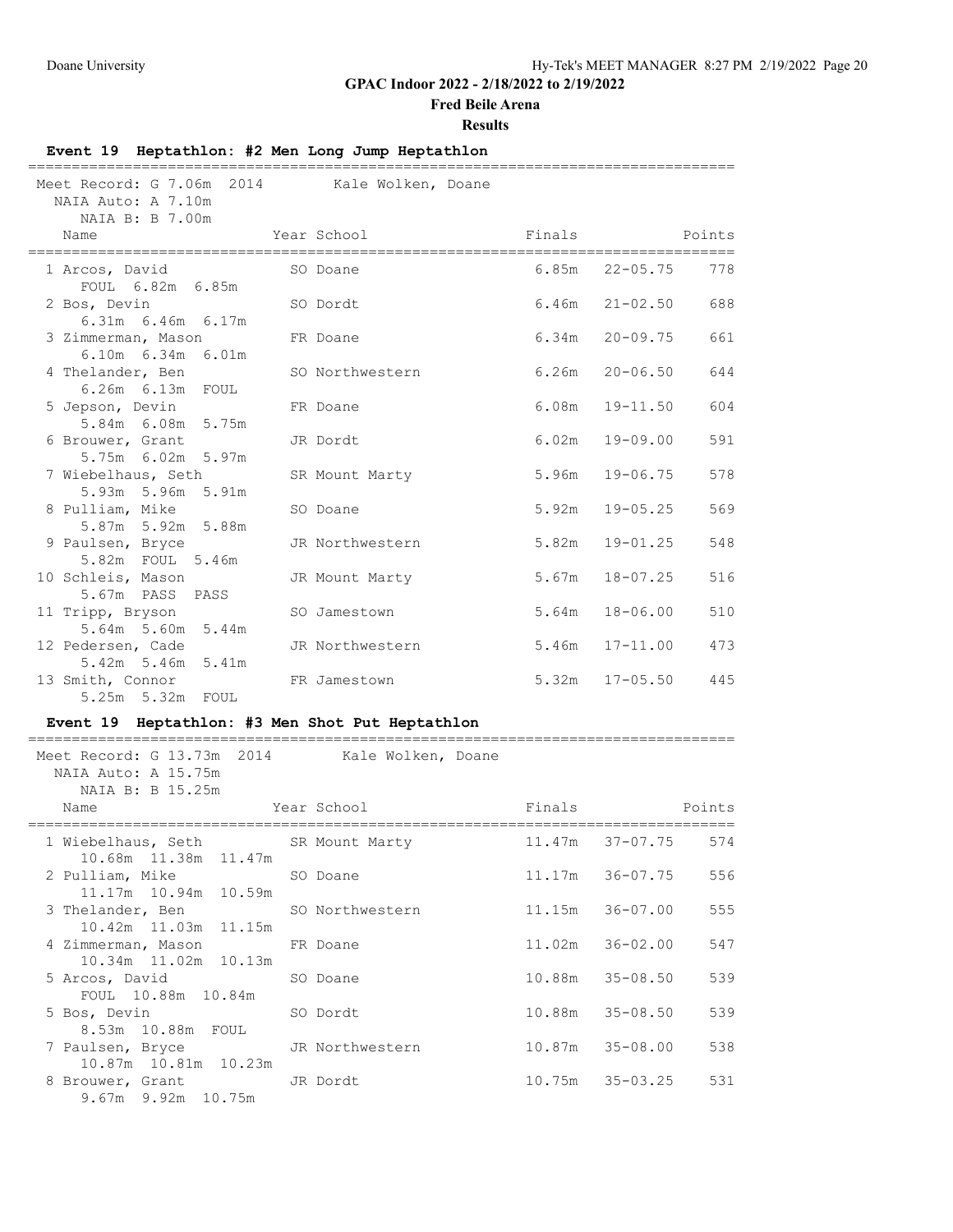**Fred Beile Arena**

|                          | Event 19 Heptathlon: #3 Men Shot Put Heptathlon |        |              |     |
|--------------------------|-------------------------------------------------|--------|--------------|-----|
| 9 Tripp, Bryson          | SO Jamestown                                    | 10.13m | $33 - 03.00$ | 493 |
| $9.10m$ $9.72m$ $10.13m$ |                                                 |        |              |     |
| 10 Smith, Connor         | FR Jamestown                                    | 9.21m  | $30 - 02.75$ | 438 |
| 7.07m 8.10m 9.21m        |                                                 |        |              |     |
| 11 Schleis, Mason        | JR Mount Marty                                  | 9.13m  | $29 - 11.50$ | 434 |
| 9.13m 8.35m 8.78m        |                                                 |        |              |     |
| 12 Pedersen, Cade        | JR Northwestern                                 | 8.99m  | $29 - 06.00$ | 425 |
| 8.73m 8.99m 8.45m        |                                                 |        |              |     |
| 13 Jepson, Devin         | FR Doane                                        | 8.87m  | 29-01.25     | 418 |
| 8.87m 8.20m 8.80m        |                                                 |        |              |     |

# **Event 19 Heptathlon: #4 Men High Jump Heptathlon**

| Meet Record: G 2.07m 2011 Alex Liberty, Dakota Wesleyan<br>NAIA Auto: A 2.04m<br>NAIA B: B 2.01m                                                                                                                                                                                                                                                                                                                                               |  |                   |     |     |
|------------------------------------------------------------------------------------------------------------------------------------------------------------------------------------------------------------------------------------------------------------------------------------------------------------------------------------------------------------------------------------------------------------------------------------------------|--|-------------------|-----|-----|
| Name Year School Finals Points                                                                                                                                                                                                                                                                                                                                                                                                                 |  |                   |     |     |
| 1 Brouwer, Grant Grant JR Dordt<br>1.53 1.56 1.59 1.62 1.65 1.68 1.71 1.74 1.77 1.80 1.83 1.86 1.89 1.92 1.95 1.98 2.01<br>$\frac{1}{2}$ $\frac{1}{2}$ $\frac{1}{2}$ $\frac{1}{2}$ $\frac{1}{2}$ $\frac{1}{2}$ $\frac{1}{2}$ $\frac{1}{2}$ $\frac{1}{2}$ $\frac{1}{2}$ $\frac{1}{2}$ $\frac{1}{2}$ $\frac{1}{2}$ $\frac{1}{2}$ $\frac{1}{2}$ $\frac{1}{2}$ $\frac{1}{2}$ $\frac{1}{2}$ $\frac{1}{2}$ $\frac{1}{2}$ $\frac{1}{2}$ $\frac{1}{2}$ |  | 1.98m 6-06.00 785 |     |     |
| 2 Thelander, Ben SO Northwestern 1.92m 6-03.50 731<br>1.53 1.56 1.59 1.62 1.65 1.68 1.71 1.74 1.77 1.80 1.83 1.86 1.89 1.92 1.95<br>--- --- --- --- --- --- --- 0 --- 0 --- 0 0 XO XXX                                                                                                                                                                                                                                                         |  |                   |     | XXX |
| 2 Wiebelhaus, Seth SR Mount Marty 1.92m 6-03.50 731<br>1.53 1.56 1.59 1.62 1.65 1.68 1.71 1.74 1.77 1.80 1.83 1.86 1.89 1.92 1.95                                                                                                                                                                                                                                                                                                              |  |                   |     |     |
| 1.53 1.56 1.59 1.62 1.65 1.68 1.71 1.74 1.77 1.80 1.83 1.86 1.89 1.92 1.95                                                                                                                                                                                                                                                                                                                                                                     |  |                   |     |     |
| 5 Zimmerman, Mason FR Doane<br>1.53 1.56 1.59 1.62 1.65 1.68 1.71 1.74 1.77 1.80 1.83 1.86<br>--- --- --- 0 --- 0 --- 0 X0 X0 XX0 XXX                                                                                                                                                                                                                                                                                                          |  | 1.83m 6-00.00 653 |     |     |
| 6 Pulliam, Mike $\sim$ SO Doane $\sim$ 1.77m 5-09.75 602<br>1.53 1.56 1.59 1.62 1.65 1.68 1.71 1.74 1.77 1.80<br>--- --- 0 0 XO XO 0 0 XO XXX                                                                                                                                                                                                                                                                                                  |  |                   |     |     |
| 6 Jepson, Devin FR Doane 1.77m 5-09.75 602<br>1.53 1.56 1.59 1.62 1.65 1.68 1.71 1.74 1.77 1.80<br>--- --- --- --- --- 0 X0 X0 X0 XXX                                                                                                                                                                                                                                                                                                          |  |                   |     |     |
| 8 Paulsen, Bryce Band JR Northwestern 1.68m 5-06.00<br>1.53 1.56 1.59 1.62 1.65 1.68 1.71<br>--- 0 --- 0 0 XO XXX                                                                                                                                                                                                                                                                                                                              |  |                   | 528 |     |
| 8 Pedersen, Cade 5-06.00 JR Northwestern 1.68m 5-06.00<br>1.53 1.56 1.59 1.62 1.65 1.68 1.71<br>O O O O XO XO XXX                                                                                                                                                                                                                                                                                                                              |  |                   | 528 |     |
| 10 Tripp, Bryson SO Jamestown 1.59m 5-02.50 457<br>1.53 1.56 1.59 1.62<br>O O XO XXX                                                                                                                                                                                                                                                                                                                                                           |  |                   |     |     |
| 10 Bos, Devin SO Dordt 1.59m 5-02.50<br>1.53 1.56 1.59 1.62 1.65<br>$--- - - - - - - - - 2XX$                                                                                                                                                                                                                                                                                                                                                  |  |                   | 457 |     |
| 10 Smith, Connor FR Jamestown 1.59m 5-02.50<br>1.53 1.56 1.59 1.62<br>--- XXO XO XXX                                                                                                                                                                                                                                                                                                                                                           |  |                   | 457 |     |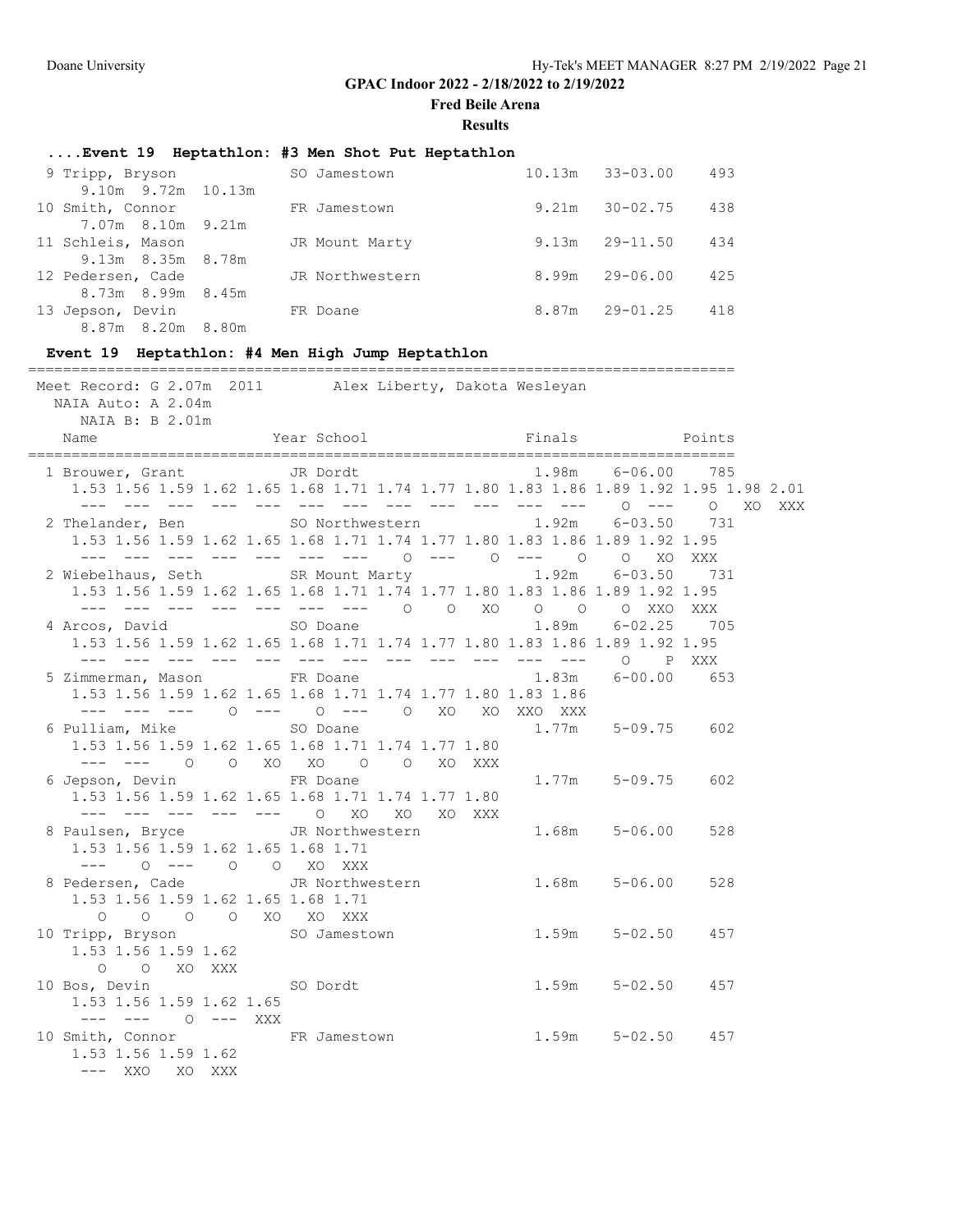O XXX R

**GPAC Indoor 2022 - 2/18/2022 to 2/19/2022**

**Fred Beile Arena**

#### **Results**

## **....Event 19 Heptathlon: #4 Men High Jump Heptathlon** 13 Schleis, Mason JR Mount Marty 1.53m 5-00.25 411 1.53 1.56 1.59

#### **Event 19 Heptathlon: #5 Men 60 Meter Hurdles Heptathlon**

|    | 8.40 2011<br>Meet Record: G<br>NAIA Auto: A 8.23<br>NAIA B: B 8.38 | Rob Keeney, Doane |       |                |                  |
|----|--------------------------------------------------------------------|-------------------|-------|----------------|------------------|
|    | Name                                                               | Year School       |       |                | Finals H# Points |
|    | 1 Wiebelhaus, Seth                                                 | SR Mount Marty    | 8.55  | 4              | 848              |
|    | 2 Arcos, David                                                     | SO Doane          | 8.68  | 4              | 818              |
|    | 3 Zimmerman, Mason                                                 | FR Doane          | 8.93  | 3              | 761              |
| 4  | Thelander, Ben                                                     | SO Northwestern   | 8.94  | 3              | 759              |
|    | 5 Paulsen, Bryce                                                   | JR Northwestern   | 8.96  | 4              | 755              |
| 6  | Pulliam, Mike                                                      | SO Doane          | 9.08  | 3              | 728              |
|    | 7 Tripp, Bryson                                                    | SO Jamestown      | 9.15  | 2              | 713              |
| 8  | Bos, Devin                                                         | SO Dordt          | 9.16  | $\mathfrak{L}$ | 711              |
|    | 9 Brouwer, Grant                                                   | JR Dordt          | 9.35  | $\mathcal{L}$  | 671              |
| 10 | Jepson, Devin                                                      | FR Doane          | 9.72  | $\mathbf{1}$   | 595              |
|    | 11 Smith, Connor                                                   | FR Jamestown      | 11.11 | $\mathbf{1}$   | 351              |
|    | 12 Pedersen, Cade                                                  | JR Northwestern   | 12.07 |                | 218              |
|    | -- Schleis, Mason                                                  | JR Mount Marty    | DNF   | 4              |                  |

#### **Event 19 Heptathlon: #6 Men Pole Vault Heptathlon**

================================================================================= Meet Record: G 4.94m 2015 Lucas Wiechman, Concordia NAIA Auto: A 4.75m NAIA B: B 4.65m Finals Points ================================================================================= 1 Pulliam, Mike SO Doane 4.45m 14-07.25 746 2.85 2.95 3.05 3.15 3.25 3.35 3.45 3.55 3.65 3.75 3.85 3.95 4.05 4.15 4.25 4.35 4.45 4.55 --- --- --- --- --- --- --- --- --- --- --- --- XXO --- O --- O XXX 2 Wiebelhaus, Seth SR Mount Marty 4.05m 13-03.50 631 2.45 2.55 2.65 2.75 2.85 2.95 3.05 3.15 3.25 3.35 3.45 3.55 3.65 3.75 3.85 3.95 4.05 4.15 --- --- --- --- --- --- --- --- --- --- --- --- --- O XO XO XO XXX 3 Arcos, David SO Doane 3.65m 11-11.75 522 2.45 2.55 2.65 2.75 2.85 2.95 3.05 3.15 3.25 3.35 3.45 3.55 3.65 3.75 --- --- --- --- --- --- --- --- --- --- O O O XXX 4 Zimmerman, Mason FR Doane 3.45m 11-03.75 469 2.45 2.55 2.65 2.75 2.85 2.95 3.05 3.15 3.25 3.35 3.45 3.55 --- --- --- --- --- 0 --- XXO 0 0 XO XXX 5 Tripp, Bryson SO Jamestown 3.35m 10-11.75 444 2.45 2.55 2.65 2.75 2.85 2.95 3.05 3.15 3.25 3.35 3.45 --- --- --- --- XXO O O O XXO O XXX 6 Thelander, Ben SO Northwestern 2.45 2.55 2.65 2.75 2.85 2.95 3.05 3.15 3.25 3.35 --- --- --- O --- --- O XO XO XXX 6 Smith, Connor FR Jamestown 3.25m 10-08.00 418 2.45 2.55 2.65 2.75 2.85 2.95 3.05 3.15 3.25 3.35 --- --- --- --- 0 0 0 0 0 0 XXX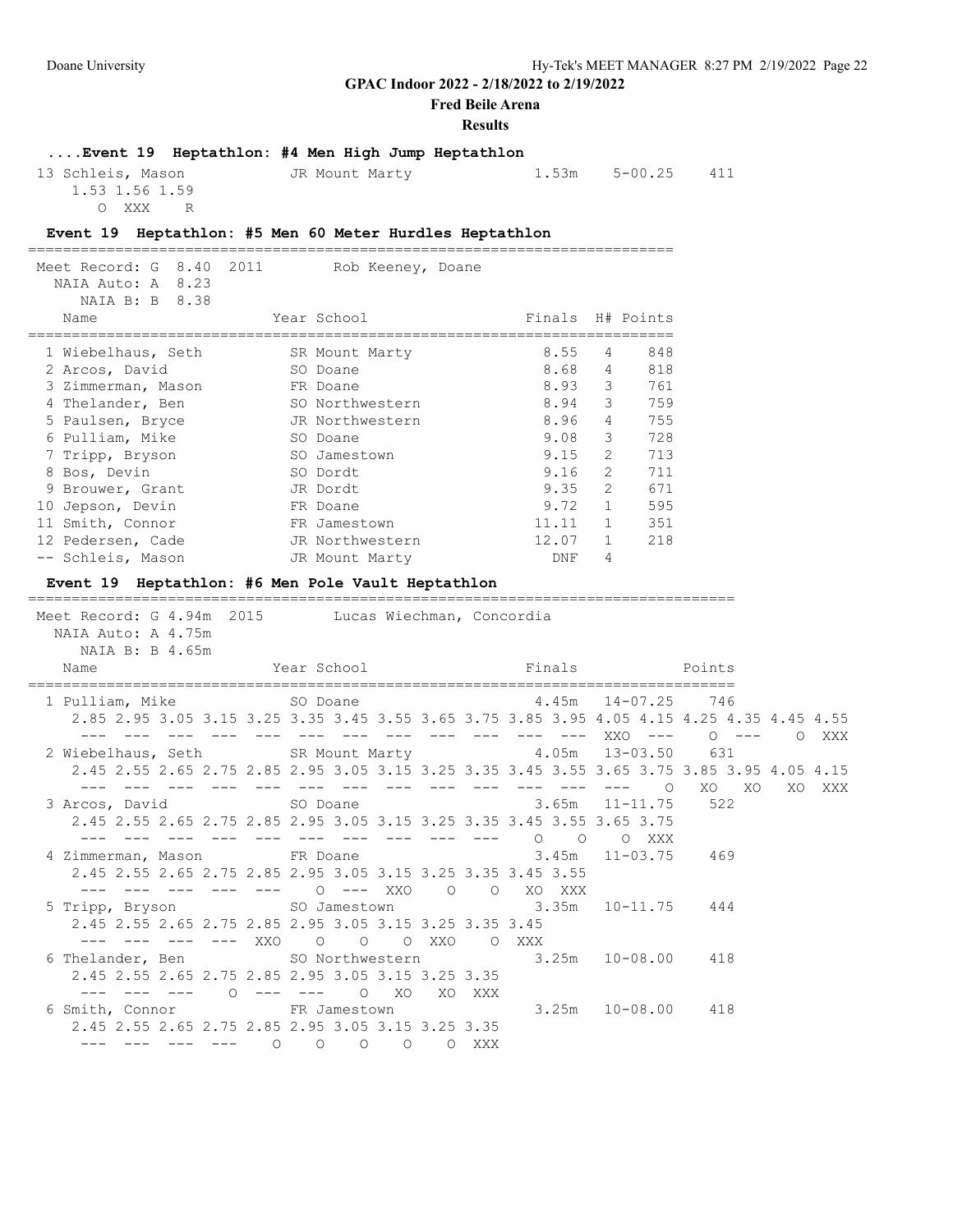### **Fred Beile Arena**

#### **Results**

# **....Event 19 Heptathlon: #6 Men Pole Vault Heptathlon**

| 6 Paulsen, Bryce                                  |            | JR Northwestern |                     |          |     |       | 3.25m | $10 - 08.00$ | 418 |
|---------------------------------------------------|------------|-----------------|---------------------|----------|-----|-------|-------|--------------|-----|
| 2.45 2.55 2.65 2.75 2.85 2.95 3.05 3.15 3.25 3.35 |            |                 |                     |          |     |       |       |              |     |
| $\bigcirc$                                        | $\bigcirc$ | $---$           | XXO                 | XO.      | XXO | XXX   |       |              |     |
| 6 Bos, Devin                                      |            |                 | SO Dordt            |          |     |       | 3.25m | $10 - 08.00$ | 418 |
| 2.45 2.55 2.65 2.75 2.85 2.95 3.05 3.15 3.25 3.35 |            |                 |                     |          |     |       |       |              |     |
| ____                                              | XO.        | $\circ$         | $\circ$<br>XO.      | $\Omega$ |     | O XXX |       |              |     |
| 10 Brouwer, Grant                                 |            | JR Dordt        |                     |          |     |       | 3.15m | $10 - 04.00$ | 393 |
| 2.45 2.55 2.65 2.75 2.85 2.95 3.05 3.15 3.25      |            |                 |                     |          |     |       |       |              |     |
|                                                   | $\bigcirc$ | $\circ$         | $\circ$<br>$\circ$  | $\Omega$ | XXX |       |       |              |     |
| 10 Pedersen, Cade GR Northwestern                 |            |                 |                     |          |     |       | 3.15m | $10 - 04.00$ | 393 |
| 2.45 2.55 2.65 2.75 2.85 2.95 3.05 3.15 3.25      |            |                 |                     |          |     |       |       |              |     |
| $\bigcirc$<br>$0 - - -$                           | XO         | $\circ$         | $\circ$<br>$\Omega$ | XO       | XXX |       |       |              |     |
| 12 Jepson, Devin                                  |            | FR Doane        |                     |          |     |       | 2.45m | $8 - 00.50$  | 231 |
| 2.45 2.55                                         |            |                 |                     |          |     |       |       |              |     |
| XXX<br>$\Omega$                                   |            |                 |                     |          |     |       |       |              |     |

# **Event 19 Heptathlon: #7 Men 1000 Meter Run Heptathlon**

| Meet Record: G 2:40.91 2012 Higgins/Brouwer (2021), Doane/Dordt<br>NAIA Auto: A 2:32.00<br>NAIA B: B 2:33.00      | ==================                                                                                                          | ---------------------- |  |
|-------------------------------------------------------------------------------------------------------------------|-----------------------------------------------------------------------------------------------------------------------------|------------------------|--|
| Name                                                                                                              | Year School <a> Finals Points</a> Finals Points                                                                             |                        |  |
| 1 Brouwer, Grant Grand JR Dordt                                                                                   | rouwer, Grant JR Dordt 2:43.02 840<br>31.532 (31.532) 1:03.794 (32.263) 1:37.034 (33.240) 2:11.464 (34.431)                 |                        |  |
| $2:43.014$ (31.550)                                                                                               |                                                                                                                             |                        |  |
|                                                                                                                   | 2 Wiebelhaus, Seth SR Mount Marty 2:45.74 811<br>31.204 (31.204) 1:03.490 (32.287) 1:36.709 (33.219) 2:11.121 (34.413)      |                        |  |
| 2:45.734(34.613)                                                                                                  |                                                                                                                             |                        |  |
|                                                                                                                   | 3 Paulsen, Bryce<br>32.304 (32.304) 1:05.302 (32.999) 1:40.417 (35.115) 2:17.034 (36.618)                                   |                        |  |
| $2:50.674$ (33.640)                                                                                               |                                                                                                                             |                        |  |
|                                                                                                                   | 4 Bos, Devin<br>31.961 (31.961) 1:04.633 (32.672) 1:39.709 (35.076) 2:17.231 (37.523)                                       |                        |  |
| 2:53.795 (36.565)                                                                                                 |                                                                                                                             |                        |  |
|                                                                                                                   | 5 Arcos, David 5 Arcos, David 50 Doane 3:03.32 632<br>32.954 (32.954) 1:07.677 (34.724) 1:45.759 (38.083) 2:25.748 (39.989) |                        |  |
| $3:03.319$ (37.572)                                                                                               |                                                                                                                             |                        |  |
|                                                                                                                   | 6 Thelander, Ben SO Northwestern 3:05.21 614                                                                                |                        |  |
| $3:05.201$ (37.030)                                                                                               | 34.504 (34.504) 1:10.715 (36.212) 1:49.082 (38.367) 2:28.171 (39.090)                                                       |                        |  |
|                                                                                                                   | 7 Smith, Connor FR Jamestown 3:08.13 587<br>35.343 (35.343) 1:11.859 (36.517) 1:50.862 (39.003) 2:31.289 (40.427)           |                        |  |
| 3:08.124 (36.836)                                                                                                 |                                                                                                                             |                        |  |
|                                                                                                                   | 8 Tripp, Bryson SO Jamestown 3:08.98 579                                                                                    |                        |  |
| 3:08.979 (36.479)                                                                                                 | 35.136 (35.136) 1:12.623 (37.487) 1:51.846 (39.224) 2:32.501 (40.655)                                                       |                        |  |
| 9 Pulliam, Mike SO Doane                                                                                          |                                                                                                                             | $3:13.51$ 538          |  |
| $3:13.509$ (38.755)                                                                                               | 33.510 (33.510) 1:10.682 (37.172) 1:51.369 (40.688) 2:34.754 (43.385)                                                       |                        |  |
| 10 Zimmerman, Mason FR Doane 3:14.32 531<br>34.821 (34.821) 1:11.632 (36.811) 1:51.962 (40.330) 2:35.019 (43.058) |                                                                                                                             |                        |  |
| $3:14.311$ (39.292)                                                                                               |                                                                                                                             |                        |  |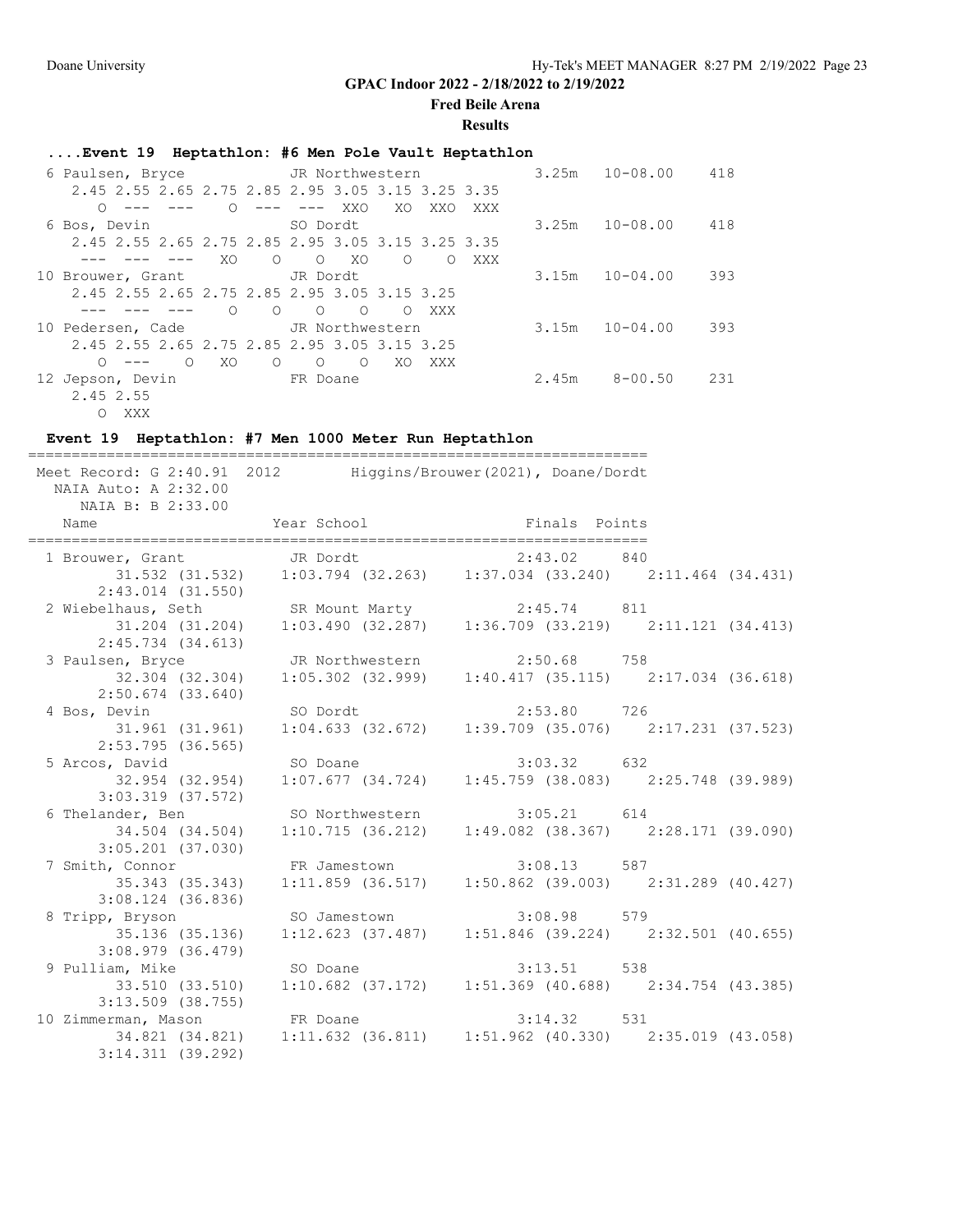**Fred Beile Arena**

#### **Results**

# **....Event 19 Heptathlon: #7 Men 1000 Meter Run Heptathlon**

| 11 Jepson, Devin      | FR Doane            | 3:14.33               | 531                                     |
|-----------------------|---------------------|-----------------------|-----------------------------------------|
| 34.290 (34.290)       | $1:12.409$ (38.119) |                       | $1:53.234$ (40.825) $2:36.280$ (43.047) |
| 3:14.330(38.050)      |                     |                       |                                         |
| 12 Pedersen, Cade     | JR Northwestern     | 3:21.30               | 471                                     |
| 34.619 (34.619)       | $1:10.323$ (35.705) |                       | $1:49.589$ (39.266) 2:33.759 (44.171)   |
| $3:21.299$ $(47.540)$ |                     |                       |                                         |
| -- Schleis, Mason     | JR Mount Marty      | DNF                   |                                         |
| 31.204 (31.204)       | 1:03.490(32.287)    | $1:36.709$ $(33.219)$ | 2:11.121 (34.413)                       |
| 2:45.734 (34.613)     |                     |                       |                                         |

### **Event 20 Women 60 Meter Dash**

| Meet Record: G 7.68 2018<br>NAIA Auto: A 7.72 |          |                 | Shantinique Cunningham, Hastings |                 |                |         |
|-----------------------------------------------|----------|-----------------|----------------------------------|-----------------|----------------|---------|
| NAIA B: B 7.82<br>Name                        |          | Year School     |                                  | Prelims         | H#             |         |
| Preliminaries                                 |          |                 |                                  |                 |                |         |
| 1 Maessner, Daisy                             |          | JR Hastings     |                                  | $G$ 7.630 3     |                |         |
| 2 Wilson, Julyah                              |          | JR Hastings     |                                  | A 7.690         | 2              |         |
| 3 Thomas, Nisa                                |          | FR Hastings     |                                  | B 7.820         | 1              |         |
| 4 Sears, Karsen                               |          | JR Hastings     |                                  | 7.84q           | $\mathbf{1}$   |         |
| 5 Aitken, Brittney FR Concordia               |          |                 |                                  | 7.91q           | 2              |         |
| 6 Ridout, Betsy                               |          | SR Morningside  |                                  | 7.92a           | $\mathbf{1}$   |         |
| 7 Bothwell, Isabel                            |          | SO Doane        |                                  | 7.99a           | 1              |         |
| 8 Clark, Elianna                              |          | SR Mount Marty  |                                  | $8.02q$ 3 8.011 |                |         |
| 9 Olson, Cora                                 |          | JR Concordia    |                                  | 8.02            |                | 3 8.013 |
| 10 Ostbye, Caitlin                            |          | SO Northwestern |                                  | 8.06            | $\overline{2}$ |         |
| 11 Teppo, Aniya                               |          | SO Mount Marty  |                                  | 8.13 3 8.122    |                |         |
| 12 Blum, Lizzy                                |          | SO Northwestern |                                  | 8.13            |                | 2 8.128 |
| 13 Lausen, Natalie                            |          | JR Northwestern |                                  | 8.16            | $\mathbf{1}$   |         |
| 14 Vereen, Kiana                              |          | FR Briar Cliff  |                                  | 8.18            | 2              |         |
| 15 Joseph, Jasmine FR Briar Cliff             |          |                 |                                  | 8.28            | $\mathbf{1}$   |         |
| 16 Nikkel, Erica                              | SO Dordt |                 |                                  | 8.37            | 3              |         |
| 17 Mulligan, Hannah                           |          | JR Concordia    |                                  | 8.38            | $\overline{2}$ |         |
| Women 60 Meter Dash<br>Event 20               |          |                 |                                  |                 |                |         |
| Meet Record: G 7.68                           | 2018     |                 | Shantinique Cunningham, Hasti    |                 |                |         |

| NAIA Auto: A 7.72<br>NAIA B: B 7.82<br>Name |  | Year School     | Finals |
|---------------------------------------------|--|-----------------|--------|
| Finals                                      |  |                 |        |
| 1 Maessner, Daisy                           |  | JR Hastings     | 7.59G  |
| 2 Wilson, Julyah                            |  | JR Hastings     | 7.68G  |
| 3 Thomas, Nisa                              |  | FR Hastings     | 7.82B  |
| 4 Sears, Karsen                             |  | JR Hastings     | 7.83   |
| 5 Aitken, Brittney                          |  | FR Concordia    | 7.88   |
| 6 Ridout, Betsy                             |  | SR Morningside  | 7.98   |
| 7 Clark, Elianna                            |  | SR Mount Marty  | 8.00   |
| 8 Bothwell, Isabel                          |  | SO Doane        | 8.02   |
| Preliminaries                               |  |                 |        |
| 9 Olson, Cora                               |  | JR Concordia    |        |
| 10 Ostbye, Caitlin                          |  | SO Northwestern |        |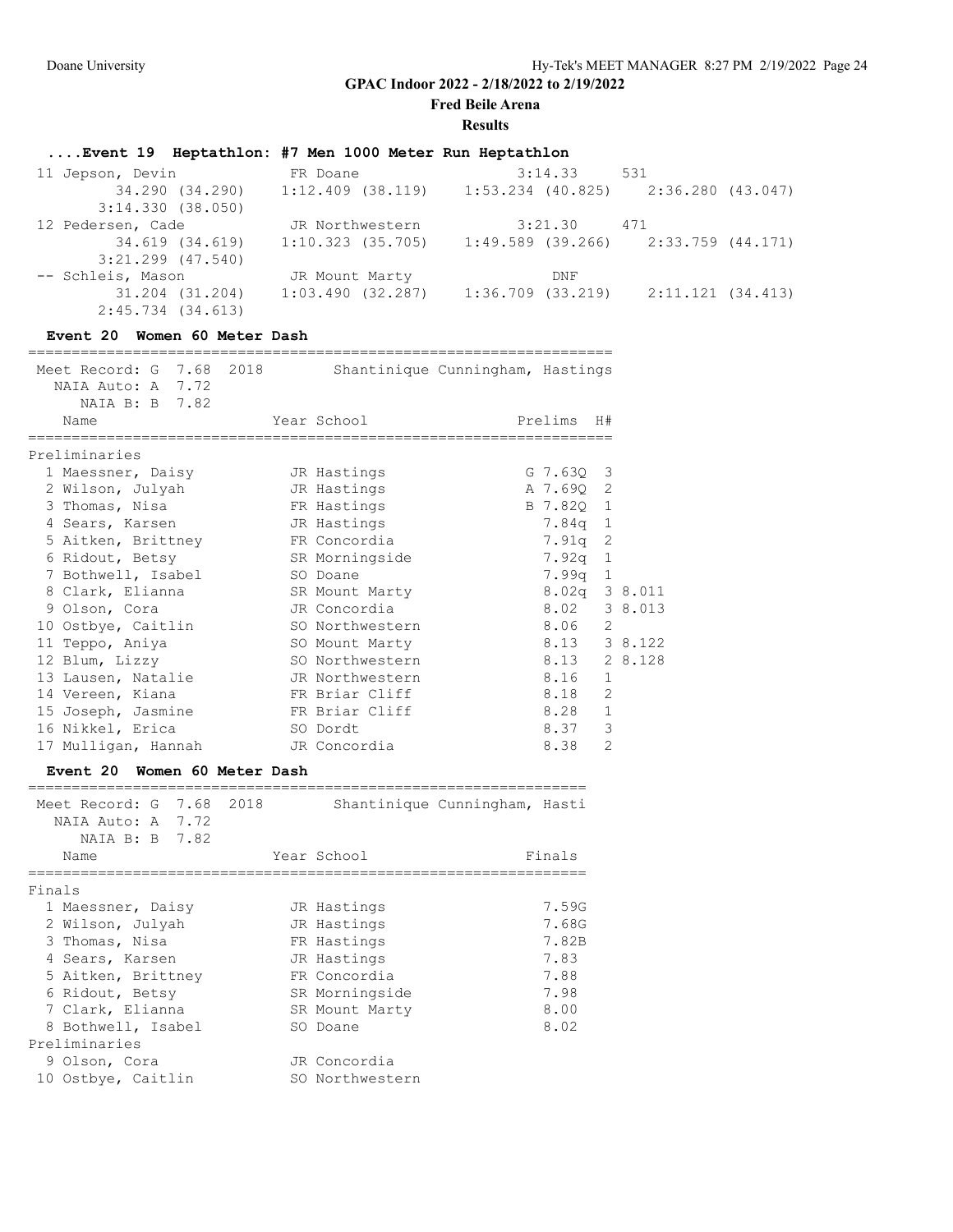## **Fred Beile Arena**

================================================================

#### **Results**

#### **....Event 20 Women 60 Meter Dash**

| 11 Teppo, Aniya     | SO Mount Marty  |
|---------------------|-----------------|
| 12 Blum, Lizzy      | SO Northwestern |
| 13 Lausen, Natalie  | JR Northwestern |
| 14 Vereen, Kiana    | FR Briar Cliff  |
| 15 Joseph, Jasmine  | FR Briar Cliff  |
| 16 Nikkel, Erica    | SO Dordt        |
| 17 Mulligan, Hannah | JR Concordia    |

## **Event 21 Women 60 Meter Hurdles** =================================================================== Meet Record: G 8.76 2008 Holly Andrews, Neb Wesleyan NAIA Auto: A 9.00 NAIA B: B 9.15 Name Year School Prelims H# =================================================================== 1 Thomas, Nisa **FR** Hastings A 8.77Q 3 2 Tamayo, Lauren JR Hastings A 8.83Q 1 3 Lewis, Sarah JR Concordia A 8.99Q 2 4 Harms, Nicole SO Doane B 9.05q 1 5 Adams, Lindsay **FR** Doane B 9.09q 2 6 Maxey, Rhys FR Hastings 9.19q 1 7 George, Ashinee SO Mount Marty 9.26q 3 8 Richert, Amy FR Concordia 9.28q 3 9 Womack, Cienna SO Midland 9.34 2 10 Zoet, Emma FR Northwestern 9.44 1 11 Boyle, Kaylee JR Concordia 9.69 2 12 Jackson, Jastiny FR Doane 9.71 1 13 Morken, Hope JR Morningside 9.81 1 14 Toliver, Jordynn SO Jamestown 9.82 2 15 Lloyd, Jada SO Doane 9.93 3 16 Lausen, Natalie Mark JR Northwestern 10.39 2 17 Poulson, Zailee FR Hastings 10.43 3 18 Bonn, Sara SO Jamestown 12.52 3

## **Event 21 Women 60 Meter Hurdles**

| Meet Record: G 8.76 2008<br>NAIA Auto: A 9.00<br>NAIA B: B 9.15 |  | Holly Andrews, Neb Wesleyan |        |
|-----------------------------------------------------------------|--|-----------------------------|--------|
| Name                                                            |  | Year School                 | Finals |
| Finals                                                          |  |                             |        |
| 1 Thomas, Nisa                                                  |  | FR Hastings                 | 8.60G  |
| 2 Tamayo, Lauren                                                |  | JR Hastings                 | 8.84A  |
| 3 Lewis, Sarah                                                  |  | JR Concordia                | 9.02B  |
| 4 Adams, Lindsay                                                |  | FR Doane                    | 9.09B  |
| 5 Harms, Nicole                                                 |  | SO Doane                    | 9.19   |
| 6 Richert, Amy                                                  |  | FR Concordia                | 9.35   |
| 7 George, Ashinee                                               |  | SO Mount Marty              | 9.37   |
| 8 Maxey, Rhys                                                   |  | FR Hastings                 | 9.96   |
| Preliminaries                                                   |  |                             |        |
| 9 Womack, Cienna                                                |  | SO Midland                  |        |
| 10 Zoet, Emma                                                   |  | FR Northwestern             |        |
| 11 Boyle, Kaylee                                                |  | JR Concordia                |        |
| 12 Jackson, Jastiny                                             |  | FR Doane                    |        |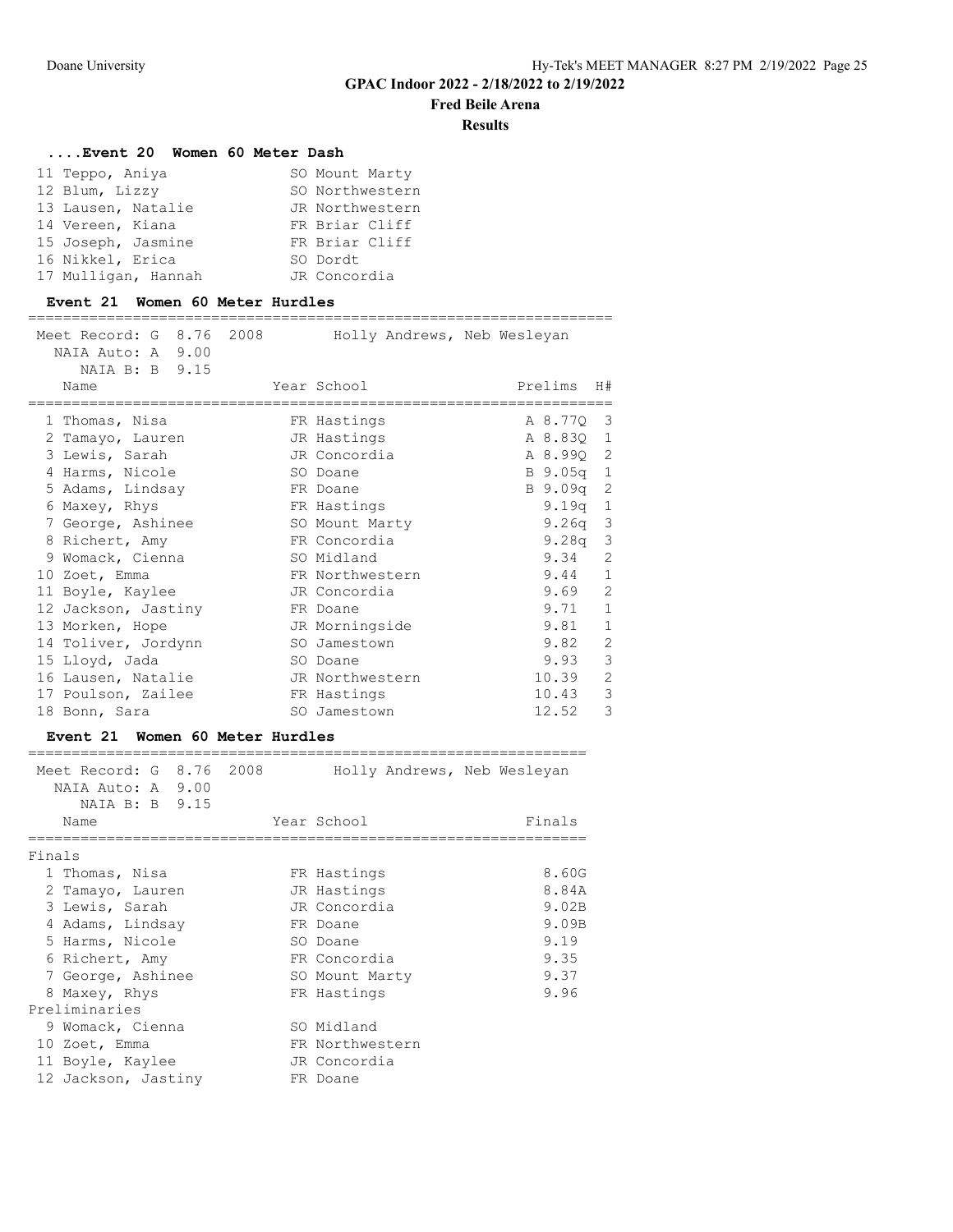# **Fred Beile Arena**

#### **Results**

### **....Event 21 Women 60 Meter Hurdles**

| 13 Morken, Hope     | JR Morningside  |
|---------------------|-----------------|
| 14 Toliver, Jordynn | SO Jamestown    |
| 15 Lloyd, Jada      | SO Doane        |
| 16 Lausen, Natalie  | JR Northwestern |
| 17 Poulson, Zailee  | FR Hastings     |
| 18 Bonn, Sara       | SO Jamestown    |

#### **Event 22 Women 200 Meter Dash**

| Meet Record: G 24.75<br>2015<br>NAIA Auto: A 25.60<br>NAIA B: B 25.90 | Neeia Cooperwood, Morningside      |         |                |
|-----------------------------------------------------------------------|------------------------------------|---------|----------------|
| Name<br>---------                                                     | Year School                        | Finals  | H#             |
| Finals                                                                |                                    |         |                |
| 1 Wilson, Julyah                                                      | JR Hastings                        | 25.81B  | 5              |
| 2 Sears, Karsen                                                       | JR Hastings                        | 25.85B  | 5              |
| 3 Thomas, Nisa                                                        | FR Hastings                        | 25.88B  | $\overline{4}$ |
| 4 Olson, Cora                                                         | JR Concordia                       | 26.09   | 5              |
| 5 Kramer, Kennedy                                                     | FR Northwestern                    | 26.24   | 3              |
| 6 Ridout, Betsy                                                       | SR Morningside                     | 26.28   | 3              |
| 7 Clark, Elianna                                                      | SR Mount Marty                     | 26.36   | 4              |
| 8 Battershell, Rachel                                                 | JR Concordia                       | 26.41   | 5              |
| 9 Bakker, Emma                                                        | SR Dordt                           | 26.53   | 3              |
| 10 Harms, Nicole                                                      | SO Doane                           | 26.68   | $\overline{4}$ |
| 11 Teppo, Aniya                                                       | SO Mount Marty                     | 26.80   | $\overline{2}$ |
| 12 Ostbye, Caitlin                                                    | SO Northwestern                    | 26.86   | 3              |
| 13 Esch, Jenna                                                        | FR Concordia                       | 27.10   | $\overline{c}$ |
| 14 Bothwell, Isabel                                                   | SO Doane                           | 27.22   | $\overline{2}$ |
| 15 Aitken, Brittney                                                   | FR Concordia                       | 27.23   | $\overline{4}$ |
| 16 Loseke, Emily                                                      | FR Concordia                       | 28.97   | $\mathcal{L}$  |
| <b>Event 23</b><br>Women 400 Meter Dash                               |                                    |         |                |
| Meet Record: G 56.24<br>2014<br>NAIA Auto: A 58.40<br>NAIA B: B 59.40 | Sandrae Farquharson, Doane         |         |                |
| Name                                                                  | Year School                        | Finals  | H#             |
| 1 Kramer, Kennedy<br>26.948 (26.948)                                  | FR Northwestern<br>57.080 (30.132) | 57.08A  | 3              |
| 2 Battershell, Rachel                                                 | JR Concordia                       | 57.52A  | 3              |
| 27.175 (27.175)                                                       | 57.519 (30.344)                    |         |                |
| 3 Bakker, Emma                                                        | SR Dordt                           | 58.78B  | 3              |
| 27.515 (27.515)                                                       | 58.773 (31.258)                    |         |                |
| 4 Lewis, Sarah                                                        | JR Concordia                       | 59.01B  | 3              |
| 27.275 (27.275)                                                       | 59.007 (31.732)                    |         |                |
| 5 Sterk, Savonne                                                      | SO Northwestern                    | 1:00.77 | 2              |

6 Loseke, Emily FR Concordia 1:00.88 3

7 Ridout, Betsy SR Morningside 1:01.08 2

8 Maxey, Rhys FR Hastings 1:01.38 2

29.071 (29.071) 1:00.763 (31.692)

27.866 (27.866) 1:00.876 (33.010)

28.467 (28.467) 1:01.076 (32.609)

28.626 (28.626) 1:01.377 (32.751)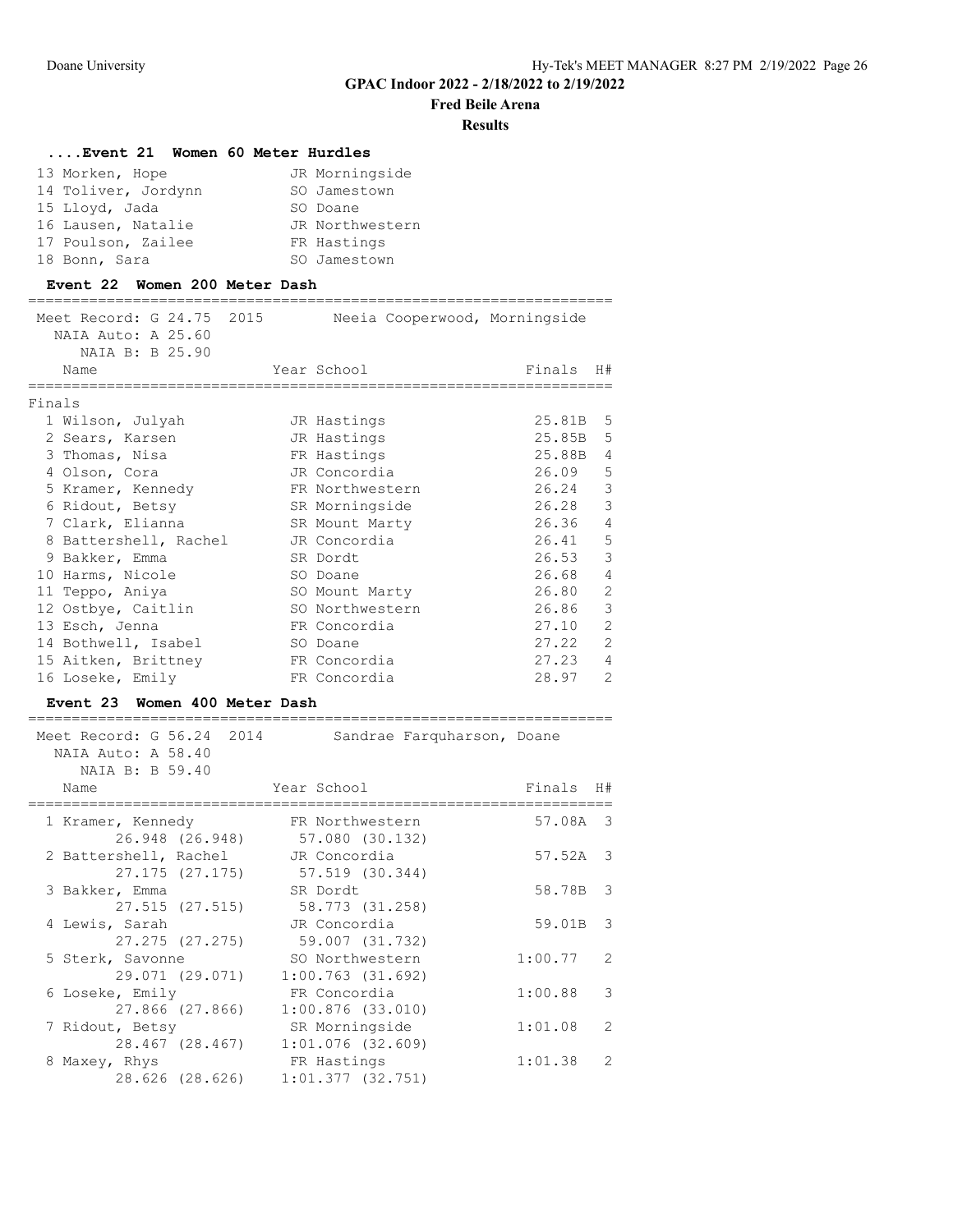**Fred Beile Arena**

**Results**

| Event 23 Women 400 Meter Dash |                       |         |                |
|-------------------------------|-----------------------|---------|----------------|
| 9 Davis, Calli                | SO Mount Marty        | 1:01.56 | $\overline{2}$ |
| 28.271 (28.271)               | $1:01.558$ (33.287)   |         |                |
| 10 Stier, Anni                | SO Jamestown          | 1:02.00 | 2              |
| 29.085 (29.085)               | $1:01.999$ $(32.914)$ |         |                |
| 11 Perez, Sarah               | FR Morningside        | 1:02.88 | 1              |
| 30.484 (30.484)               | $1:02.879$ (32.395)   |         |                |
| 12 Kollars, Diana             | FR Hastings           | 1:02.98 | 1              |
| 29.373 (29.373)               | $1:02.973$ $(33.600)$ |         |                |
| 13 Worlow, Bailee             | FR Hastings           | 1:03.29 | 1              |
| 29.994 (29.994)               | $1:03.290$ (33.296)   |         |                |
| 14 Yeakel, Callie             | JR Morningside        | 1:03.53 | -2             |
| 29.790 (29.790)               | $1:03.523$ (33.733)   |         |                |
| 15 Jenness, Emma              | SO Northwestern       | 1:03.73 | 1              |
| 29.712 (29.712)               | $1:03.729$ $(34.017)$ |         |                |
| 16 Mohr, McKenna              | FR Mount Marty        | 1:04.21 | $\overline{1}$ |
| 30.404 (30.404)               | $1:04.206$ $(33.802)$ |         |                |

#### **Event 24 Women 600 Meter Run**

| Meet Record: G 1:34.52 2001 |                       | Wendy Brouillette, Doane            |  |  |  |  |
|-----------------------------|-----------------------|-------------------------------------|--|--|--|--|
| NAIA Auto: A 1:37.50        |                       |                                     |  |  |  |  |
| NAIA B: B 1:38.70           |                       |                                     |  |  |  |  |
| Name                        | Year School           | Finals H#                           |  |  |  |  |
|                             |                       |                                     |  |  |  |  |
| 1 Koepke, Jordan            | FR Concordia          | 1:36.34A<br>-3                      |  |  |  |  |
| 29.583 (29.583)             | 1:02.280(32.697)      | 1:36.340(34.060)                    |  |  |  |  |
| 2 Pingel, Annika            | JR Doane              | $1:36.61A$ 2                        |  |  |  |  |
| 29.218 (29.218)             | $1:01.423$ (32.205)   | 1:36.606(35.183)                    |  |  |  |  |
| 3 Clarke, Abigail           | JR Northwestern       | 1:36.94A 3                          |  |  |  |  |
| 29.942 (29.942)             | $1:02.497$ (32.555)   | 1:36.939(34.442)                    |  |  |  |  |
| 4 Kooistra, Mika            | SR Dordt              | $1:37.14A$ 3                        |  |  |  |  |
| 29.515 (29.515)             | 1:01.180(31.665)      | $1:37.138$ (35.958)                 |  |  |  |  |
| 5 Bauer, Keri               | FR Concordia          | $1:37.74B$ 3                        |  |  |  |  |
| 30.833 (30.833)             | $1:03.857$ (33.024)   | 1:37.739 (33.882)                   |  |  |  |  |
| 6 Pfeifer, Jacee            | JR Concordia          | 1:39.93<br>$\overline{\phantom{a}}$ |  |  |  |  |
| 30.263 (30.263)             | 1:02.845(32.582)      | 1:39.930(37.085)                    |  |  |  |  |
| 7 Griffin, Chantaya         | JR St. Mary           | 1:42.71<br>$\overline{1}$           |  |  |  |  |
| 30.138 (30.138)             | $1:06.698$ (36.560)   | $1:42.701$ (36.003)                 |  |  |  |  |
| 8 Oberg, Grace              | FR Concordia          | 1:43.23<br>$\overline{2}$           |  |  |  |  |
| 32.093 (32.093)             | 1:06.995(34.902)      | $1:43.223$ (36.228)                 |  |  |  |  |
| 9 Stuit, Anmarie            | SR Dordt              | 1:43.34<br>-3                       |  |  |  |  |
| 30.498 (30.498)             | $1:04.667$ $(34.169)$ | $1:43.338$ $(38.671)$               |  |  |  |  |
| 10 Bumbace-Kuehl, Tianna    | SO Mount Marty        | 1:44.96<br>-2                       |  |  |  |  |
| 32.180 (32.180)             | $1:08.439$ (36.259)   | $1:44.951$ (36.512)                 |  |  |  |  |
| 11 Walters, Rachel          | SO Doane              | 1:45.30 2                           |  |  |  |  |
| 32.888 (32.888)             | 1:08.640(35.752)      | $1:45.297$ (36.657)                 |  |  |  |  |
| 12 Weichel, Kailey          | JR Concordia          | 1:45.40<br>$\overline{2}$           |  |  |  |  |
| 31.904 (31.904)             | $1:08.009$ $(36.105)$ | 1:45.395 (37.386)                   |  |  |  |  |
| 13 Werts, Lainey            | FR Concordia          | 1:46.81<br>-2                       |  |  |  |  |
| 32.441 (32.441)             | $1:08.236$ (35.795)   | $1:46.809$ (38.573)                 |  |  |  |  |
| 14 Sanchez, Michelle        | SO Morningside        | 1:47.17 1                           |  |  |  |  |
| 32.195 (32.195)             | $1:08.646$ (36.451)   | $1:47.164$ (38.518)                 |  |  |  |  |
| 15 Ervin, Abby              | FR Northwestern       | 1:47.51<br>$\overline{1}$           |  |  |  |  |
| 31.352 (31.352)             | 1:08.139(36.787)      | $1:47.507$ (39.368)                 |  |  |  |  |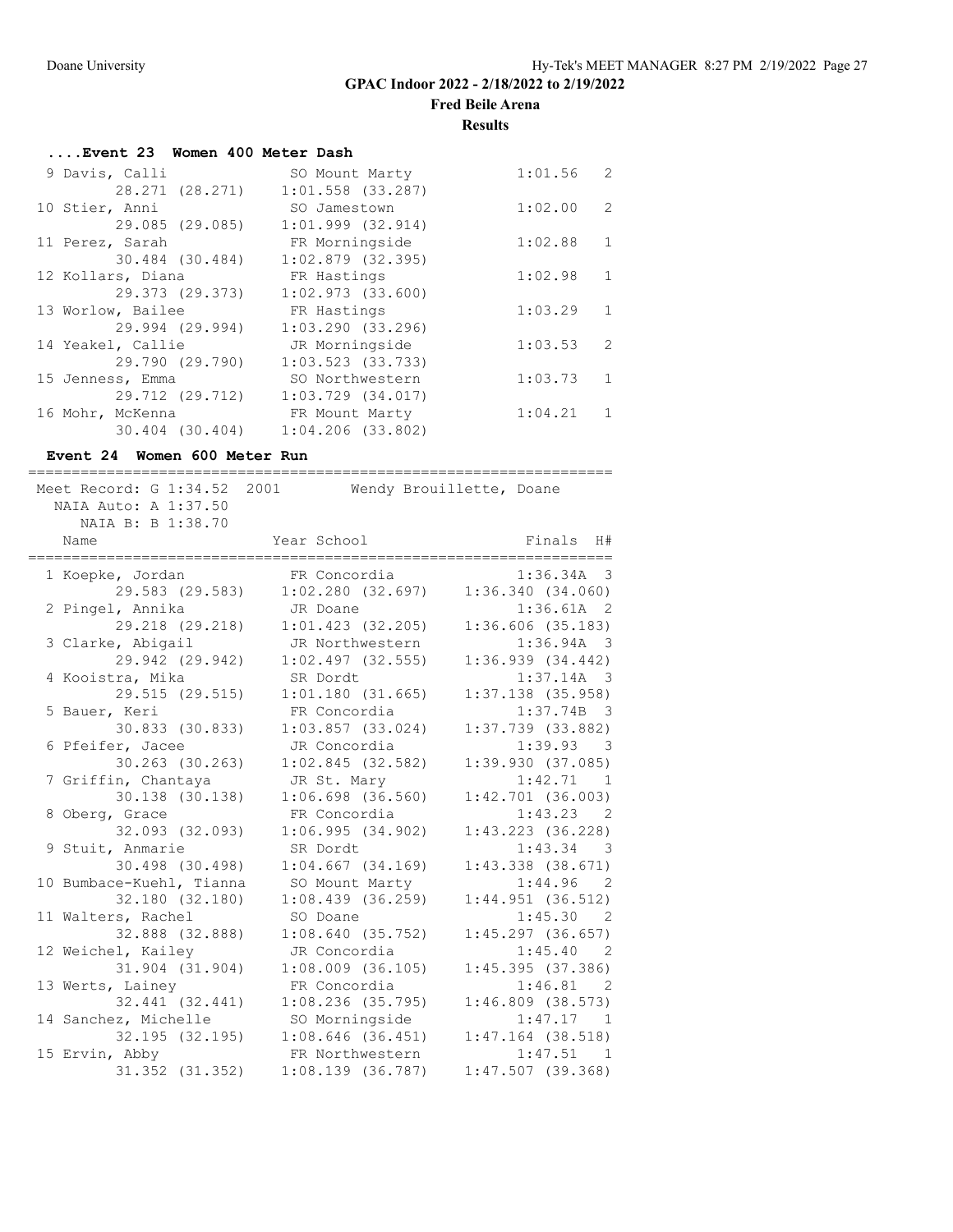**Fred Beile Arena**

#### **Results**

**....Event 24 Women 600 Meter Run**

| 16 Bosch, Sarah |                 | JR Morningside    |                  | 1:48.38 |  |
|-----------------|-----------------|-------------------|------------------|---------|--|
|                 | 33.361 (33.361) | 1:09.259 (35.898) | 1:48.375(39.116) |         |  |

### **Event 25 Women 800 Meter Run**

===================================================================

| Meet Record: G 2:13.62 2015<br>NAIA Auto: A 2:18.00<br>NAIA B: B 2:19.85 |                                                         | Jessa Sughroue, Doane |                       |  |
|--------------------------------------------------------------------------|---------------------------------------------------------|-----------------------|-----------------------|--|
| Name                                                                     |                                                         |                       |                       |  |
| 1 Heynen, Emilee                                                         | FR Dordt 2:19.46B 2                                     |                       |                       |  |
|                                                                          | 33.257 (33.257) 1:09.813 (36.556) 1:45.831 (36.019)     |                       | $2:19.452$ (33.621)   |  |
|                                                                          | 2 Pinkerton, Veronica FR Hastings 2:20.19 2             |                       |                       |  |
|                                                                          |                                                         | 1:45.507 (35.419)     | $2:20.188$ $(34.681)$ |  |
|                                                                          | 3 Marker, Morgan SR Northwestern                        | $2:21.54$ 2           |                       |  |
|                                                                          | 33.557 (33.557) 1:09.976 (36.420)                       | $1:46.179$ (36.203)   | 2:21.538 (35.360)     |  |
| 4 McKibben, Jo                                                           | SR Morningside                                          | $2:23.09$ 2           |                       |  |
| 33.745 (33.745)                                                          | 1:10.332 (36.587)                                       | $1:46.622$ (36.290)   | $2:23.084$ (36.463)   |  |
| 5 Ten Haken, Bethany SO Dordt                                            |                                                         | $2:23.69$ 2           |                       |  |
|                                                                          |                                                         | $1:48.129$ (38.444)   | $2:23.683$ (35.555)   |  |
| 6 Golus, Jilee FR Hastings                                               |                                                         | $2:25.73$ 2           |                       |  |
| 34.134 (34.134)                                                          | $1:11.158$ (37.025)                                     | $1:48.354$ (37.196)   | 2:25.728 (37.375)     |  |
| 7 Barkema, Rachel                                                        | SR Morningside                                          | $2:26.73$ 1           |                       |  |
| 33.050 (33.050)                                                          | $1:09.018$ (35.968)                                     | $1:47.378$ (38.360)   | $2:26.723$ (39.345)   |  |
| 8 Williamson, Faith FR Concordia                                         |                                                         | 2:34.48 1             |                       |  |
|                                                                          | 35.049 (35.049) 1:14.239 (39.190)                       | $1:55.114$ (40.875)   | 2:34.472 (39.359)     |  |
|                                                                          | 9 Fischer, Jordyn FR Mount Marty                        | 2:37.76 1             |                       |  |
|                                                                          | 35.937 (35.937) 1:16.186 (40.250) 1:59.164 (42.979)     |                       | 2:37.753 (38.589)     |  |
| 10 Plock, Aly                                                            | <b>ER Doane</b>                                         | $2:37.84$ 1           |                       |  |
|                                                                          | 36.609 (36.609)   1:15.996 (39.388)   1:57.365 (41.370) |                       | $2:37.838$ (40.473)   |  |

#### **Event 26 Women 1000 Meter Run**

===================================================================

 Meet Record: G 2:56.97 2/17/2018 Michelle Mumm, Morningside NAIA Auto: A 3:01.50 NAIA B: B 3:04.00 Name The Second Mear School Finals H#

| 1 Haecker, Rylee                         | FR Concordia        | $2:58.03A$ 2                                                |                   |
|------------------------------------------|---------------------|-------------------------------------------------------------|-------------------|
| 34.539 (34.539)<br>2:58.026(34.842)      |                     | $1:09.783$ (35.245) $1:46.403$ (36.620)                     | 2:23.184 (36.781) |
| 2 Pingel, Annika                         | JR Doane            | $3:03.69B$ 2                                                |                   |
| 34.999 (34.999)<br>$3:03.686$ (36.715)   |                     | $1:10.977$ (35.978) $1:48.421$ (37.445)                     | 2:26.972 (38.551) |
| 3 Gerken, Madison                        | FR Hastings         | $3:05.59$ 2                                                 |                   |
| 35.278 (35.278)<br>$3:05.583$ (36.917)   | $1:11.448$ (36.171) | 1:49.719 (38.271)                                           | 2:28.666 (38.947) |
| 4 Fundermann, Emalee                     | SR Morningside      | $3:05.99$ 2                                                 |                   |
| 35.116 (35.116)<br>$3:05.982$ (39.379)   | 1:10.620(35.505)    | 1:47.707 (37.087)                                           | 2:26.603 (38.897) |
| 5 Wittenberg, Tirzah                     | SO Northwestern     | $3:06.76$ 2                                                 |                   |
| 36.579 (36.579)<br>$3:06.753$ $(36.724)$ |                     | $1:12.528$ (35.949) $1:51.253$ (38.725) $2:30.029$ (38.777) |                   |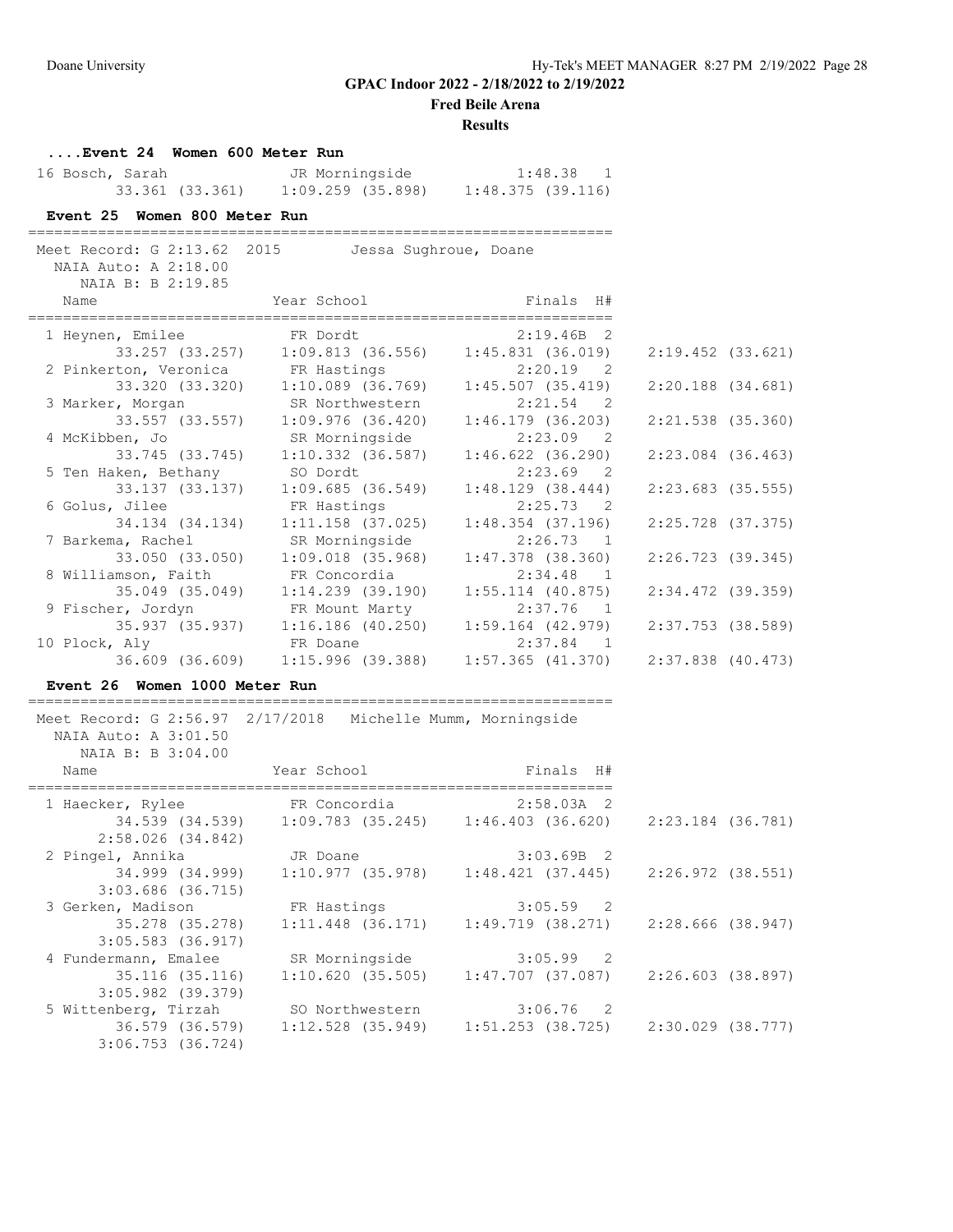**Fred Beile Arena**

### **Results**

| Event 26 Women 1000 Meter Run |  |
|-------------------------------|--|
|-------------------------------|--|

| 6 Heritage, Kylahn                         |                        | SO Concordia 3:07.42 2                                        |                       |
|--------------------------------------------|------------------------|---------------------------------------------------------------|-----------------------|
| 35.295 (35.295)                            |                        | $1:11.648$ (36.353) $1:49.538$ (37.890)                       | 2:30.879 (41.342)     |
| $3:07.416$ (36.537)                        |                        |                                                               |                       |
| 7 Reiman, Grace                            | FR Concordia           | $3:08.03$ 2                                                   |                       |
| 34.757 (34.757)                            | 1:10.016(35.260)       | 1:47.105(37.090)                                              | 2:27.316(40.211)      |
| $3:08.023$ (40.708)                        |                        |                                                               |                       |
| 8 Beel, Tenna                              | JR Morningside         | $3:08.91$ 2                                                   |                       |
| 35.609 (35.609)                            | $1:11.836$ (36.227)    | $1:50.457$ (38.621)                                           | $2:30.724$ (40.268)   |
| $3:08.908$ $(38.184)$                      |                        |                                                               |                       |
| 9 Richmond, Kaia                           | FR Concordia 3:15.08 1 |                                                               |                       |
| 36.770 (36.770)                            | $1:14.422$ (37.653)    | $1:55.634$ $(41.212)$                                         | $2:37.118$ $(41.485)$ |
| $3:15.073$ (37.955)                        |                        |                                                               |                       |
| 10 Nix, Katelyn                            | FR Concordia 3:15.51 1 |                                                               |                       |
| 37.750 (37.750)                            |                        | $1:15.129$ (37.380) $1:55.871$ (40.743)                       | 2:36.460(40.589)      |
| $3:15.501$ (39.042)                        |                        |                                                               |                       |
| 11 Bosch, Megan                            | FR Northwestern        | 1:14.791 (37.841) 1:56.102 (37.841)                           |                       |
| 36.950 (36.950)                            |                        | $1:56.102$ $(41.312)$                                         | $2:37.889$ $(41.787)$ |
| $3:17.347$ (39.459)                        |                        |                                                               |                       |
| 12 Kaschinske, Rhaya                       | FR Concordia           |                                                               |                       |
| 38.253 (38.253)                            |                        | FR Concordia 3:17.93 2<br>1:16.531 (38.278) 1:56.330 (39.800) | $2:37.543$ $(41.213)$ |
| $3:17.928$ (40.385)                        |                        |                                                               |                       |
| 13 Feucht, Sadie                           | FR Dordt               | $3:19.78$ 1                                                   |                       |
| 36.666 (36.666)                            | $1:14.939$ (38.273)    | $1:56.383$ $(41.445)$                                         | 2:39.100(42.717)      |
| $3:19.772$ (40.673)                        |                        |                                                               |                       |
| 14 Alberts, Caitlin                        | FR Northwestern        | $3:22.27$ 1                                                   |                       |
| 37.544 (37.544)                            | 1:15.537(37.994)       | $1:56.456$ (40.919)                                           | $2:39.626$ (43.170)   |
| $3:22.263$ (42.638)                        |                        |                                                               |                       |
| 15 Hinkson, Landry                         | FR Hastings            | $3:24.54$ 1                                                   |                       |
| 38.366 (38.366)                            | 1:17.706(39.340)       | $1:59.674$ $(41.969)$                                         | $2:43.733$ $(44.060)$ |
| $3:24.535$ (40.802)                        |                        |                                                               |                       |
| 16 Eby, Jayden                             | JR Hastings            | $3:26.64$ 1                                                   |                       |
| 37.603 (37.603)                            |                        | $1:16.740$ (39.137) $1:59.430$ (42.690)                       | $2:43.459$ (44.030)   |
| 3:26.637(43.179)                           |                        |                                                               |                       |
| 17 Velarde, Cecilia CFR Hastings 3:27.32 1 |                        |                                                               |                       |
| 37.784 (37.784)                            |                        | $1:17.060$ (39.276) $1:59.791$ (42.731)                       | 2:44.657(44.867)      |
| $3:27.315$ (42.658)                        |                        |                                                               |                       |
| 18 Hoekstra, Zoe                           | SR Dordt               | $3:27.87$ 1                                                   |                       |
| 36.132 (36.132)                            |                        | $1:13.968$ (37.836) $1:56.052$ (42.085)                       | $2:42.767$ (46.715)   |
|                                            |                        |                                                               |                       |
| $3:27.868$ $(45.101)$                      |                        |                                                               |                       |

## **Event 27 Women 1 Mile Run**

| Meet Record: G 4:59.76 2001<br>NAIA Auto: A 5:10.00<br>NAIA B: B 5:16.00 |                                          | Mary Livengood, Doane                   |                                          |
|--------------------------------------------------------------------------|------------------------------------------|-----------------------------------------|------------------------------------------|
| Name                                                                     | Year School                              | Finals H#                               |                                          |
| 1 Haecker, Rylee                                                         | FR Concordia                             | $5:13.25B$ 2                            |                                          |
| 40.109 (40.109)                                                          | $1:19.336$ (39.227)                      | 1:59.069 (39.733)                       | 2:39.919 (40.850)                        |
| 3:19.808 (39.889)                                                        | 3:59.789 (39.981)                        | 4:38.503 (38.714)                       | 5:13.245(34.742)                         |
| 2 Heritage, Kylahn                                                       | SO Concordia                             | $5:13.51B$ 2                            |                                          |
| 40.803 (40.803)<br>$3:18.146$ (39.017)                                   | $1:19.728$ (38.925)<br>3:57.146 (39.000) | $1:58.841$ (39.113)<br>4:35.877(38.731) | 2:39.129 (40.288)<br>$5:13.509$ (37.632) |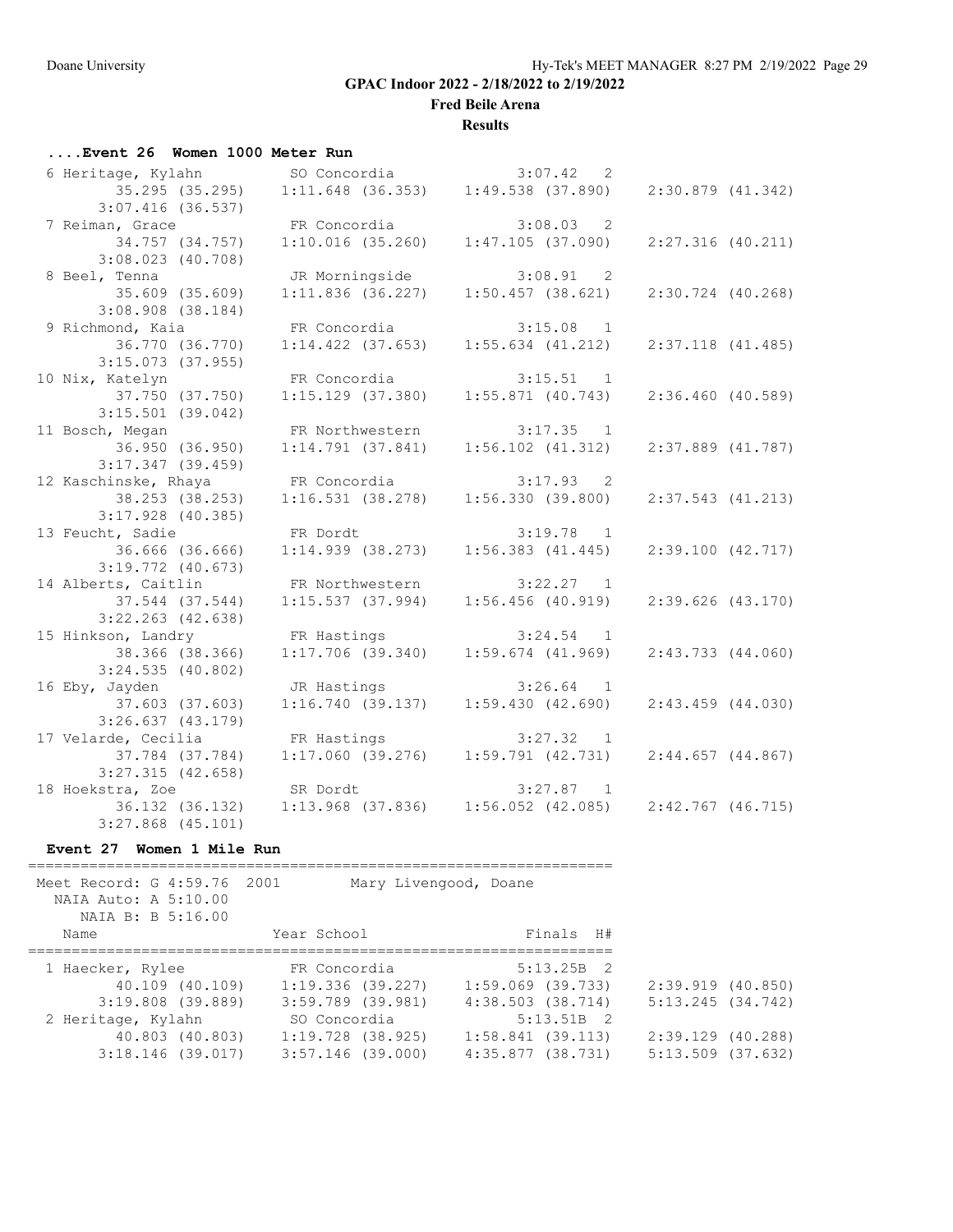**Fred Beile Arena**

**Results**

## **....Event 27 Women 1 Mile Run**

| 3 Kampman, Jessica    | JR Dordt                          | $5:14.64B$ 2          |                       |
|-----------------------|-----------------------------------|-----------------------|-----------------------|
|                       | 40.237 (40.237) 1:19.024 (38.787) | $1:58.724$ (39.700)   | $2:39.504$ (40.780)   |
| $3:18.871$ (39.367)   | $3:58.979$ (40.108)               | 4:38.357(39.378)      | 5:14.635(36.278)      |
| 4 Marker, Morgan      | SR Northwestern                   | $5:14.89B$ 2          |                       |
| 40.595 (40.595)       | 1:19.903(39.308)                  | $1:59.393$ (39.490)   | $2:39.704$ $(40.311)$ |
| $3:19.484$ (39.780)   | $3:58.791$ (39.307)               | $4:36.962$ $(38.171)$ | $5:14.883$ $(37.921)$ |
| 5 Honomichl, Kristine | JR Morningside                    | $5:17.92$ 2           |                       |
| 40.428 (40.428)       | $1:19.478$ (39.050)               | 1:59.101(39.623)      | $2:39.896$ (40.795)   |
| $3:19.231$ (39.335)   | $3:59.551$ (40.320)               | $4:39.684$ $(40.133)$ | 5:17.920(38.236)      |
| 6 Gerken, Madison     | FR Hastings                       | 5:18.90 2             |                       |
| 40.248 (40.248)       | 1:19.626(39.378)                  | 1:59.211(39.585)      | $2:40.163$ (40.952)   |
| $3:19.978$ (39.815)   | $4:00.223$ $(40.245)$             | $4:39.526$ (39.303)   | $5:18.894$ (39.368)   |
| 7 Johnson, Myia       | FR Midland                        | $5:31.53$ 1           |                       |
| 42.189 (42.189)       | $1:22.044$ (39.855)               | $2:02.732$ (40.688)   | $2:44.252$ $(41.520)$ |
| $3:26.332$ $(42.080)$ | $4:08.691$ $(42.359)$             | $4:50.792$ $(42.101)$ | $5:31.528$ (40.736)   |
| 8 Hinkson, Landry     | FR Hastings                       | $5:41.18$ 1           |                       |
| 43.163 (43.163)       | $1:25.287$ (42.124)               | $2:08.524$ (43.237)   | $2:52.065$ (43.541)   |
| $3:37.004$ $(44.939)$ | $4:21.777$ $(44.773)$             | 5:04.397(42.620)      | $5:41.175$ (36.778)   |
| 9 Pennekamp, Grace    | FR Concordia                      | $5:41.19$ 1           |                       |
| 43.661 (43.661)       | 1:24.850(41.189)                  | 2:08.121(43.271)      | $2:52.514$ (44.393)   |
| $3:37.329$ $(44.815)$ | $4:22.073$ $(44.744)$             | $5:03.208$ $(41.135)$ | 5:41.190(37.982)      |
| 10 Edwards, Madilynn  | FR Midland                        | $5:47.03$ 1           |                       |
| 42.569 (42.569)       | $1:23.173$ $(40.604)$             | $2:05.774$ $(42.601)$ | 2:49.770(43.996)      |
| $3:34.299$ $(44.529)$ | 4:19.830(45.531)                  | $5:03.719$ (43.889)   | $5:47.024$ (43.305)   |
| 11 Mundt, Hannah      | SO Concordia                      | 6:29.71 1             |                       |
| 44.670 (44.670)       | $1:29.723$ (45.053)               | $2:17.783$ (48.060)   | $3:07.576$ (49.793)   |
| $3:58.247$ (50.671)   | 4:49.305(51.058)                  | 5:40.050(50.745)      | $6:29.706$ (49.656)   |
| 12 Rowe, Sherryl      | SO Dordt                          | $6:35.39$ 1           |                       |
| 46.456 (46.456)       | 1:34.725(48.269)                  | $2:24.232$ (49.507)   | $3:15.228$ (50.996)   |
| $4:06.448$ $(51.220)$ | $4:58.299$ (51.851)               | 5:49.237(50.938)      | $6:35.383$ $(46.146)$ |
| 13 Clark, Linnea      | SR Dordt                          | $6:56.29$ 1           |                       |
|                       | 47.242 (47.242) 1:38.349 (51.107) | 2:30.317(51.968)      | $3:23.509$ (53.192)   |
| $4:18.522$ (55.013)   | 5:11.955(53.433)                  | 6:05.106(53.151)      | $6:56.286$ $(51.180)$ |

### **Event 28 Women 3000 Meter Run**

| Meet Record: G 10:16.71 2015<br>NAIA Auto: A 10:28.00<br>NAIA B: B 10:35.00<br>Name | Year School            | Lauren Shomaker, Hastings<br>Finals |                       |
|-------------------------------------------------------------------------------------|------------------------|-------------------------------------|-----------------------|
|                                                                                     |                        |                                     |                       |
| 1 Homan, Anika                                                                      | SO Dordt               | 10:38.78                            |                       |
| 39.365 (39.365)                                                                     | 1:21.104 (41.739)      | 2:03.140 (42.036)                   | $2:45.434$ $(42.294)$ |
| $3:28.174$ $(42.740)$                                                               | $4:10.740$ $(42.566)$  | $4:53.369$ $(42.629)$               | 5:36.527(43.158)      |
| $6:20.538$ $(44.011)$                                                               | 7:05.375 (44.837)      | 7:47.798 (42.423)                   | $8:30.364$ (42.566)   |
| 9:13.527(43.163)                                                                    | $9:56.985$ (43.458)    | 10:38.771 (41.786)                  |                       |
| 2 Kampman, Jessica                                                                  | JR Dordt               | 10:45.06                            |                       |
| 39.181 (39.181)                                                                     | $1:20.839$ $(41.658)$  | $2:02.899$ $(42.060)$               | 2:45.160(42.261)      |
| $3:27.929$ $(42.769)$                                                               | $4:10.463$ $(42.534)$  | $4:53.107$ $(42.644)$               | $5:36.288$ $(43.181)$ |
| $6:20.319$ $(44.031)$                                                               | 7:05.089 (44.770)      | 7:49.565 (44.476)                   | 8:34.388 (44.823)     |
| $9:19.004$ $(44.616)$                                                               | $10:02.741$ $(43.737)$ | $10:45.054$ $(42.313)$              |                       |

================================================================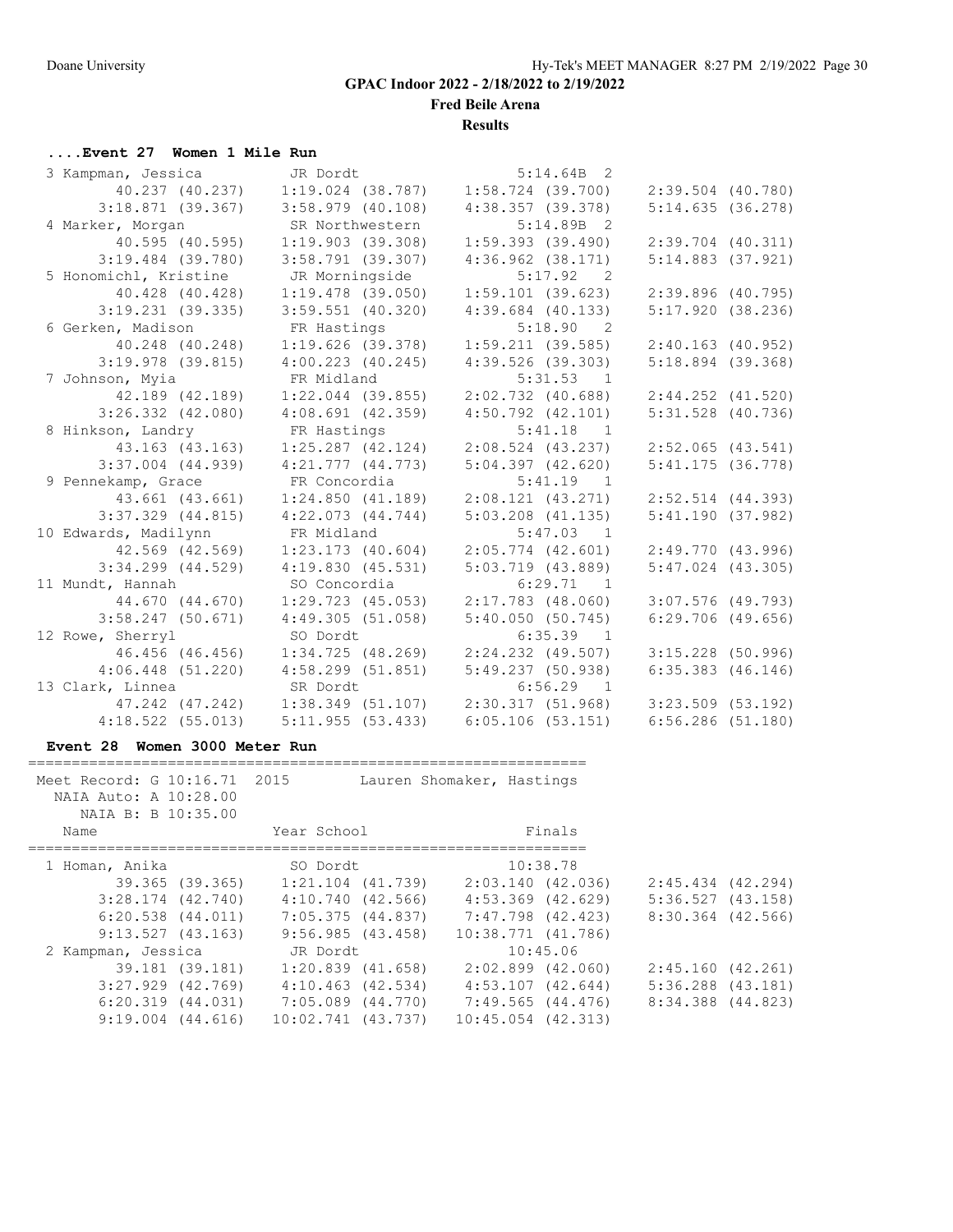**Fred Beile Arena**

**Results**

# **....Event 28 Women 3000 Meter Run**

| 3 Johnson, Myia       | FR Midland                              | 10:50.94                                                    |                       |
|-----------------------|-----------------------------------------|-------------------------------------------------------------|-----------------------|
| 42.343 (42.343)       |                                         | $1:24.984$ (42.641) $2:08.717$ (43.733) $2:51.220$ (42.503) |                       |
| $3:34.283$ (43.063)   | $4:16.879$ $(42.596)$                   | $5:01.065$ (44.186) $5:45.228$ (44.163)                     |                       |
| $6:30.666$ $(45.438)$ | $7:14.908$ $(44.242)$                   | $7:59.085$ (44.177)                                         | 8:43.550(44.465)      |
| $9:28.354$ $(44.804)$ | $10:12.657$ $(44.303)$                  | $10:50.934$ (38.277)                                        |                       |
| 4 Binder, Allie       | JR Doane                                | 10:51.20                                                    |                       |
| 40.206 (40.206)       | $1:22.319$ $(42.113)$                   | 2:04.756 (42.437) 2:47.109 (42.353)                         |                       |
| $3:30.087$ (42.978)   | 4:12.953(42.866)                        | $4:56.033$ $(43.080)$                                       | $5:39.583$ $(43.550)$ |
| $6:23.902$ $(44.319)$ |                                         |                                                             |                       |
|                       | 7:08.923 (45.021)                       | 7:53.543 (44.620)                                           | 8:38.712 (45.169)     |
| $9:23.594$ (44.882)   | 10:08.355(44.761)                       | $10:51.194$ $(42.839)$                                      |                       |
| 5 Myskowski, Margaret | SO Dordt                                | 10:55.73                                                    |                       |
| 40.302 (40.302)       | $1:22.517$ (42.215)                     | $2:05.404$ (42.887)                                         | $2:48.559$ (43.155)   |
| $3:32.270$ $(43.711)$ | $4:16.144$ $(43.874)$                   | 5:00.540(44.396)                                            | 5:45.720(45.180)      |
| $6:30.893$ $(45.173)$ | 7:15.133(44.240)                        | 7:59.452 (44.319)                                           | $8:44.567$ (45.115)   |
| $9:31.107$ $(46.540)$ | $10:14.956$ (43.849)                    | $10:55.725$ (40.769)                                        |                       |
| 6 Honomichl, Kristine | JR Morningside                          | 10:56.53                                                    |                       |
| 40.863 (40.863)       |                                         | $1:23.444$ (42.581) $2:06.203$ (42.759) $2:49.054$ (42.851) |                       |
| $3:32.399$ (43.345)   | 4:16.100(43.701)                        | 5:00.129 (44.029)                                           | $5:44.924$ $(44.795)$ |
| $6:30.328$ $(45.404)$ | 7:15.506 (45.178)                       | 8:00.706 (45.200)                                           | $8:46.207$ $(45.501)$ |
| $9:32.298$ $(46.091)$ | 10:16.785(44.487)                       | 10:56.530(39.745)                                           |                       |
| 7 Wiese, Katlyn       | SO Northwestern                         | 10:59.43                                                    |                       |
| 41.094 (41.094)       | 1:23.722 (42.628)                       | 2:06.449 (42.727)                                           | 2:49.370 (42.921)     |
| $3:32.626$ (43.256)   | 4:16.413(43.787)                        | 5:00.763(44.350)                                            | 5:45.540(44.777)      |
| 6:31.120(45.580)      | 7:16.220(45.100)                        | $8:01.889$ (45.669)                                         | $8:47.466$ (45.577)   |
| $9:32.929$ $(45.463)$ | 10:17.370(44.441)                       | $10:59.429$ $(42.059)$                                      |                       |
| 8 Borkowski, Lucy     | SO Dordt                                | 11:02.56                                                    |                       |
| 41.544 (41.544)       | $1:24.563$ $(43.019)$                   | $2:08.654$ (44.091) $2:52.875$ (44.221)                     |                       |
|                       | 4:21.940(44.912)                        |                                                             | 5:51.690(45.288)      |
| $3:37.028$ $(44.153)$ |                                         | $5:06.402$ $(44.462)$                                       |                       |
| $6:36.756$ (45.066)   | 7:21.515 (44.759)                       | 8:06.429(44.914)                                            | 8:51.114 (44.685)     |
| $9:35.491$ $(44.377)$ | $10:20.111$ $(44.620)$                  | 11:02.555(42.444)                                           |                       |
| 9 Winslow, Eden       | SR Dordt                                | 11:03.87                                                    |                       |
| 42.623 (42.623)       | $1:24.672$ $(42.049)$                   | $2:08.341$ (43.669) $2:51.935$ (43.594)                     |                       |
| $3:35.885$ (43.950)   | $4:19.887$ $(44.002)$                   | 5:04.100(44.213)                                            | 5:48.954(44.854)      |
| $6:34.727$ $(45.773)$ | 7:20.020 (45.293)                       | 8:05.660(45.640)                                            | 8:51.964 (46.304)     |
| $9:37.605$ (45.641)   | 10:21.942 (44.337)                      | $11:03.866$ $(41.924)$                                      |                       |
| 10 Inhelder, Chloe    | SO St. Mary                             | 11:11.60                                                    |                       |
| 43.274 (43.274)       | $1:27.113$ $(43.839)$                   | 2:11.811 (44.698) 2:56.768 (44.957)                         |                       |
|                       | $3:41.660$ (44.892) $4:25.520$ (43.860) | 5:09.853(44.333)                                            | 5:54.470(44.617)      |
|                       | $6:40.257$ (45.787) 7:26.173 (45.916)   | 8:12.350(46.177)                                            | $8:58.301$ (45.951)   |
| $9:43.822$ (45.521)   | $10:28.757$ $(44.935)$                  | $11:11.592$ (42.835)                                        |                       |
| 11 Reiman, Grace      | FR Concordia                            | 11:21.76                                                    |                       |
| 40.896 (40.896)       | $1:22.978$ (42.082)                     | $2:06.676$ (43.698)                                         | $2:50.487$ (43.811)   |
| $3:34.689$ $(44.202)$ | $4:19.814$ $(45.125)$                   | $5:05.714$ $(45.900)$                                       | $5:52.786$ (47.072)   |
| 6:41.910(49.124)      | 7:31.217 (49.307)                       | 8:18.944 (47.727)                                           | $9:04.874$ (45.930)   |
| $9:52.743$ (47.869)   | $10:39.942$ $(47.199)$                  | $11:21.752$ $(41.810)$                                      |                       |
| 12 Ellens, Greichaly  | SR Dordt                                | 11:23.52                                                    |                       |
| 42.671 (42.671)       | $1:26.308$ $(43.637)$                   | $2:11.192$ $(44.884)$                                       | $2:56.412$ (45.220)   |
| $3:43.143$ $(46.731)$ | $4:29.163$ $(46.020)$                   | 5:16.905(47.742)                                            | 6:04.017(47.112)      |
| $6:50.122$ (46.105)   | 7:37.029 (46.907)                       | 8:24.063 (47.034)                                           | 9:10.877(46.814)      |
| $9:56.667$ (45.790)   | 10:42.085(45.418)                       | $11:23.519$ $(41.434)$                                      |                       |
|                       |                                         |                                                             |                       |
| 13 Haley, Emma        | FR Northwestern                         | 11:25.10                                                    |                       |
| 41.914 (41.914)       | $1:25.555$ (43.641)                     | $2:09.626$ $(44.071)$                                       | $2:53.310$ (43.684)   |
| $3:37.826$ (44.516)   | $4:22.894$ $(45.068)$                   | $5:08.064$ $(45.170)$                                       | $5:53.351$ (45.287)   |
| $6:41.311$ $(47.960)$ | 7:29.541(48.230)                        | 8:17.837 (48.296)                                           | 9:08.879(51.042)      |
| $9:57.196$ (48.317)   | $10:44.693$ $(47.497)$                  | 11:25.100(40.407)                                           |                       |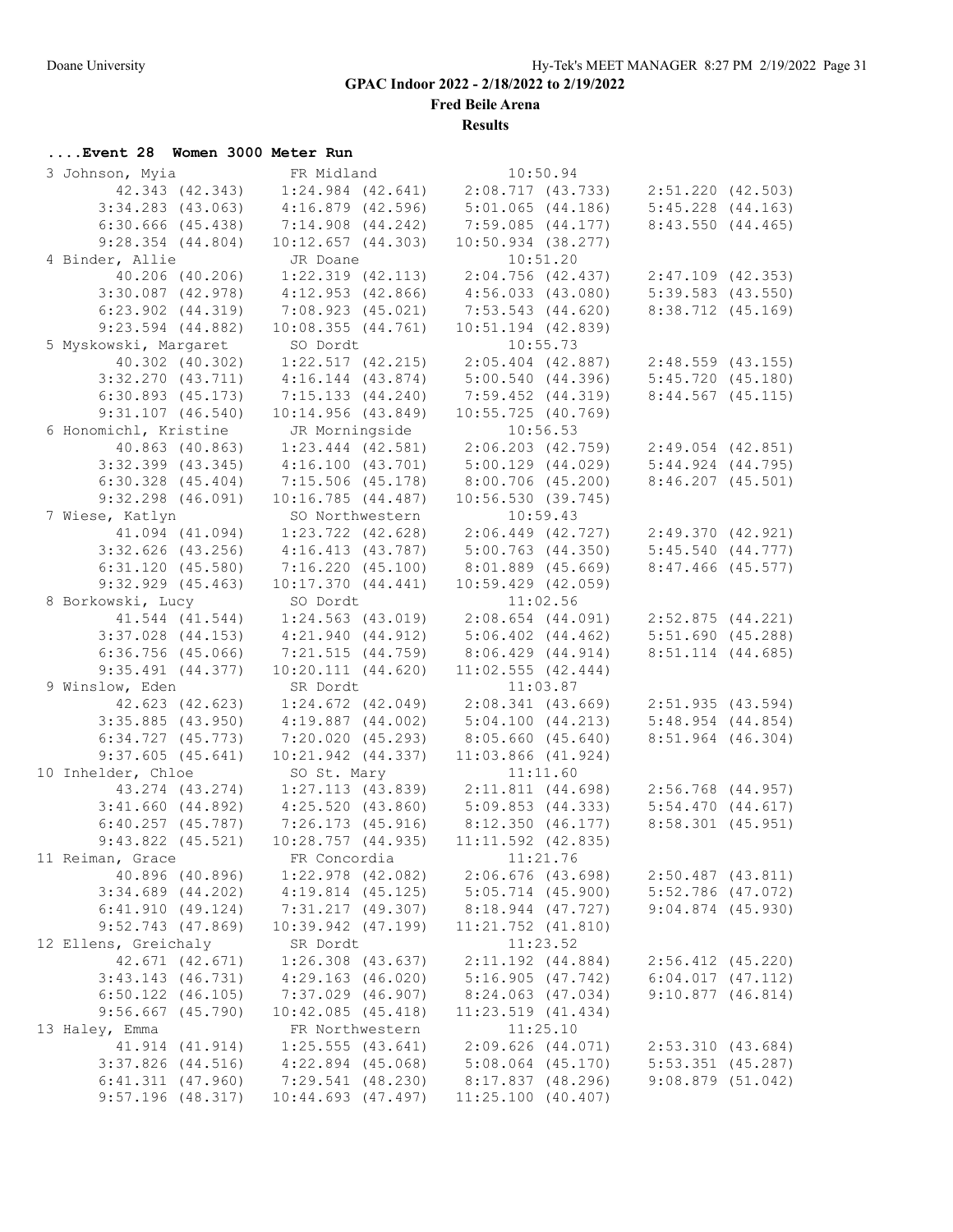**Fred Beile Arena**

**Results**

# **....Event 28 Women 3000 Meter Run**

| 14 Santos, Shania     |                 | FR Hastings            | 11:29.71              |          |                       |  |
|-----------------------|-----------------|------------------------|-----------------------|----------|-----------------------|--|
|                       | 42.291 (42.291) | 1:25.227(42.936)       | 2:08.990(43.763)      |          | $2:52.622$ $(43.632)$ |  |
| $3:37.234$ $(44.612)$ |                 | $4:22.624$ $(45.390)$  | $5:07.647$ (45.023)   |          | 5:53.650(46.003)      |  |
| $6:38.874$ $(45.224)$ |                 | 7:27.817 (48.943)      | 8:16.827 (49.010)     |          | $9:05.756$ (48.929)   |  |
| $9:54.468$ (48.712)   |                 | $10:42.953$ $(48.485)$ | $11:29.709$ (46.756)  |          |                       |  |
| 15 DeLoach, Abi       |                 | JR Concordia           | 11:38.38              |          |                       |  |
|                       | 43.086 (43.086) | $1:26.828$ $(43.742)$  | $2:11.119$ $(44.291)$ |          | $2:56.666$ (45.547)   |  |
| $3:43.250$ (46.584)   |                 | 4:29.418 (46.168)      | $5:15.862$ $(46.444)$ |          | $6:02.953$ $(47.091)$ |  |
| $6:50.353$ $(47.400)$ |                 | 7:37.220 (46.867)      | 8:24.381 (47.161)     |          | $9:11.214$ (46.833)   |  |
| 9:59.497(48.283)      |                 | 10:49.500(50.003)      | 11:38.380 (48.880)    |          |                       |  |
| 16 Kuperus, Elyse     |                 | SR Dordt               |                       | 11:44.62 |                       |  |
|                       | 42.837 (42.837) | $1:26.528$ $(43.691)$  | 2:11.343 (44.815)     |          | $2:56.599$ (45.256)   |  |
| $3:42.914$ (46.315)   |                 | 4:29.605(46.691)       | $5:16.948$ $(47.343)$ |          | $6:04.376$ $(47.428)$ |  |
| $6:52.223$ $(47.847)$ |                 | 7:40.768 (48.545)      | $8:30.276$ (49.508)   |          | 9:19.760(49.484)      |  |
| $10:08.940$ (49.180)  |                 | $10:57.746$ (48.806)   | 11:44.620(46.874)     |          |                       |  |

#### **Event 29 Women 5000 Meter Run**

================================================================

| Meet Record: G 17:32.62 2014<br>NAIA Auto: A 18:18.00<br>NAIA B: B 18:30.00                                                                                                           |                                                                         | Gabi Jenkins, Neb Wesleyan            |          |                                                          |  |
|---------------------------------------------------------------------------------------------------------------------------------------------------------------------------------------|-------------------------------------------------------------------------|---------------------------------------|----------|----------------------------------------------------------|--|
| Name                                                                                                                                                                                  |                                                                         | Year School Finals                    |          |                                                          |  |
| 1 Winslow, Eden SR Dordt 18:42.39<br>42.335 (42.335) 1:27.988 (45.653) 2:14.349 (46.361) 3:01.015 (46.666)<br>3:46.679 (45.664) 4:31.524 (44.845) 5:16.185 (44.661) 6:00.201 (44.016) |                                                                         |                                       |          |                                                          |  |
|                                                                                                                                                                                       |                                                                         |                                       |          |                                                          |  |
|                                                                                                                                                                                       |                                                                         |                                       |          |                                                          |  |
|                                                                                                                                                                                       | 6:45.140 (44.939) 7:30.113 (44.973) 8:15.518 (45.405) 9:01.042 (45.524) |                                       |          |                                                          |  |
| 9:46.326(45.284)                                                                                                                                                                      | 10:31.294 (44.968)                                                      | $11:16.398$ (45.104)                  |          | $12:01.834$ (45.436)                                     |  |
| $12:47.503$ (45.669)                                                                                                                                                                  |                                                                         | 13:33.182 (45.679) 14:18.759 (45.577) |          | $15:04.476$ (45.717)                                     |  |
| $15:50.501$ (46.025)                                                                                                                                                                  | 16:36.167 (45.666)                                                      | 17:21.245 (45.078)                    |          | $18:03.855$ $(42.610)$                                   |  |
| 18:42.389 (38.534)                                                                                                                                                                    |                                                                         |                                       |          |                                                          |  |
| 2 Wiese, Katlyn                                                                                                                                                                       |                                                                         | SO Northwestern 18:48.61              |          |                                                          |  |
|                                                                                                                                                                                       | 42.271 (42.271) 1:27.860 (45.589) 2:14.292 (46.432) 3:00.948 (46.656)   |                                       |          |                                                          |  |
|                                                                                                                                                                                       | 3:46.633 (45.685) 4:31.468 (44.835) 5:16.084 (44.616) 6:00.469 (44.385) |                                       |          |                                                          |  |
|                                                                                                                                                                                       | 6:45.364 (44.895) 7:30.376 (45.012) 8:15.887 (45.511) 9:01.390 (45.503) |                                       |          |                                                          |  |
| 9:46.631(45.241)                                                                                                                                                                      | $10:31.714$ $(45.083)$                                                  |                                       |          | 11:16.940 (45.226) 12:02.336 (45.396)                    |  |
| 12:47.985(45.649)                                                                                                                                                                     |                                                                         |                                       |          | 13:33.832 (45.847) 14:19.563 (45.731) 15:05.086 (45.523) |  |
| 15:51.013 (45.927)                                                                                                                                                                    | $16:37.353$ $(46.340)$                                                  | $17:23.587$ $(46.234)$                |          | 18:08.476 (44.889)                                       |  |
| $18:48.601$ (40.125)                                                                                                                                                                  |                                                                         |                                       |          |                                                          |  |
| 3 Myskowski, Margaret SO Dordt                                                                                                                                                        |                                                                         |                                       | 18:52.98 |                                                          |  |
|                                                                                                                                                                                       | 42.464 (42.464) 1:28.213 (45.749) 2:14.581 (46.368) 3:01.244 (46.663)   |                                       |          |                                                          |  |
|                                                                                                                                                                                       | 3:46.946 (45.702) 4:31.820 (44.874) 5:16.520 (44.700) 6:00.521 (44.001) |                                       |          |                                                          |  |
|                                                                                                                                                                                       | 6:45.426 (44.905) 7:30.434 (45.008) 8:15.713 (45.279) 9:01.139 (45.426) |                                       |          |                                                          |  |
| 9:46.385(45.246)                                                                                                                                                                      | 10:31.407 (45.022)                                                      | $11:16.361$ $(44.954)$                |          | $12:01.512$ $(45.151)$                                   |  |
| 12:47.217(45.705)                                                                                                                                                                     |                                                                         |                                       |          | 13:33.438 (46.221) 14:18.936 (45.498) 15:04.058 (45.122) |  |
| $15:50.189$ (46.131)                                                                                                                                                                  | 16:36.486 (46.297)                                                      | $17:22.958$ $(46.472)$                |          | 18:08.721 (45.763)                                       |  |
| 18:52.975(44.254)                                                                                                                                                                     |                                                                         |                                       |          |                                                          |  |
| 4 Borkowski, Lucy                                                                                                                                                                     | SO Dordt                                                                |                                       | 18:57.59 |                                                          |  |
|                                                                                                                                                                                       | $42.095$ (42.095) 1:27.705 (45.610) 2:14.120 (46.415) 3:00.792 (46.672) |                                       |          |                                                          |  |
|                                                                                                                                                                                       | $3:46.377$ (45.585) $4:31.196$ (44.819)                                 |                                       |          | 5:15.807 (44.611) 6:00.145 (44.338)                      |  |
| 6:45.055(44.910)                                                                                                                                                                      | $7:30.088$ (45.033)                                                     |                                       |          | 8:15.659 (45.571) 9:01.282 (45.623)                      |  |
| 9:46.570(45.288)                                                                                                                                                                      | $10:31.551$ $(44.981)$                                                  | $11:16.712$ $(45.161)$                |          | $12:02.118$ $(45.406)$                                   |  |
| $12:47.779$ $(45.661)$                                                                                                                                                                | 13:33.607 (45.828)                                                      | 14:19.196 (45.589)                    |          | $15:04.744$ (45.548)                                     |  |
| $15:50.798$ (46.054)                                                                                                                                                                  | $16:37.139$ $(46.341)$                                                  | 17:24.080(46.941)                     |          | 18:11.067 (46.987)                                       |  |
| 18:57.583 (46.516)                                                                                                                                                                    |                                                                         |                                       |          |                                                          |  |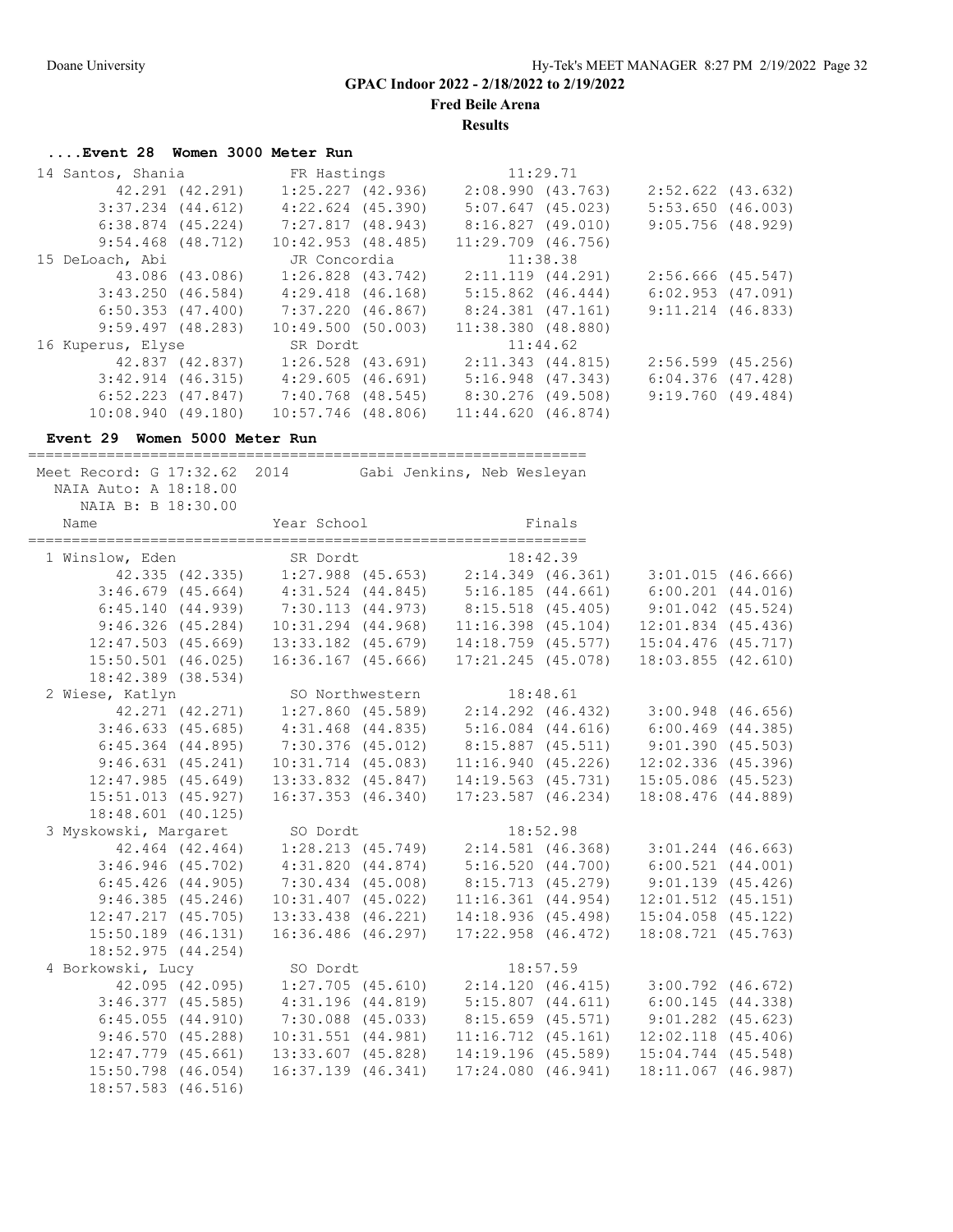**Fred Beile Arena**

**Results**

# **....Event 29 Women 5000 Meter Run**

| 5 Ellens, Greichaly    |                 | SR Dordt               |                                         | 19:14.37 |                                                             |  |
|------------------------|-----------------|------------------------|-----------------------------------------|----------|-------------------------------------------------------------|--|
| 42.773 (42.773)        |                 |                        | $1:28.485$ (45.712) $2:14.789$ (46.304) |          | $3:01.448$ (46.659)                                         |  |
| $3:47.139$ (45.691)    |                 | $4:32.042$ $(44.903)$  | 5:16.993(44.951)                        |          | $6:02.897$ (45.904)                                         |  |
| $6:49.951$ $(47.054)$  |                 | 7:37.716 (47.765)      | 8:24.826(47.110)                        |          | 9:11.797(46.971)                                            |  |
| 9:58.673(46.876)       |                 | $10:45.616$ (46.943)   | $11:32.846$ (47.230)                    |          | $12:20.469$ $(47.623)$                                      |  |
| 13:07.788 (47.319)     |                 | $13:55.082$ $(47.294)$ | 14:41.973(46.891)                       |          | 15:29.496 (47.523)                                          |  |
| 16:16.625(47.129)      |                 | $17:03.282$ $(46.657)$ | $17:49.747$ $(46.465)$                  |          | 18:35.110(45.363)                                           |  |
| 19:14.361 (39.251)     |                 |                        |                                         |          |                                                             |  |
| 6 Santos, Shania       |                 | FR Hastings            |                                         | 19:16.58 |                                                             |  |
|                        | 42.382 (42.382) |                        |                                         |          | $1:28.133$ (45.751) $2:14.493$ (46.360) $3:01.136$ (46.643) |  |
| $3:46.863$ (45.727)    |                 | $4:31.719$ $(44.856)$  | 5:16.425(44.706)                        |          | $6:00.744$ $(44.319)$                                       |  |
| $6:45.642$ $(44.898)$  |                 | $7:30.694$ (45.052)    | $8:16.204$ (45.510)                     |          | $9:01.942$ (45.738)                                         |  |
| 9:47.920(45.978)       |                 | $10:34.682$ $(46.762)$ | 11:21.930(47.248)                       |          | $12:09.903$ $(47.973)$                                      |  |
| $12:58.538$ (48.635)   |                 | 13:47.359 (48.821)     | 14:36.217(48.858)                       |          | $15:24.759$ $(48.542)$                                      |  |
| 16:12.620(47.861)      |                 | 17:00.990(48.370)      | $17:49.168$ $(48.178)$                  |          | $18:35.336$ (46.168)                                        |  |
| 19:16.574 (41.238)     |                 |                        |                                         |          |                                                             |  |
| 7 Haley, Emma          |                 | FR Northwestern        |                                         | 19:44.65 |                                                             |  |
|                        | 43.532 (43.532) |                        |                                         |          |                                                             |  |
| $3:49.882$ $(46.724)$  |                 | 4:36.616(46.734)       | 5:24.325(47.709)                        |          | 6:11.515(47.190)                                            |  |
| $6:58.371$ $(46.856)$  |                 | 7:45.899 (47.528)      | 8:34.962 (49.063)                       |          | $9:23.278$ (48.316)                                         |  |
| $10:11.000$ $(47.722)$ |                 | $10:59.353$ $(48.353)$ |                                         |          | $12:35.449$ (48.251)                                        |  |
|                        |                 |                        | $11:47.198$ (47.845)                    |          |                                                             |  |
| 13:23.996 (48.547)     |                 | $14:12.108$ $(48.112)$ | 14:59.674 (47.566)                      |          | $15:52.564$ (52.890)                                        |  |
| 16:42.939 (50.375)     |                 | 17:34.561(51.622)      | 18:21.676 (47.115)                      |          | 19:06.264 (44.588)                                          |  |
| 19:44.644 (38.380)     |                 |                        |                                         |          |                                                             |  |
|                        |                 |                        |                                         |          |                                                             |  |
| 8 Kuperus, Elyse       |                 | SR Dordt               |                                         | 19:46.20 |                                                             |  |
| 43.247 (43.247)        |                 |                        |                                         |          | $1:29.865$ (46.618) $2:16.574$ (46.709) $3:02.913$ (46.339) |  |
| $3:49.582$ (46.669)    |                 | $4:36.389$ $(46.807)$  | $5:24.122$ (47.733)                     |          | $6:11.304$ (47.182)                                         |  |
| $6:58.179$ $(46.875)$  |                 | 7:46.247 (48.068)      | 8:34.520 (48.273)                       |          | 9:22.651(48.131)                                            |  |
| $10:10.382$ $(47.731)$ |                 | $10:59.187$ (48.805)   | $11:46.943$ (47.756)                    |          | $12:35.251$ $(48.308)$                                      |  |
| $13:23.674$ (48.423)   |                 | 14:11.828 (48.154)     |                                         |          | 14:59.303 (47.475) 15:47.417 (48.114)                       |  |
| 16:35.402 (47.985)     |                 | $17:24.466$ (49.064)   | 18:13.246 (48.780)                      |          | 19:01.925 (48.679)                                          |  |
| 19:46.195 (44.270)     |                 |                        |                                         |          |                                                             |  |
| 9 DeLoach, Abi         |                 | JR Concordia           |                                         | 19:52.98 |                                                             |  |
|                        | 43.817 (43.817) |                        |                                         |          | $1:30.282$ (46.465) $2:17.046$ (46.764) $3:03.294$ (46.248) |  |
| $3:50.070$ (46.776)    |                 | 4:36.987(46.917)       | $5:23.921$ (46.934)                     |          | $6:11.207$ (47.286)                                         |  |
| $6:58.564$ $(47.357)$  |                 | 7:46.037(47.473)       | $8:34.672$ (48.635)                     |          | $9:22.962$ $(48.290)$                                       |  |
| $10:10.685$ (47.723)   |                 | 10:58.970(48.285)      | $11:46.603$ (47.633)                    |          | $12:35.036$ (48.433)                                        |  |
| 13:23.594 (48.558)     |                 | 14:11.428 (47.834)     | $14:59.549$ $(48.121)$                  |          | $15:47.761$ (48.212)                                        |  |
| 16:35.814 (48.053)     |                 | 17:26.603(50.789)      | 18:16.472 (49.869)                      |          | 19:05.809 (49.337)                                          |  |
| $19:52.976$ (47.167)   |                 |                        |                                         |          |                                                             |  |
| 10 Erbstoesser, Paige  |                 | FR Jamestown           |                                         | 20:19.42 |                                                             |  |
|                        | 43.704 (43.704) | $1:30.122$ $(46.418)$  | $2:17.172$ (47.050)                     |          | $3:03.497$ (46.325)                                         |  |
| $3:50.257$ $(46.760)$  |                 | 4:37.192 (46.935)      | $5:24.263$ $(47.071)$                   |          | $6:11.492$ $(47.229)$                                       |  |
| $6:59.463$ $(47.971)$  |                 | 7:49.952(50.489)       | $8:40.399$ (50.447)                     |          | 9:30.935(50.536)                                            |  |
| 10:20.260 (49.325)     |                 | 11:10.370(50.110)      | 12:00.266 (49.896)                      |          | 12:51.110 (50.844)                                          |  |
| 13:40.847 (49.737)     |                 | 14:31.900 (51.053)     | 15:22.689 (50.789)                      |          | 16:14.107 (51.418)                                          |  |
| $17:06.404$ (52.297)   |                 | $17:56.516$ (50.112)   | 18:48.197 (51.681)                      |          | 19:34.635 (46.438)                                          |  |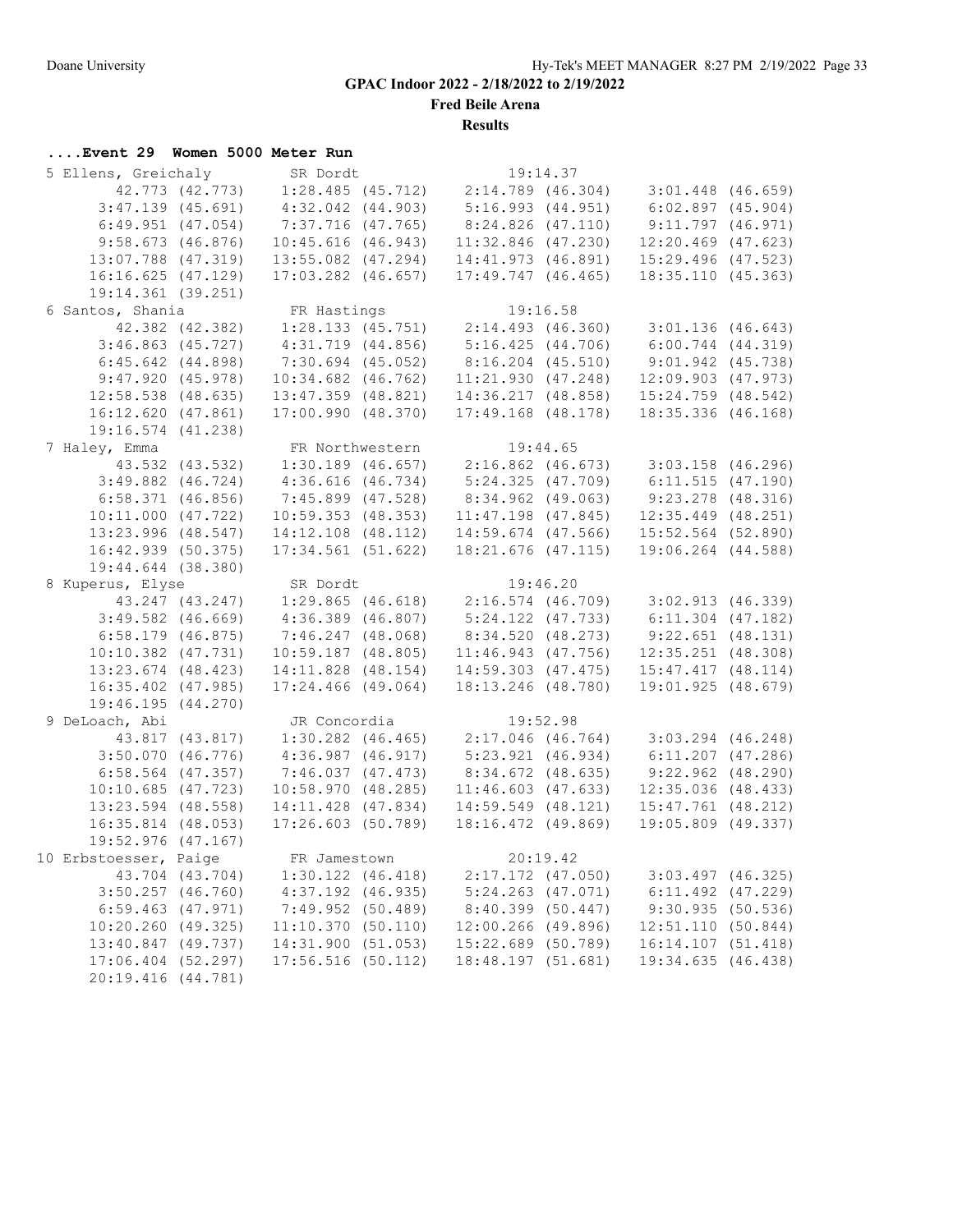**Fred Beile Arena**

**Results**

| Event 29 Women 5000 Meter Run             |                       |                                           |                                              |          |                                                                               |  |
|-------------------------------------------|-----------------------|-------------------------------------------|----------------------------------------------|----------|-------------------------------------------------------------------------------|--|
| 11 LeLoux, Mary Kate                      |                       | SR Dordt                                  |                                              | 20:22.73 |                                                                               |  |
|                                           |                       |                                           |                                              |          | 43.468 (43.468) 1:30.008 (46.540) 2:16.853 (46.845) 3:03.105 (46.252)         |  |
|                                           | $3:49.818$ $(46.713)$ | $4:36.837$ $(47.019)$                     | 5:24.631(47.794)                             |          | 6:11.780(47.149)                                                              |  |
| 6:59.159(47.379)                          |                       | 7:47.210 (48.051)                         | 8:36.048 (48.838)                            |          | 9:24.945(48.897)                                                              |  |
| $10:14.904$ (49.959)                      |                       | $11:05.405$ (50.501)                      | 11:56.724(51.319)                            |          | $12:47.601$ (50.877)                                                          |  |
| 13:39.450(51.849)                         |                       | 14:31.147(51.697)                         | 15:23.053(51.906)                            |          | 16:13.790(50.737)                                                             |  |
| 17:04.321(50.531)                         |                       | $17:54.693$ (50.372)                      | 18:45.491 (50.798)                           |          | 19:35.660 (50.169)                                                            |  |
| 20:22.726 (47.066)                        |                       |                                           |                                              |          |                                                                               |  |
| 12 Baade, Elizabeth                       |                       |                                           |                                              |          |                                                                               |  |
|                                           | 44.903 (44.903)       |                                           |                                              |          | FR Hastings 20:38.24<br>1:31.752 (46.849) 2:20.084 (48.332) 3:07.588 (47.504) |  |
| $3:56.145$ (48.557)                       |                       | $4:44.263$ $(48.118)$                     | 5:31.971 (47.708)                            |          | $6:19.553$ $(47.582)$                                                         |  |
| 7:07.425(47.872)                          |                       | $7:55.371$ (47.946)                       | 8:44.371(49.000)                             |          | $9:33.142$ (48.771)                                                           |  |
| $10:21.801$ (48.659)                      |                       | $11:10.883$ (49.082)                      | 11:59.925(49.042)                            |          | $12:50.749$ (50.824)                                                          |  |
| $13:41.055$ (50.306)                      |                       | 14:32.336(51.281)                         | $15:23.472$ (51.136)                         |          | 16:14.804 (51.332)                                                            |  |
| $17:06.027$ (51.223)                      |                       | $17:58.655$ (52.628)                      | 18:52.484 (53.829)                           |          | 19:46.133 (53.649)                                                            |  |
| 20:38.235 (52.102)                        |                       |                                           |                                              |          |                                                                               |  |
| 13 Stiemsma, Sydney                       |                       | SR Dordt                                  |                                              | 20:39.83 |                                                                               |  |
|                                           |                       |                                           |                                              |          | 44.272 (44.272) 1:30.805 (46.533) 2:18.262 (47.457) 3:05.702 (47.440)         |  |
| $3:53.189$ (47.487)                       |                       | $4:41.165$ $(47.976)$                     | $5:29.492$ (48.327)                          |          | $6:17.958$ $(48.466)$                                                         |  |
| $7:07.002$ (49.044)                       |                       | $7:56.352$ (49.350)                       | 8:46.239 (49.887)                            |          | $9:36.041$ (49.802)                                                           |  |
| $10:26.192$ (50.151)                      |                       | 11:16.545(50.353)                         |                                              |          | 12:07.350 (50.805) 12:59.289 (51.939)                                         |  |
| $13:50.037$ (50.748)                      |                       |                                           |                                              |          | 14:41.384 (51.347) 15:32.997 (51.613) 16:24.540 (51.543)                      |  |
| 17:15.856 (51.316)                        |                       | 18:08.323 (52.467)                        | 18:59.922 (51.599)                           |          | 19:51.022 (51.100)                                                            |  |
| 20:39.828 (48.806)                        |                       |                                           |                                              |          |                                                                               |  |
| 14 Jander, Ellie                          |                       | FR Concordia                              |                                              | 20:50.04 |                                                                               |  |
|                                           | 45.610 (45.610)       |                                           |                                              |          | $1:33.109$ (47.499) $2:22.240$ (49.131) $3:12.336$ (50.096)                   |  |
| $4:02.465$ (50.129)                       |                       | 4:53.095(50.630)                          | 5:43.838 (50.743)                            |          | 6:34.557(50.719)                                                              |  |
| 7:25.193(50.636)                          |                       | 8:15.115 (49.922)                         | 9:05.256(50.141)                             |          | $9:55.794$ (50.538)                                                           |  |
| $10:45.132$ (49.338)                      |                       | $11:34.696$ (49.564)                      | $12:24.784$ (50.088)                         |          | $13:14.933$ (50.149)                                                          |  |
| 14:04.966 (50.033)                        |                       | $14:55.944$ (50.978)                      | 15:46.706 (50.762)                           |          | $16:37.636$ (50.930)                                                          |  |
| $17:28.268$ (50.632)                      |                       | $18:20.822$ (52.554)                      | 19:13.011 (52.189)                           |          | 20:04.224 (51.213)                                                            |  |
| $20:50.038$ $(45.814)$                    |                       |                                           |                                              |          |                                                                               |  |
| 15 Paolucci, Ashley                       |                       |                                           |                                              |          |                                                                               |  |
|                                           | 46.177 (46.177)       |                                           |                                              |          | FR Doane 21:05.64<br>1:34.129 (47.952) 2:23.458 (49.329) 3:13.361 (49.903)    |  |
| $4:03.687$ (50.326)                       |                       | 4:55.543(51.856)                          | 5:45.585(50.042)                             |          | $6:36.488$ (50.903)                                                           |  |
| $7:27.674$ (51.186)                       |                       | 8:18.925(51.251)                          | 9:09.920(50.995)                             |          | 10:01.641(51.721)                                                             |  |
| $10:54.462$ (52.821)                      |                       | $11:46.974$ (52.512)                      | $12:38.201$ (51.227)                         |          | $13:30.759$ (52.558)                                                          |  |
| 14:23.246 (52.487)                        |                       | 15:15.235(51.989)                         | 16:07.757(52.522)                            |          | 16:59.497 (51.740)                                                            |  |
| $17:50.147$ (50.650)                      |                       | 18:41.657(51.510)                         | 19:33.375 (51.718)                           |          | 20:22.897 (49.522)                                                            |  |
|                                           | 21:05.636 (42.739)    |                                           |                                              |          |                                                                               |  |
|                                           |                       |                                           |                                              | 21:06.33 |                                                                               |  |
| 16 Wright, Courtney                       | 43.089 (43.089)       | FR Concordia<br>$1:29.592$ (46.503)       | $2:16.382$ (46.790)                          |          | $3:02.608$ (46.226)                                                           |  |
|                                           |                       |                                           | 5:24.393(48.169)                             |          |                                                                               |  |
| 3:49.245(46.637)<br>$6:57.592$ $(46.221)$ |                       | $4:36.224$ $(46.979)$<br>7:45.410(47.818) | 8:34.399 (48.989)                            |          | $6:11.371$ $(46.978)$<br>$9:27.285$ (52.886)                                  |  |
| 10:21.628 (54.343)                        |                       | $11:12.712$ (51.084)                      |                                              |          | 13:04.137(56.741)                                                             |  |
| 13:58.814 (54.677)                        |                       | 14:54.501 (55.687)                        | $12:07.396$ (54.684)<br>$15:46.265$ (51.764) |          | 16:37.797 (51.532)                                                            |  |
| $17:33.305$ (55.508)                      |                       | 18:28.914 (55.609)                        | 19:26.673 (57.759)                           |          |                                                                               |  |
|                                           |                       |                                           |                                              |          | 20:21.046 (54.373)                                                            |  |
| 21:06.322 (45.276)                        |                       |                                           |                                              |          |                                                                               |  |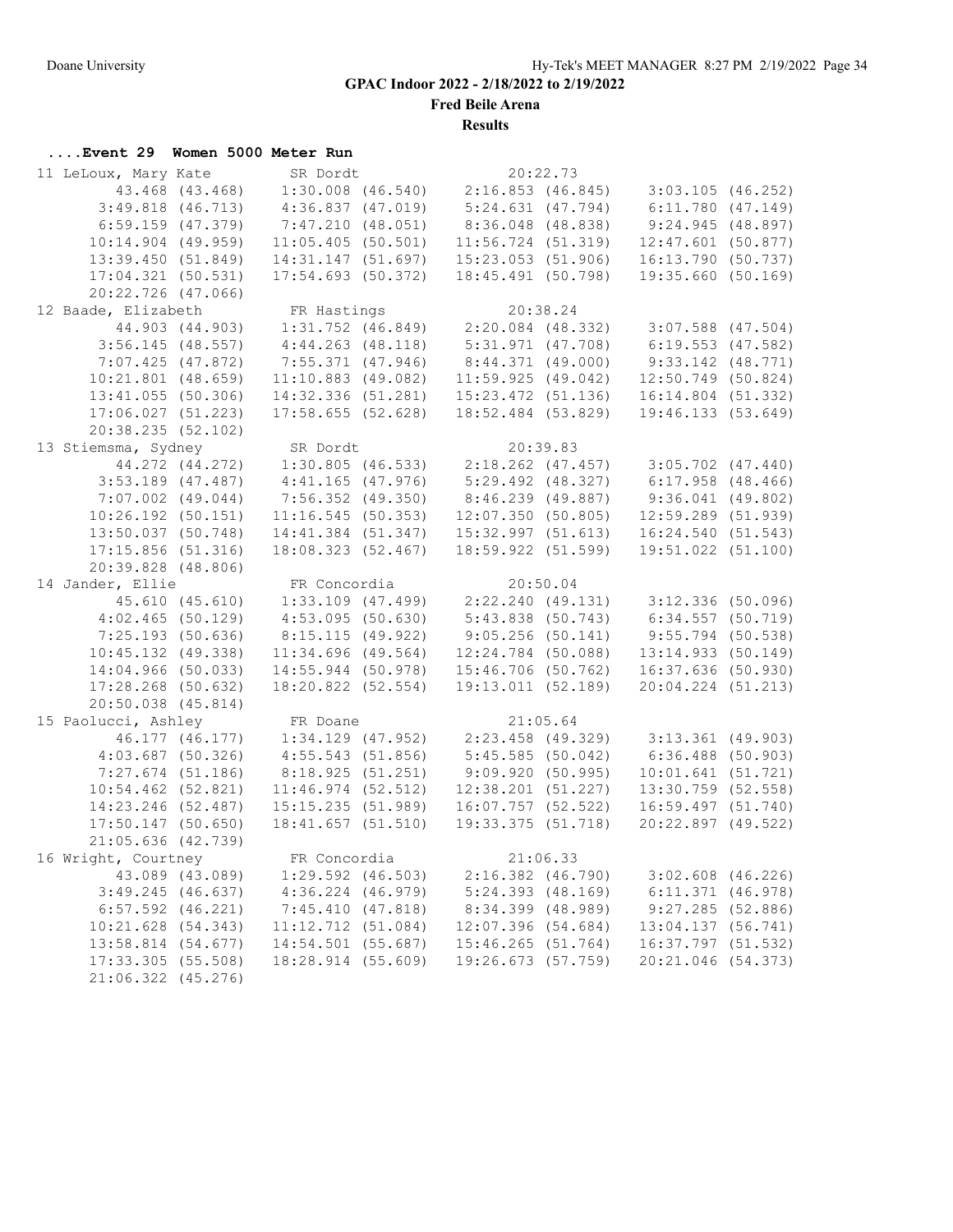**Fred Beile Arena**

**Results**

### **....Event 29 Women 5000 Meter Run**

| 17 Davis, Carley    |                  | FR Hastings           |                    | 22:00.14 |                      |  |
|---------------------|------------------|-----------------------|--------------------|----------|----------------------|--|
|                     | 46.477 (46.477)  | $1:34.379$ $(47.902)$ | 2:23.555(49.176)   |          | 3:12.690(49.135)     |  |
| $4:02.801$ (50.111) |                  | $4:53.323$ (50.522)   | 5:44.113(50.790)   |          | $6:35.201$ (51.088)  |  |
|                     | 7:26.110(50.909) | 8:18.454 (52.344)     | 9:11.932(53.478)   |          | $10:05.746$ (53.814) |  |
| 11:00.459(54.713)   |                  | $11:54.983$ (54.524)  | 12:49.450(54.467)  |          | 13:45.320 (55.870)   |  |
| 14:42.479 (57.159)  |                  | 15:39.463 (56.984)    | 16:36.103 (56.640) |          | 17:33.872 (57.769)   |  |
| 18:30.557 (56.685)  |                  | 19:27.076 (56.519)    | 20:21.682 (54.606) |          | 21:14.405 (52.723)   |  |
| 22:00.131 (45.726)  |                  |                       |                    |          |                      |  |

===================================================================

#### **Event 30 Women 4x400 Meter Relay**

 Meet Record: G 3:56.28 2020 Concordia University, Concordi J. Pfeifer, S. Lewis, K. Mogul, R. Battershell NAIA Auto: A 4:00.00 NAIA B: B 4:03.00 School Finals H# =================================================================== 1 Dordt 3:57.75A 2 1) Stuit, Anmarie SR 2) Heynen, Emilee FR 3) Bakker, Emma SR 4) Kooistra, Mika SR 59.906 (59.906) 1:59.350 (59.444) 2:59.534 (1:00.184) 3:57.747 (58.213) 2 Concordia 3:59.42A 2 1) Battershell, Rachel JR 2) Lewis, Sarah JR 3) Koepke, Jordan FR 4) Tuls, Trinity FR 59.208 (59.208) 1:58.021 (58.813) 3:00.192 (1:02.171) 3:59.420 (59.228) 3 Doane 4:04.54 2 1) Pingel, Annika JR 2) Harms, Nicole SO 3) Adams, Lindsay FR 4) Bothwell, Isabel SO 1:01.864 (1:01.864) 2:01.230 (59.366) 3:01.972 (1:00.742) 4:04.539 (1:02.567) 4 Morningside 4:12.45 1 1) Ridout, Betsy SR 2) Yeakel, Callie JR 3) McKibben, Jo SR 4) Fundermann, Emalee SR 1:03.297 (1:03.297) 2:05.293 (1:01.996) 3:08.225 (1:02.932) 4:12.443 (1:04.218) 5 Jamestown 4:13.39 1 1) Toliver, Jordynn SO 2) Reister, Brittney FR 3) Burgess, Kylie FR 4) Stier, Anni SO 1:02.896 (1:02.896) 2:06.240 (1:03.344) 3:11.961 (1:05.721) 4:13.384 (1:01.423) 6 Mount Marty 4:14.08 2<br>1) Davis, Calli SO 2 2 2 2 Clark, Elianna SR 1) Davis, Calli SO 2) Clark, Elianna SR 3) George, Ashinee SO 4) Bumbace-Kuehl, Tianna SO 1:04.566 (1:04.566) 2:08.063 (1:03.497) 3:10.735 (1:02.672) 4:14.074 (1:03.339) 7 Dakota Wesleyan 4:41.81 1 1) Pourier, Taylor FR 2) Long, Avany SO 3) Vermeulen, Annika SO 4) Evans, Ashtyn SO 1:06.417 (1:06.417) 2:14.389 (1:07.972) 3:29.262 (1:14.873) 4:41.810 (1:12.548) -- Northwestern DQ 2 Rule 7 sec. 7.5 1) Clarke, Abigail JR 2) Sterk, Savonne SO 3) Ostbye, Caitlin SO 4) Kramer, Kennedy FR 59.930 (59.930) 2:06.023 (1:06.093) 3:07.495 (1:01.472) 4:04.422 (56.927)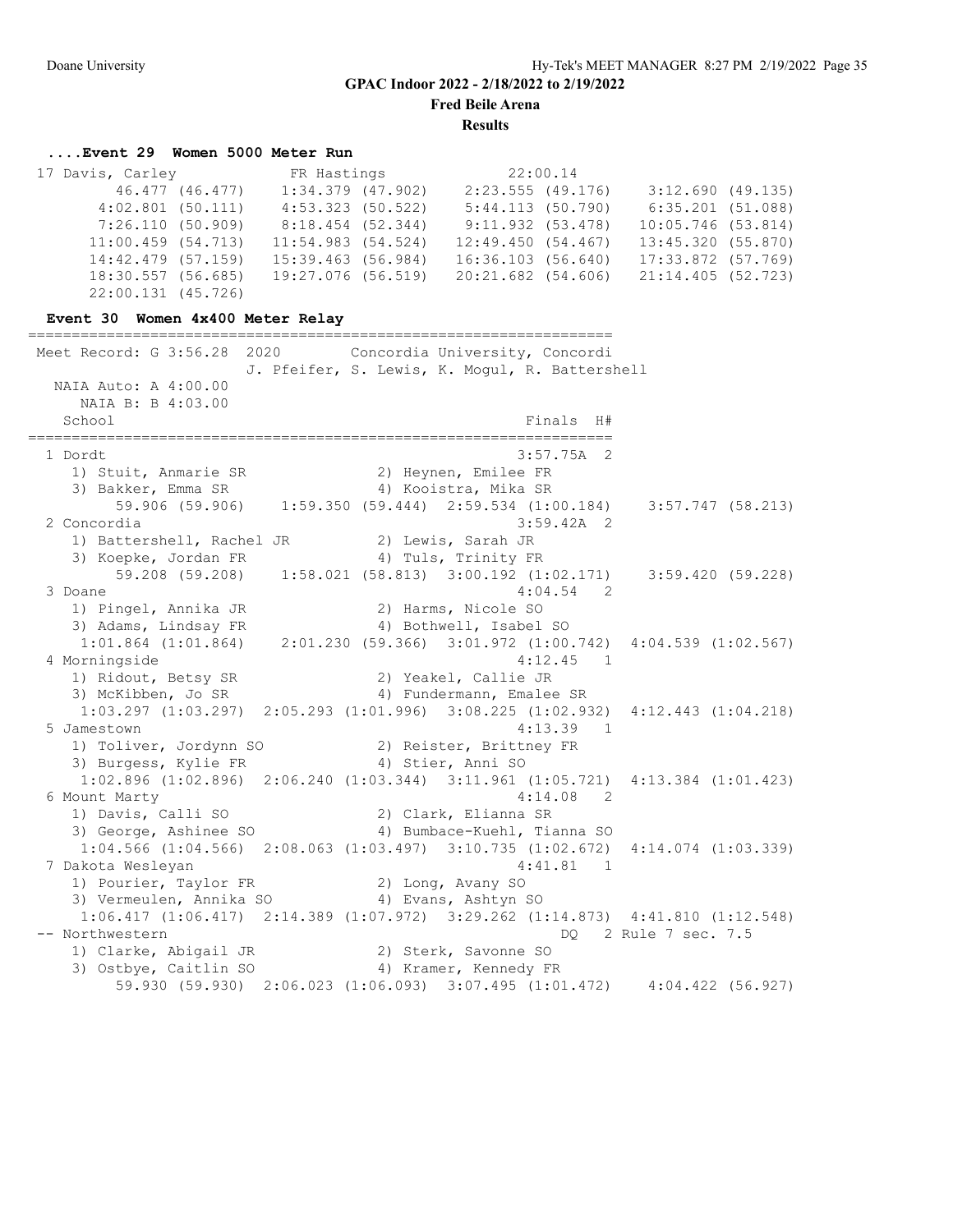#### **Fred Beile Arena**

#### **Results**

#### **Event 31 Women 4x800 Meter Relay**

================================================================ Meet Record: G 9:29.84 2015 Concordia, Concordia M. Vlasin, R. Jenzen, S. Schroeder, T. Elbert NAIA Auto: A 9:45.00 NAIA B: B 9:48.00 School Finals ================================================================ 1 Dordt 9:30.43A 1) Ten Haken, Bethany SO 2) Stuit, Anmarie SR 3) Heynen, Emilee FR 4) Kooistra, Mika SR 2:24.424 (2:24.424) 4:44.661 (2:20.237) 7:07.418 (2:22.757) 9:30.430 (2:23.012) 2 Concordia 9:57.59<br>
1) Oberg, Grace FR 2) Richmond, Kaia FR 1) Oberg, Grace FR 2) Richmond, Kaia FR 3) Williamson, Faith FR 4) Kaschinske, Rhaya FR 2:27.372 (2:27.372) 4:56.475 (2:29.103) 7:26.962 (2:30.487) 9:57.589 (2:30.627) 3 Northwestern 10:04.48<br>1) Bosch, Megan FR 2) Alberts, Caitlin FR 1) Bosch, Megan FR 2) Alberts, Caitlin FR 3) Wittenberg, Tirzah SO 4) Fehr, Julia FR 2:30.172 (2:30.172) 5:00.266 (2:30.094) 7:38.133 (2:37.867) 10:04.475 (2:26.342) 4 Morningside 10:06.75 1) Barkema, Rachel SR 2) Sanchez, Michelle SO 3) Olson, Monica SO 4) Chicoine, Emily SO 2:32.132 (2:32.132) 5:03.349 (2:31.217) 7:40.442 (2:37.093) 10:06.750 (2:26.308) 5 Hastings 10:07.20 1) Eby, Jayden JR 2) Velarde, Cecilia FR 3) Hinkson, Landry FR 4) Golus, Jilee FR 2:32.458 (2:32.458) 5:07.605 (2:35.147) 7:42.330 (2:34.725) 10:07.200 (2:24.870) 6 Doane 10:24.24 1) Walters, Rachel SO 2) Siefken, Lauren FR 3) Plock, Aly FR 4) Rice, Rylee FR 2:29.319 (2:29.319) 5:11.134 (2:41.815) 7:52.184 (2:41.050) 10:24.232 (2:32.048) 7 Mount Marty 10:24.29 1) Cihak, Jacey FR 2) Fischer, Jordyn FR 3) Johnson, Emily FR 4) Bumbace-Kuehl, Tianna SO 2:39.747 (2:39.747) 5:16.119 (2:36.372) 7:50.847 (2:34.728) 10:24.286 (2:33.439) 8 Jamestown 11:13.36 1) Reister, Brittney FR 2) Kindseth, Silje FR 3) Tallackson, Jennifer FR 4) Schreiber, Allyson SO 2:33.281 (2:33.281) 5:22.311 (2:49.030) 8:22.913 (3:00.602) 11:13.354 (2:50.441)

**Event 32 Women Long Jump**

| Meet Record: G 5.94m 2014<br>Neeia Cooperwood, Morningside<br>NAIA Auto: A 5.60m<br>NAIA B: B 5.50m |        |                       |
|-----------------------------------------------------------------------------------------------------|--------|-----------------------|
| Year School<br>Name                                                                                 | Finals | H#                    |
| 1 Sears, Karsen JR Hastings<br>FOUL 5.82m 5.51m FOUL 5.53m 5.72m                                    |        | $5.82mA$ $19-01.25$ 2 |
| JR Hastings<br>2 Tamayo, Lauren<br>5.69m 5.44m FOUL 5.22m PASS PASS                                 |        | $5.69mA$ $18-08.00$ 2 |
| 3 Maessner, Daisy Contract JR Hastings<br>5.60m 5.49m 5.47m 5.49m 5.39m 5.25m                       |        | $5.60mA$ $18-04.50$ 2 |
| 4 Adams, Lindsay 6 FR Doane<br>5.49m 5.43m 5.46m FOUL PASS FOUL                                     |        | $5.49m$ $18-00.25$ 2  |

=============================================================================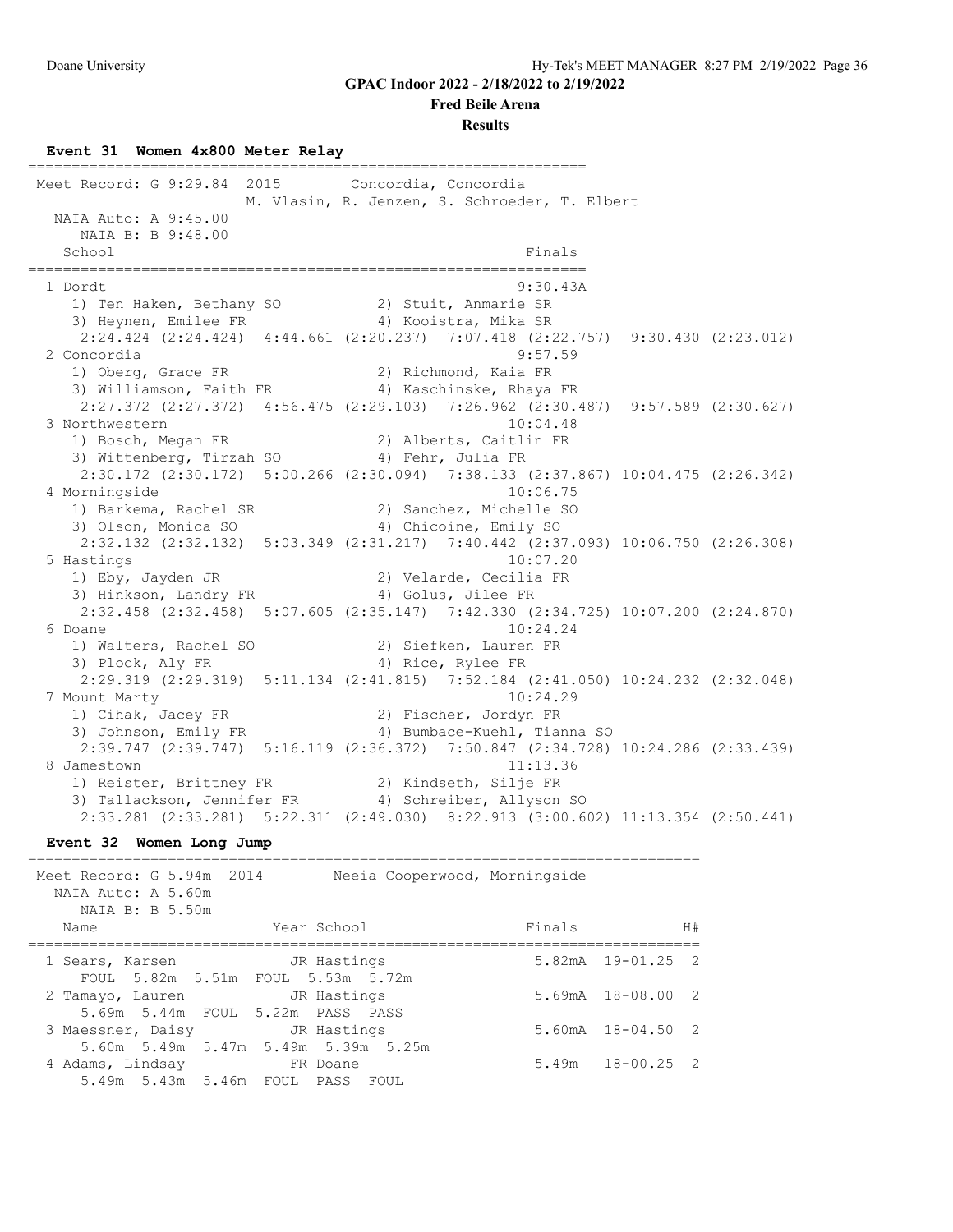**Fred Beile Arena**

### **Results**

| Event 32 Women Long Jump             |       |                      |  |
|--------------------------------------|-------|----------------------|--|
| 5 Richert, Amy FR Concordia          |       | $5.42m$ $17-09.50$ 2 |  |
| 5.31m 5.42m 5.33m 5.18m PASS 5.34m   |       |                      |  |
| 6 Guigui, Lia and SR Dakota Wesleyan |       | $5.39m$ $17-08.25$ 1 |  |
| 5.21m 5.13m 5.19m 5.39m FOUL 5.04m   |       |                      |  |
| 7 Harms, Nicole 50 Doane             |       | 5.37m 17-07.50 2     |  |
| 5.37m 5.37m FOUL 5.26m PASS PASS     |       |                      |  |
| 8 Severt, Katie 6 SO Concordia       |       | 5.18m  17-00.00  1   |  |
| 5.18m 5.02m 4.97m 5.02m 4.97m 5.07m  |       |                      |  |
| 9 Toliver, Jordynn SO Jamestown      |       | $5.17m$ $16-11.50$ 2 |  |
| FOUL FOUL 5.17m FOUL FOUL 5.14m      |       |                      |  |
| 10 Fontana, Abby FR Doane            |       | J5.17m 16-11.50 1    |  |
| 5.13m 5.17m 4.98m 4.71m 4.95m 5.03m  |       |                      |  |
| 11 Cuff, Ikeah SO Hastings           | 5.15m | $16 - 10.75$ 1       |  |
| FOUL 5.15m 4.93m                     |       |                      |  |
| 12 Diamond, Gabby SR Concordia       |       | $5.13m$ $16-10.00$ 2 |  |
| FOUL 5.01m 5.13m                     |       |                      |  |
| 13 Olson, Cora Marc JR Concordia     | 5.11m | $16 - 09.25$ 2       |  |
| 5.11m 3.99m 4.89m                    |       |                      |  |
| 14 Womack, Cienna SO Midland         |       | 4.95m 16-03.00 1     |  |
| FOUL 4.91m 4.95m                     |       |                      |  |
| 15 Whitehead, Naja Manustown         |       | 4.92m 16-01.75 1     |  |
| FOUL FOUL 4.92m                      |       |                      |  |
| 16 Batenhorst, Elena FR Concordia    |       | $4.81m$ $15-09.50$ 1 |  |
| 4.70m FOUL 4.81m                     |       |                      |  |

**Event 33 Women Triple Jump**

| =============<br>Meet Record: G 12.42m 2002 Shannon Milhaltan, Hastings<br>NAIA Auto: A 11.40m<br>NAIA B: B 11.15m |                                                  |
|--------------------------------------------------------------------------------------------------------------------|--------------------------------------------------|
| Name                                                                                                               | Year School Finals H#                            |
|                                                                                                                    | 1 Maessner, Daisy CR Hastings 11.57mA 37-11.50 2 |
| 10.91m  11.57m  11.20m  11.37m  FOUL  11.28m<br>2 Diggins, Olivia FR Doane                                         | 10.88m 35-08.50 2                                |
| 10.61m  10.36m  10.28m  10.80m  10.76m  10.88m<br>3 Diamond, Gabby SR Concordia                                    | $10.69m$ $35-01.00$ 2                            |
| 10.35m 10.69m FOUL 10.33m 10.41m FOUL<br>4 Theiler, Lauren SR Doane                                                | 10.68m 35-00.50 2                                |
| 10.35m 10.67m FOUL 9.95m 10.68m 10.64m<br>5 Womack, Cienna SO Midland                                              | $10.63m$ $34-10.50$ 1                            |
| 10.43m  10.58m  10.63m  FOUL  10.37m  FOUL<br>6 Sayler, Isabel             JR Briar Cliff                          | $10.51m$ $34-05.75$ 2                            |
| 10.45m FOUL FOUL 10.07m 10.51m FOUL<br>7 Severt, Katie                       SO Concordia                          | $10.32m$ $33-10.25$ 2                            |
| 10.22m 10.03m 10.32m FOUL 8.67m 9.88m<br>8 Olson, Cora Marc JR Concordia                                           | $10.27m$ $33-08.50$ 2                            |
| 10.15m  10.10m  10.08m  10.16m  10.23m  10.27m<br>9 Miller, Haley G. JR Doane                                      | $10.19m$ $33-05.25$ 2                            |
| FOUL 10.19m 10.15m 10.11m FOUL 9.88m<br>10 Burtzlaff, Lexa FR Mount Marty                                          | 10.15m  33-03.75  2                              |
| 10.08m  10.15m  9.84m  PASS  PASS  PASS<br>11 Decker, Paige 50 Dordt<br>9.97m 9.81m 10.13m                         | 10.13m 33-03.00 1                                |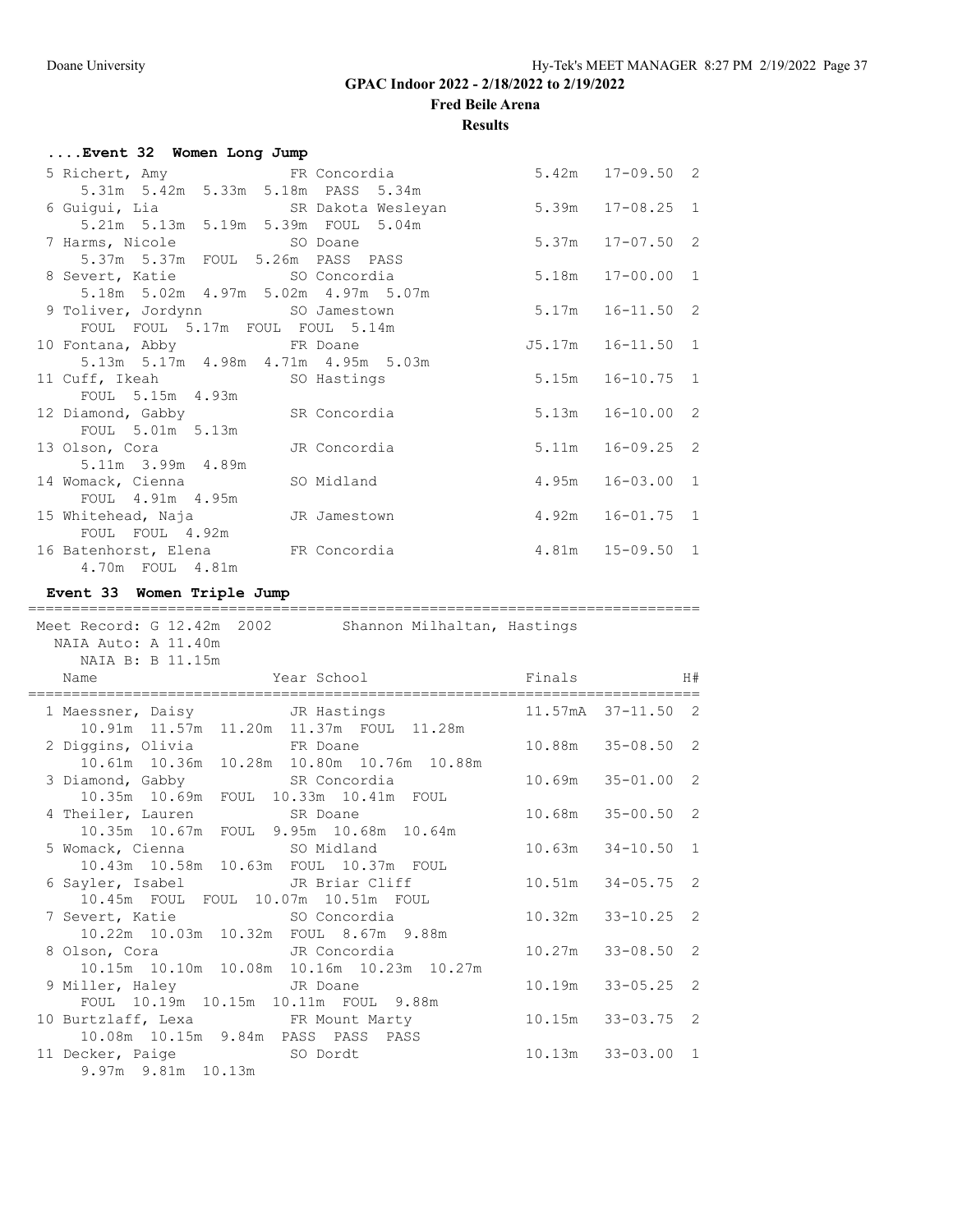**Fred Beile Arena**

### **Results**

| Event 33 Women Triple Jump        |                             |       |                       |  |
|-----------------------------------|-----------------------------|-------|-----------------------|--|
| 11 Lambrecht, Averie FR Concordia |                             |       | $10.13m$ $33-03.00$ 1 |  |
| 10.13m FOUL FOUL                  |                             |       |                       |  |
| 13 Cuff, Ikeah                    | SO Hastings                 |       | $9.97m$ $32-08.50$ 1  |  |
| 9.90m 9.73m 9.97m                 |                             |       |                       |  |
| 14 Evans, Ashtyn                  | SO Dakota Wesleyan          | 9.89m | $32 - 05.50$ 1        |  |
| FOUL 9.89m FOUL                   |                             |       |                       |  |
| 15 Vandermeer, Ashley             | JR Dordt                    |       | $9.87m$ $32-04.75$ 1  |  |
| FOUL 9.83m 9.87m                  |                             |       |                       |  |
| 16 Whitehead, Naja                | JR Jamestown                |       | $9.65m$ $31-08.00$ 1  |  |
| 9.65m FOUL 9.65m                  |                             |       |                       |  |
| 17 Chu, Tiena                     | FR Hastings                 |       | $9.56m$ $31-04.50$ 1  |  |
| 9.56m 9.42m 9.55m                 |                             |       |                       |  |
| Event 34 Women High Jump          |                             |       |                       |  |
|                                   |                             |       |                       |  |
| Meet Record: G 1.77m 1992         | Kim Oden, Nebraska Wesleyan |       |                       |  |
| NAIA Auto: A 1.68m                |                             |       |                       |  |

| NAIA B: B 1.65m                                                    |                                   |                    |               |
|--------------------------------------------------------------------|-----------------------------------|--------------------|---------------|
| Name                                                               | Year School Finals                |                    |               |
| 1 Tamayo, Lauren JR Hastings<br>1.50 1.55 1.60 1.65 1.68 1.71 1.74 |                                   | 1.71mA 5-07.25     | ============= |
| --- 0 0 XO XO XXO XX-<br>2 Guiqui, Lia<br>1.50 1.55 1.60 1.65 1.68 | SR Dakota Wesleyan 1.65mB 5-05.00 |                    |               |
| O O O XO XXX<br>3 Theiler, Sarah<br>1.50 1.55 1.60 1.65            | FR Doane                          | 1.60m              | $5 - 03.00$   |
| O XO XO XXX<br>4 Richert, Amy<br>1.50 1.55 1.60 1.65               | FR Concordia                      | $J1.60m$ $5-03.00$ |               |
| O XXO XXX<br>XO<br>4 De Jong, Cori<br>1.50 1.55 1.60 1.65          | SR Dordt                          | $J1.60m$ $5-03.00$ |               |
| XO XXO XXX<br>$\Omega$<br>6 Newton, Hannah<br>1.50 1.55 1.60       | FR Concordia                      | $1.55m$ $5-01.00$  |               |
| O O XXX<br>7 Watson, Isabelle<br>1.50 1.55 1.60                    | SR Doane                          | $J1.55m$ $5-01.00$ |               |
| O XO XXX<br>7 Kampman, Lexie<br>1.50 1.55 1.60                     | FR Dordt                          | J1.55m 5-01.00     |               |
| $--- XO XXX$<br>9 Brandsma, Cassie<br>1.50 1.55 1.60               | JR Dordt                          | $J1.55m$ $5-01.00$ |               |
| XO XO XXX<br>9 Poulson, Zailee<br>1.50 1.55 1.60                   | FR Hastings                       | J1.55m             | $5 - 01.00$   |
| XO XO XXX<br>11 Toliver, Jordynn<br>1.50 1.55 1.60<br>O XXO XXX    | SO Jamestown                      | $J1.55m$ $5-01.00$ |               |
|                                                                    |                                   |                    |               |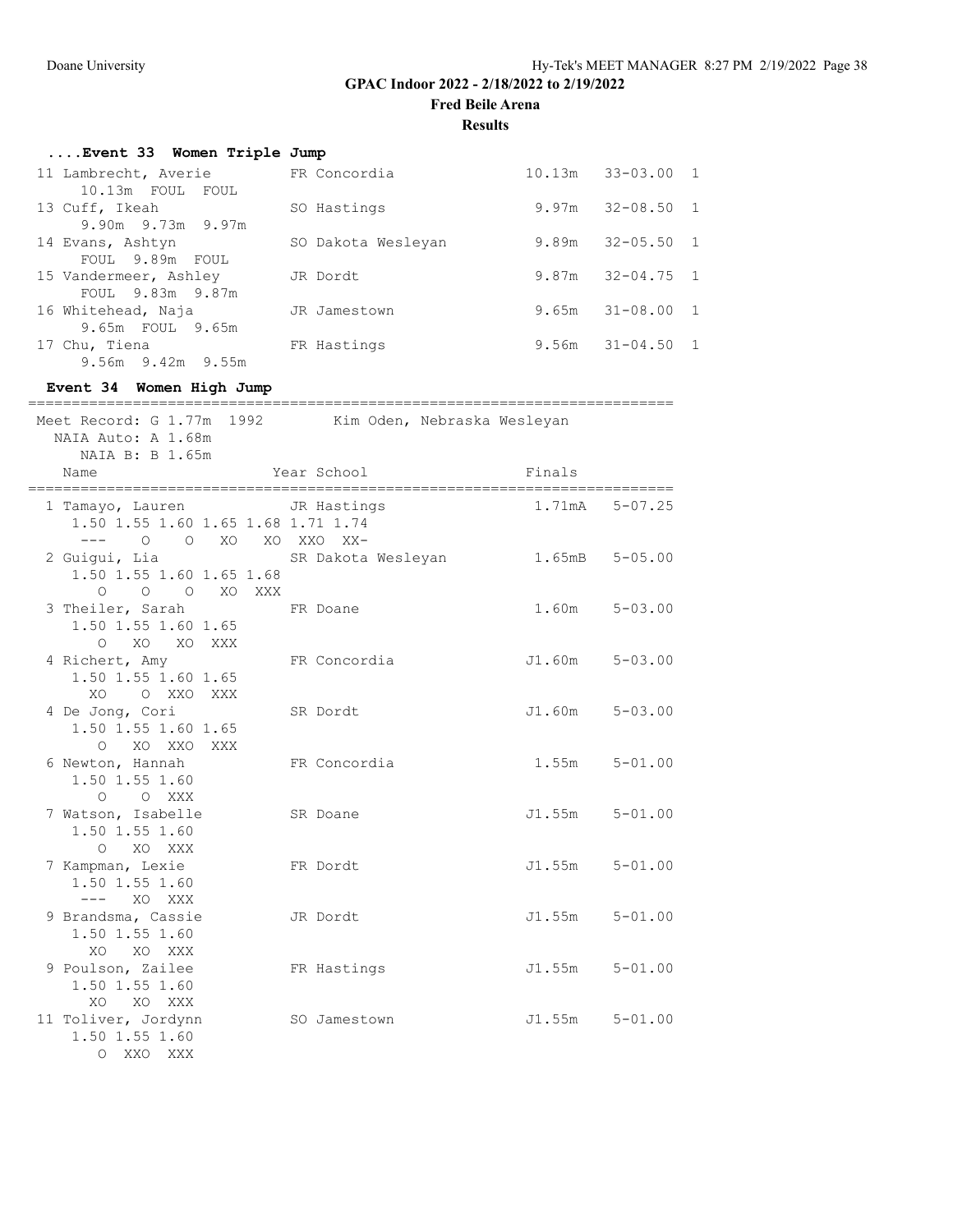**Fred Beile Arena**

### **Results**

| Event 34 Women High Jump                                                                              |                                        |                                                                    |
|-------------------------------------------------------------------------------------------------------|----------------------------------------|--------------------------------------------------------------------|
| 11 Reimer, Grace<br>1.50 1.55 1.60<br>O XXO XXX                                                       | FR Concordia                           | $J1.55m$ $5-01.00$                                                 |
| 13 Craig, Lindsey<br>1.50 1.55<br>XO XXX                                                              | JR Northwestern                        | $1.50m$ $4-11.00$                                                  |
| 13 Vander Waal, Jacie FR Northwestern<br>1.50 1.55<br>XO XXX                                          |                                        | $1.50m$ $4-11.00$                                                  |
| -- Miller, Chloe<br>1.50<br>XXX                                                                       | FR St. Mary                            | NH                                                                 |
| -- Davis, Haylee<br>1.50<br>XXX                                                                       | FR Hastings                            | NH.                                                                |
| -- Freiberg, Natasha FR Morningside<br>1.50<br>XXX                                                    |                                        | NH                                                                 |
| -- Henson, Isabel<br>1.50<br>XXX                                                                      | SO Doane                               | NH                                                                 |
| -- Jackson, Jastiny FR Doane<br>1.50<br>XXX                                                           |                                        | NH                                                                 |
| -- Harrison, Cammie FR Doane<br>1.50                                                                  |                                        | NH                                                                 |
| XXX<br>-- Blackstone, Madison SO Doane<br>1.50                                                        |                                        | NH                                                                 |
| XXX<br>-- Martinsen, Kaylee<br>1.50                                                                   | SO Doane                               | NH                                                                 |
| XXX<br>-- Wingert, Emily<br>1.50<br>XXX                                                               | FR Dordt                               | NH                                                                 |
| Event 35 Women Pole Vault                                                                             |                                        |                                                                    |
| Meet Record: G 3.93m 2/19/2011 Brigitte Gross, Sioux Falls<br>NAIA Auto: A 3.52m<br>NAIA B: B 3.42m   |                                        |                                                                    |
| Name                                                                                                  | Year School                            | Finals                                                             |
| 1 Puelz, Josie (50 Concordia<br>2.67 2.82 2.97 3.12 3.27 3.42 3.52 3.62 3.72 3.82 3.92 4.02 4.09 4.17 |                                        | 4.09mG 13-05.00<br>--- --- --- --- --- --- --- --- 0 0 XX0 0 0 XXX |
| 2 Mapson, Erin JR Concordia<br>2.67 2.82 2.97 3.12 3.27 3.42 3.52 3.62 3.72 3.82 3.92                 | --- --- --- --- --- --- --- 0 0 XO XXX | $3.82mA$ $12-06.25$                                                |
| 3 Hulberg, Erin FR Northwestern<br>2.67 2.82 2.97 3.12 3.27 3.42 3.52                                 |                                        | $3.42 \text{m}B$ $11-02.50$                                        |

--- --- O O XO XO XXX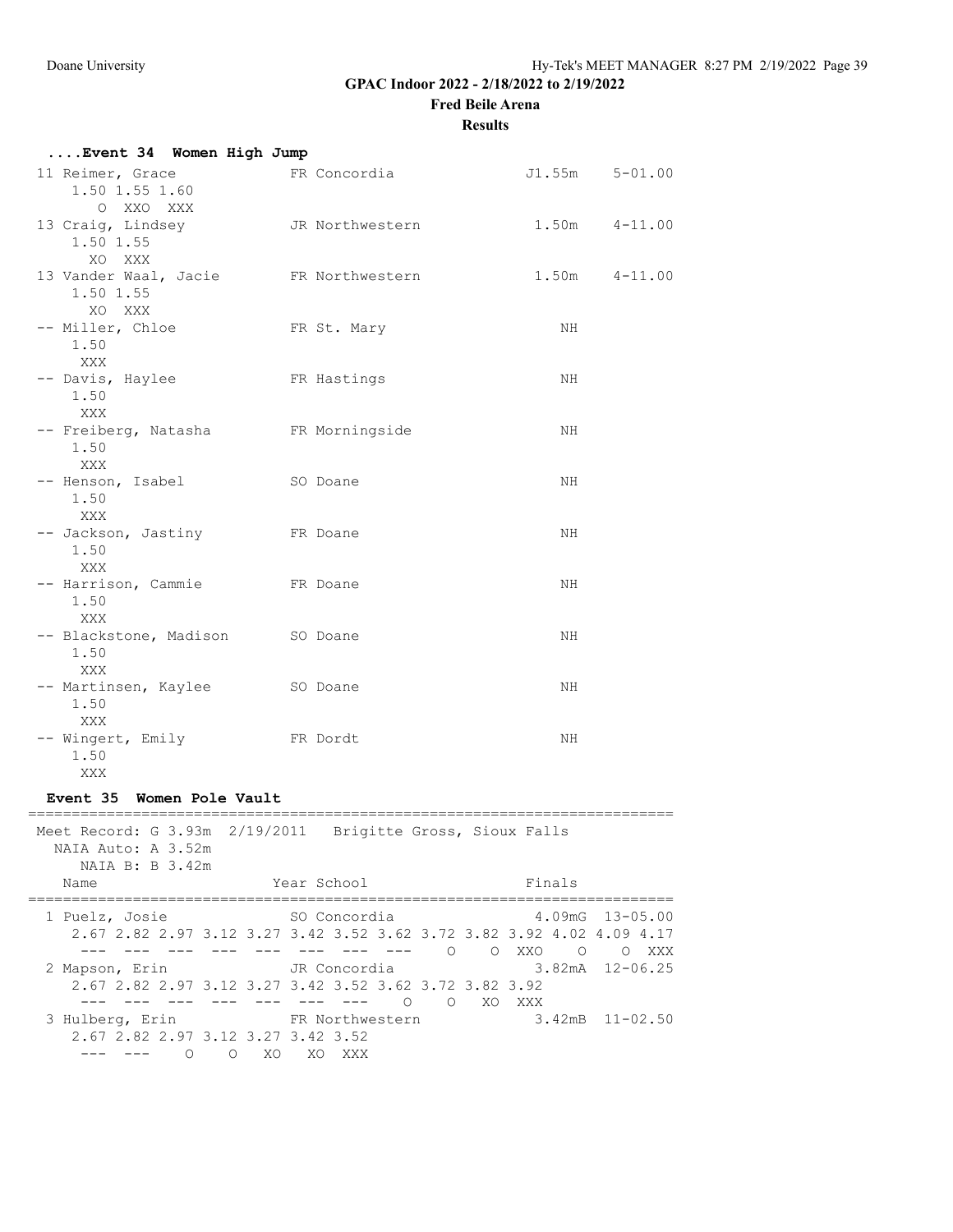**Fred Beile Arena**

### **Results**

| Event 35 Women Pole Vault          |                                                   |    |                     |  |  |  |
|------------------------------------|---------------------------------------------------|----|---------------------|--|--|--|
|                                    | 4 Rippen, Gracie CJR Mount Marty 53.42mB 11-02.50 |    |                     |  |  |  |
| 2.67 2.82 2.97 3.12 3.27 3.42 3.52 |                                                   |    |                     |  |  |  |
| --- --- XO O O XXO XXX             |                                                   |    |                     |  |  |  |
| 5 Reichert, Sydney FR Concordia    |                                                   |    | $3.27m$ $10-08.75$  |  |  |  |
| 2.67 2.82 2.97 3.12 3.27 3.42      |                                                   |    |                     |  |  |  |
| --- --- --- XO O XXX               |                                                   |    |                     |  |  |  |
| 6 Boqqs, Erin FR Concordia         |                                                   |    | $J3.27m$ $10-08.75$ |  |  |  |
| 2.67 2.82 2.97 3.12 3.27 3.42      |                                                   |    |                     |  |  |  |
| --- --- XO XO XXO XXX              |                                                   |    |                     |  |  |  |
| 7 Knapp, Samantha FR Doane         |                                                   |    | $3.12m$ $10-02.75$  |  |  |  |
| 2.67 2.82 2.97 3.12 3.27           |                                                   |    |                     |  |  |  |
| --- --- XO XO XXX                  |                                                   |    |                     |  |  |  |
| 8 Everhart, Nicole FR Doane        |                                                   |    | $2.97m$ $9-09.00$   |  |  |  |
| 2.67 2.82 2.97 3.12                |                                                   |    |                     |  |  |  |
| $---$ 0 0 XXX                      |                                                   |    |                     |  |  |  |
| 9 Deines, Grace FR Doane           |                                                   |    | $2.82m$ $9-03.00$   |  |  |  |
| 2.67 2.82 2.97                     |                                                   |    |                     |  |  |  |
| $---$ 0 XXX                        |                                                   |    |                     |  |  |  |
| 10 Kessler, Cassie FR Doane        |                                                   |    | J2.82m 9-03.00      |  |  |  |
| 2.67 2.82 2.97                     |                                                   |    |                     |  |  |  |
| xo xo xxx                          |                                                   |    |                     |  |  |  |
| 11 Rypkema, Colleen                | SR Northwestern                                   |    | $2.67m$ $8-09.00$   |  |  |  |
| 2.67 2.82                          |                                                   |    |                     |  |  |  |
| XO XXX                             |                                                   |    |                     |  |  |  |
| -- VanBuskirk, Ellee FR Concordia  |                                                   | NH |                     |  |  |  |
| 2.67 2.82                          |                                                   |    |                     |  |  |  |
|                                    |                                                   |    |                     |  |  |  |
| -- Mannel, Victoria FR Doane       |                                                   | NH |                     |  |  |  |
| 2.67                               |                                                   |    |                     |  |  |  |
| XXX                                |                                                   |    |                     |  |  |  |

## **Event 36 Women Shot Put**

| Meet Record: G 15.19m 1994<br>Kim Hayes, Doane<br>NAIA Auto: A 13.45m<br>NAIA B: B 13.00m |                       |  |
|-------------------------------------------------------------------------------------------|-----------------------|--|
| Name<br>======================                                                            |                       |  |
| 1 Skala, Allison JR Doane<br>FOUL 13.34m 13.30m 13.25m 13.56m 13.41m                      | 13.56mA 44-06.00 2    |  |
| 2 Anderson, Jordyn JR Concordia<br>12.36m  13.49m  13.14m  12.97m  FOUL  FOUL             | 13.49mA 44-03.25 2    |  |
| 3 Gerber, Abigail 6 FR Concordia<br>12.65m 12.71m 13.41m 13.11m 13.04m 13.03m             | 13.41mB 44-00.00 2    |  |
| 4 Anderson, Kiara 60 Hastings<br>12.89m  12.21m  12.65m  FOUL  FOUL  FOUL                 | $12.89m$ $42-03.50$ 2 |  |
| 5 Wagner, Hope SO Briar Cliff<br>12.37m FOUL FOUL FOUL 12.70m 12.83m                      | $12.83m$ $42-01.25$ 2 |  |
| 6 Caspersen, Claire FR St. Mary<br>11.81m  11.76m  12.68m  FOUL  FOUL  FOUL               | $12.68m$ $41-07.25$ 2 |  |
| 7 VanLaningham, Katie JR Doane<br>11.43m 12.15m FOUL FOUL 12.19m FOUL                     | $12.19m$ $40-00.00$ 2 |  |
| 8 De Jong, Morgan SR Concordia<br>11.55m  12.13m  FOUL  12.06m  FOUL  FOUL                | $12.13m$ $39-09.75$ 1 |  |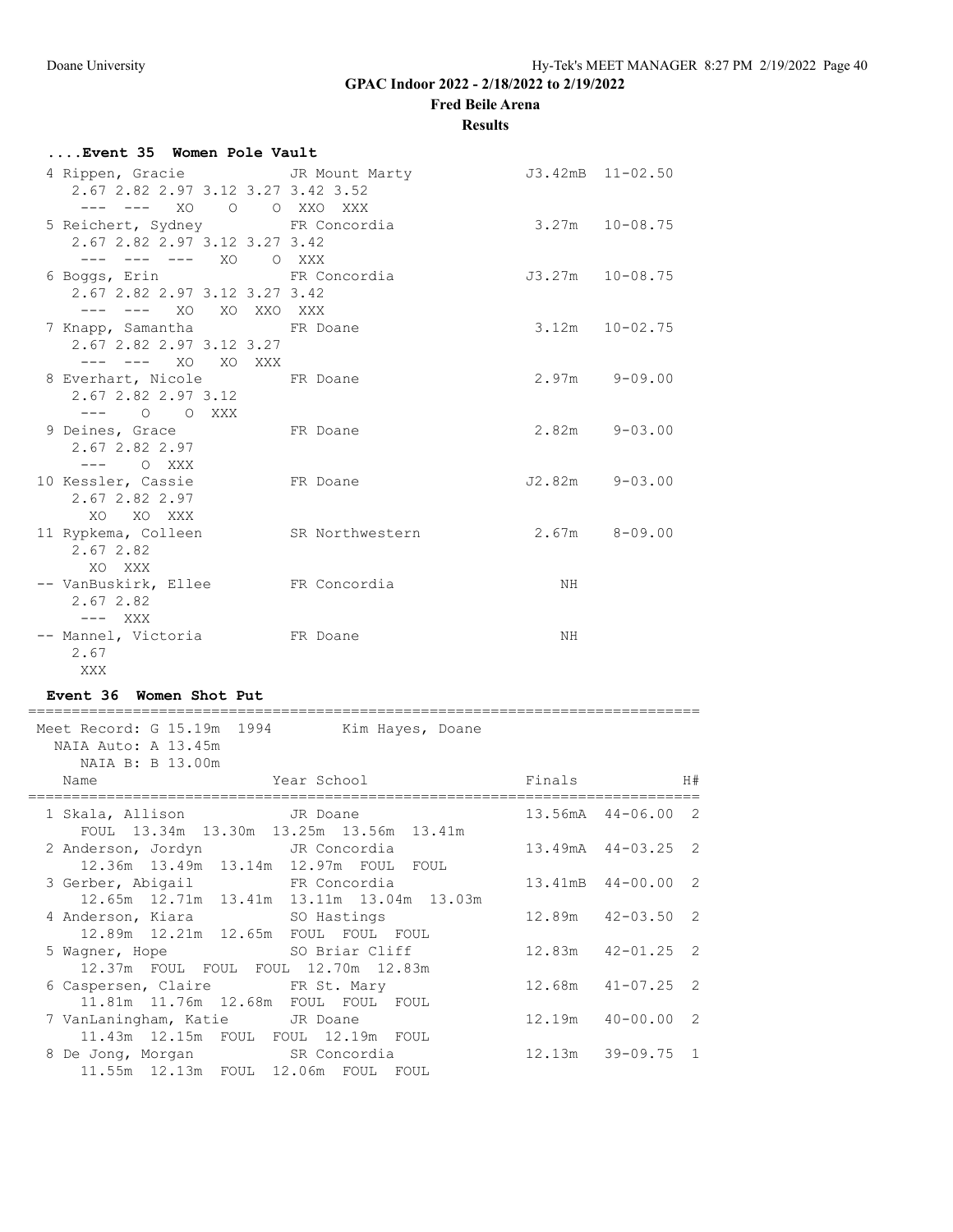**Fred Beile Arena**

### **Results**

| Event 36 Women Shot Put               |  |  |                       |  |  |  |  |  |
|---------------------------------------|--|--|-----------------------|--|--|--|--|--|
| 9 Owings, Alli SO Concordia           |  |  | $12.12m$ $39-09.25$ 2 |  |  |  |  |  |
| 12.12m FOUL FOUL FOUL 11.72m FOUL     |  |  |                       |  |  |  |  |  |
| 10 Pokorney, Kamryn Kart FR Concordia |  |  | $12.09m$ $39-08.00$ 1 |  |  |  |  |  |
| 11.44m 12.09m FOUL                    |  |  |                       |  |  |  |  |  |
| 11 Hallock, Hallie SR Mount Marty     |  |  | $12.07m$ $39-07.25$ 2 |  |  |  |  |  |
| 12.06m 12.07m FOUL                    |  |  |                       |  |  |  |  |  |
| 12 Painter, Erin FR Concordia         |  |  | 11.84m 38-10.25 1     |  |  |  |  |  |
| FOUL 11.84m FOUL                      |  |  |                       |  |  |  |  |  |
| 13 Gronseth, Lila KR Dakota Wesleyan  |  |  | 11.67m 38-03.50 1     |  |  |  |  |  |
| 11.01m  11.19m  11.67m                |  |  |                       |  |  |  |  |  |
| 14 Waldren, Alexis JR Jamestown       |  |  | 11.64m 38-02.25 1     |  |  |  |  |  |
| 11.46m 11.59m 11.64m                  |  |  |                       |  |  |  |  |  |
| 15 Riggle, Faith FR Concordia         |  |  | 11.58m 38-00.00 1     |  |  |  |  |  |
| FOUL 11.58m FOUL                      |  |  |                       |  |  |  |  |  |
| 16 Brock, Anna SO Jamestown           |  |  | 11.48m 37-08.00 1     |  |  |  |  |  |
| FOUL 11.48m 11.41m                    |  |  |                       |  |  |  |  |  |
| 17 Mach, Alexis FR Doane              |  |  | $11.42m$ $37-05.75$ 1 |  |  |  |  |  |
| FOUL 11.42m 11.10m                    |  |  |                       |  |  |  |  |  |

## **Event 37 Women Weight Throw**

| Meet Record: G 18.94m 2/20/2016 Kali Robb, Concordia<br>NAIA Auto: A 16.20m<br>NAIA B: B 15.80m   |                     |  |
|---------------------------------------------------------------------------------------------------|---------------------|--|
|                                                                                                   |                     |  |
| 1 De Jong, Morgan SR Concordia 17.26mA 56-07.50 2<br>16.52m  17.26m  16.97m  16.60m  16.55m  FOUL |                     |  |
|                                                                                                   |                     |  |
| 3 Anderson, Kiara               SO Hastings<br>16.52m  16.94m  16.63m  16.49m  16.41m  FOUL       | 16.94mA 55-07.00 2  |  |
| 4 Briggs, Katlyn Makota Wesleyan 16.72mA 54-10.25 2<br>16.50m FOUL FOUL 16.72m FOUL FOUL          |                     |  |
| 5 Skala, Allison JR Doane<br>16.58m FOUL 15.97m FOUL FOUL FOUL                                    | 16.58mA 54-04.75 2  |  |
| 6 Fuller, Macy 6 FR Doane<br>15.22m  16.51m  16.06m  16.03m  15.75m  FOUL                         | 16.51mA 54-02.00 2  |  |
| SO Hastings<br>7 Eden, Jessa<br>15.71m  15.97m  FOUL  15.62m  FOUL  16.32m                        | 16.32mA 53-06.50 1  |  |
| 8 Pine, Cassandra SO Hastings<br>FOUL 16.10m 16.13m FOUL 15.45m 15.54m                            | 16.13mB 52-11.00 1  |  |
| 9 Gerber, Abigail 6 FR Concordia<br>FOUL 15.93m FOUL 16.03m 14.78m FOUL                           | 16.03mB 52-07.25 2  |  |
| 10 Taft, Morgan Makota Wesleyan 15.07m 49-05.50 2<br>14.43m  14.21m  15.07m                       |                     |  |
| 11 Painter, Erin FR Concordia 14.87m<br>14.47m  14.87m  14.52m                                    | $48 - 09.50$ 1      |  |
| 14.80m<br>12 Pokorney, Kamryn KR Concordia<br>14.34m FOUL 14.80m                                  | $48 - 06.75$ 1      |  |
| 13 Buschow, Olivia 50 Concordia<br>14.70m 48-02.75 2<br>FOUL 14.12m 14.70m                        |                     |  |
| 14 Tyler, Asia Kastings<br>14.49m FOUL FOUL                                                       | 14.49m  47-06.50  1 |  |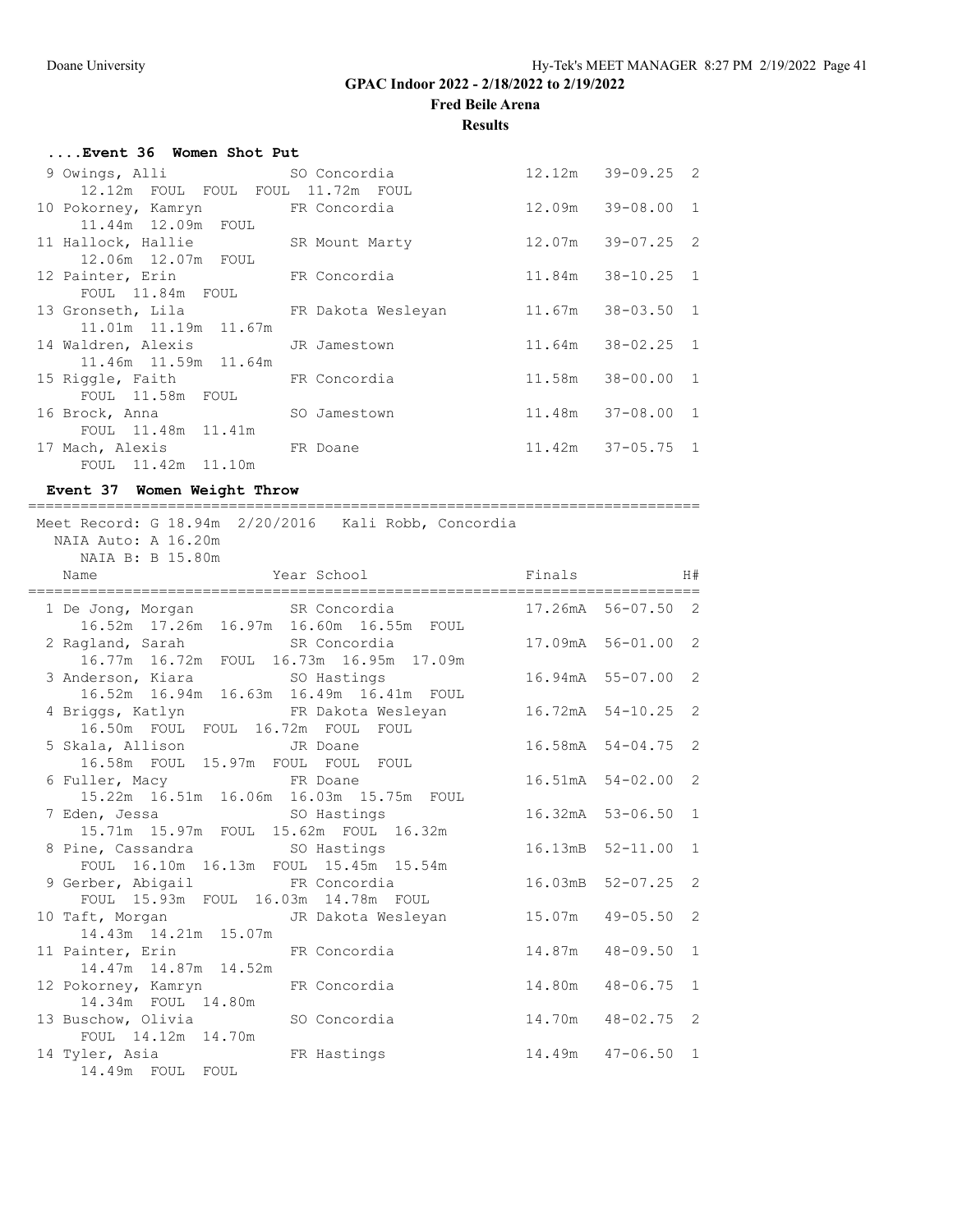**Fred Beile Arena**

**Results**

| Event 37 Women Weight Throw |              |                       |  |
|-----------------------------|--------------|-----------------------|--|
| 15 Anderson, Jordyn         | JR Concordia | $14.37m$ $47-01.75$ 1 |  |
| FOUL 14.37m FOUL            |              |                       |  |
| 16 Wohlgemuth, Abi          | FR Concordia | $14.28m$ $46-10.25$ 1 |  |
| FOUL FOUL 14.28m            |              |                       |  |
| 17 Waldren, Alexis          | JR Jamestown | $14.22m$ $46-08.00$ 1 |  |
| 14.22m FOUL FOUL            |              |                       |  |
| 18 Stenson, Joey            | JR Doane     | $13.95m$ $45-09.25$ 1 |  |
| 13.44m FOUL 13.95m          |              |                       |  |

## **Event 38 Women Indoor Pentathlon**

#### ===================================================================

| Meet Record: G 3714 2015<br>Erin DeVries, Doane<br>NAIA B: B 2950 |  |                 |              |
|-------------------------------------------------------------------|--|-----------------|--------------|
| Name                                                              |  | Year School     | Finals<br>H# |
| 1 Adams, Lindsay                                                  |  | FR Doane        | 3627B        |
| 2 Richert, Amy                                                    |  | FR Concordia    | 3479B        |
| 3 Toliver, Jordynn                                                |  | SO Jamestown    | 3410B        |
| 4 Harms, Nicole                                                   |  | SO Doane        | 3352B        |
| 5 Tamayo, Lauren                                                  |  | JR Hastings     | 3334B        |
| 6 Batenhorst, Elena                                               |  | FR Concordia    | 3156B        |
| 7 Craiq, Lindsey                                                  |  | JR Northwestern | 3045B        |
| 8 Boyle, Kaylee                                                   |  | JR Concordia    | 2904         |
| 9 Salters, Isabelle                                               |  | FR Concordia    | 2692         |
| 10 Poulson, Zailee                                                |  | FR Hastings     | 2658         |
| 11 George, Ashinee                                                |  | SO Mount Marty  | 2646         |
| 12 De Jonq, Ella                                                  |  | SO Dordt        | 2224         |
| 13 Espinosa, Faith                                                |  | FR Concordia    | 2134         |
| 14 Doren, Maddison                                                |  | FR Mount Marty  | 2114         |
| 15 Hendrickson, Grace                                             |  | SO Northwestern | 2052         |

### **Event 38 Indoor Pentathlon: #1 Women 60 Meter Hurdles Indoor Pentathlon**

| 8.85 2012<br>Meet Record: G<br>NAIA Auto: A 9.00 | Briana Vander Woude, Dordt |                  |                |     |
|--------------------------------------------------|----------------------------|------------------|----------------|-----|
| NAIA B: B 9.15                                   |                            |                  |                |     |
| Name                                             | Year School                | Finals H# Points |                |     |
| 1 Adams, Lindsay                                 | FR Doane                   | 8.97A            | 4              | 916 |
| Tamayo, Lauren                                   | JR Hastings                | 8.99A            | 4              | 912 |
| 3 Harms, Nicole                                  | SO Doane                   | 9.07B            | $\overline{4}$ | 895 |
| 4 Richert, Amy                                   | FR Concordia               | 9.14B            | $\overline{4}$ | 881 |
| 5 Boyle, Kaylee                                  | JR Concordia               | 9.38             | 3              | 832 |
| 6 Batenhorst, Elena                              | FR Concordia               | 9.57             | 2              | 794 |
| 7 Toliver, Jordynn                               | SO Jamestown               | 9.61             | 3              | 787 |
| 8 George, Ashinee                                | SO Mount Marty             | 9.61             | 3              | 787 |
| 9 Salters, Isabelle                              | FR Concordia               | 9.70             | $\overline{2}$ | 769 |
| 10 Craig, Lindsey                                | JR Northwestern            | 9.85             | $\mathcal{L}$  | 740 |
| 11 Poulson, Zailee                               | FR Hastings                | 10.04            | 3              | 705 |
| 12 Espinosa, Faith                               | FR Concordia               | 10.13            | $\mathcal{L}$  | 688 |
| 13 De Jonq, Ella                                 | SO Dordt                   | 10.48            | $\mathbf{1}$   | 625 |
| 14 Hendrickson, Grace                            | SO Northwestern            | 10.59            | $\mathbf{1}$   | 606 |
| 15 Doren, Maddison                               | FR Mount Marty             | 14.63            | 1              | 97  |
|                                                  |                            |                  |                |     |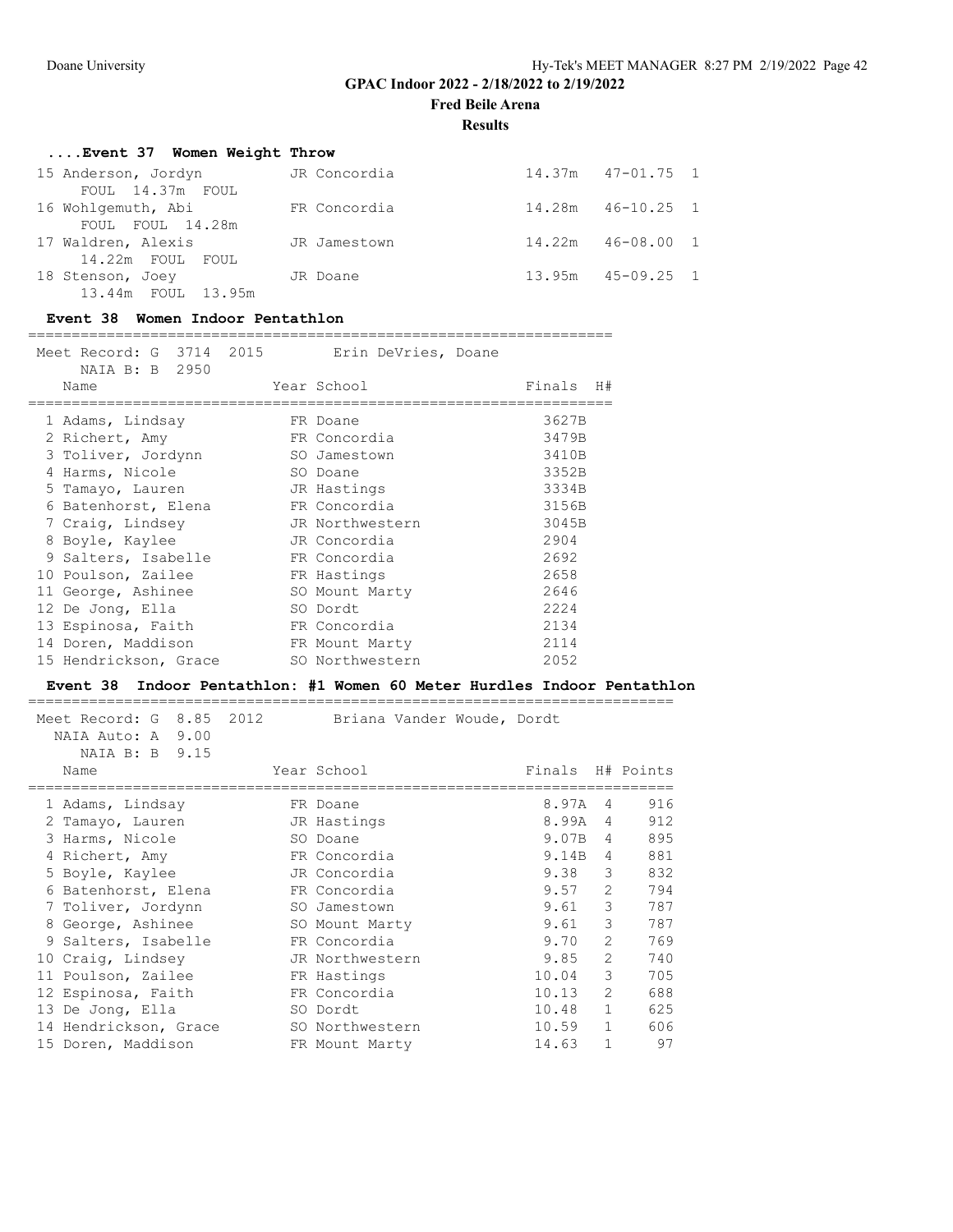#### **Fred Beile Arena**

#### **Results**

**Event 38 Indoor Pentathlon: #2 Women High Jump Indoor Pentathlon** ================================================================================= Meet Record: G 1.68m 2/19/2021 Lauren Tamayo, Hastings NAIA Auto: A 1.68m NAIA B: B 1.65m Name **Year School** Finals Points ================================================================================= 1 Tamayo, Lauren JR Hastings 1.68mG 5-06.00 830 1.20 1.23 1.26 1.29 1.32 1.35 1.38 1.41 1.44 1.47 1.50 1.53 1.56 1.59 1.62 1.65 1.68 1.71 --- --- --- --- --- --- --- --- --- --- --- XXO O O O O O XXX 2 Richert, Amy FR Concordia 1.65mB 5-05.00 795 1.17 1.20 1.23 1.26 1.29 1.32 1.35 1.38 1.41 1.44 1.47 1.50 1.53 1.56 1.59 1.62 1.65 1.68 --- --- --- --- --- --- --- --- --- --- --- O O O O O XO XXX 3 Craig, Lindsey JR Northwestern 1.59m 5-02.50 724 1.11 1.14 1.17 1.20 1.23 1.26 1.29 1.32 1.35 1.38 1.41 1.44 1.47 1.50 1.53 1.56 1.59 1.62 --- --- --- --- --- O --- --- --- --- O --- XO O O XO XXO XXX 4 Poulson, Zailee FR Hastings 1.56m 5-01.25 689 1.08 1.11 1.14 1.17 1.20 1.23 1.26 1.29 1.32 1.35 1.38 1.41 1.44 1.47 1.50 1.53 1.56 1.59 --- --- --- --- --- --- --- --- --- --- --- --- O O O XXO O XXX 5 Batenhorst, Elena FR Concordia 1.08 1.11 1.14 1.17 1.20 1.23 1.26 1.29 1.32 1.35 1.38 1.41 1.44 1.47 1.50 1.53 1.56 --- --- --- --- --- --- --- --- --- --- O O O O XO O XXX 5 Adams, Lindsay FR Doane 1.53m 5-00.25 655 1.08 1.11 1.14 1.17 1.20 1.23 1.26 1.29 1.32 1.35 1.38 1.41 1.44 1.47 1.50 1.53 1.56 --- --- --- --- --- --- --- --- --- --- --- --- O XXO XO XO XXX 5 Toliver, Jordynn SO Jamestown 1.08 1.11 1.14 1.17 1.20 1.23 1.26 1.29 1.32 1.35 1.38 1.41 1.44 1.47 1.50 1.53 1.56 --- --- --- --- --- --- --- --- --- --- --- O O O XXO O XXX 8 Harms, Nicole SO Doane 1.50m 4-11.00 621 1.08 1.11 1.14 1.17 1.20 1.23 1.26 1.29 1.32 1.35 1.38 1.41 1.44 1.47 1.50 1.53 --- --- --- --- --- --- --- --- --- --- --- --- O O O XXX 9 Espinosa, Faith FR Concordia 1.08 1.11 1.14 1.17 1.20 1.23 1.26 1.29 1.32 1.35 1.38 1.41 1.44 1.47 1.50 --- --- --- --- --- --- --- O O O O O O XXO XXX 9 Boyle, Kaylee JR Concordia 1.47m 4-09.75 588 1.08 1.11 1.14 1.17 1.20 1.23 1.26 1.29 1.32 1.35 1.38 1.41 1.44 1.47 1.50 --- --- --- --- --- --- --- --- --- --- XO XXO XO XXO XXX 11 George, Ashinee SO Mount Marty 1.44m 4-08.75 555 1.08 1.11 1.14 1.17 1.20 1.23 1.26 1.29 1.32 1.35 1.38 1.41 1.44 1.47 --- --- --- --- --- --- --- --- --- --- O O O XXX 11 Salters, Isabelle FR Concordia 1.44m 4-08.75 555 1.08 1.11 1.14 1.17 1.20 1.23 1.26 1.29 1.32 1.35 1.38 1.41 1.44 1.47 --- --- --- --- --- --- --- O O O O O XO XXX 13 Doren, Maddison FR Mount Marty 1.38m 4-06.25 491 1.08 1.11 1.14 1.17 1.20 1.23 1.26 1.29 1.32 1.35 1.38 1.41 --- --- --- O O O O XXO XXO O XXO XXX 14 De Jong, Ella SO Dordt 1.29m 4-02.75 399 1.08 1.11 1.14 1.17 1.20 1.23 1.26 1.29 1.32 O XO O XO O XXO XO XXO XXX 15 Hendrickson, Grace SO Northwestern 1.26m 4-01.50 369 1.08 1.11 1.14 1.17 1.20 1.23 1.26 1.29 O --- O XO XO XXO XO XXX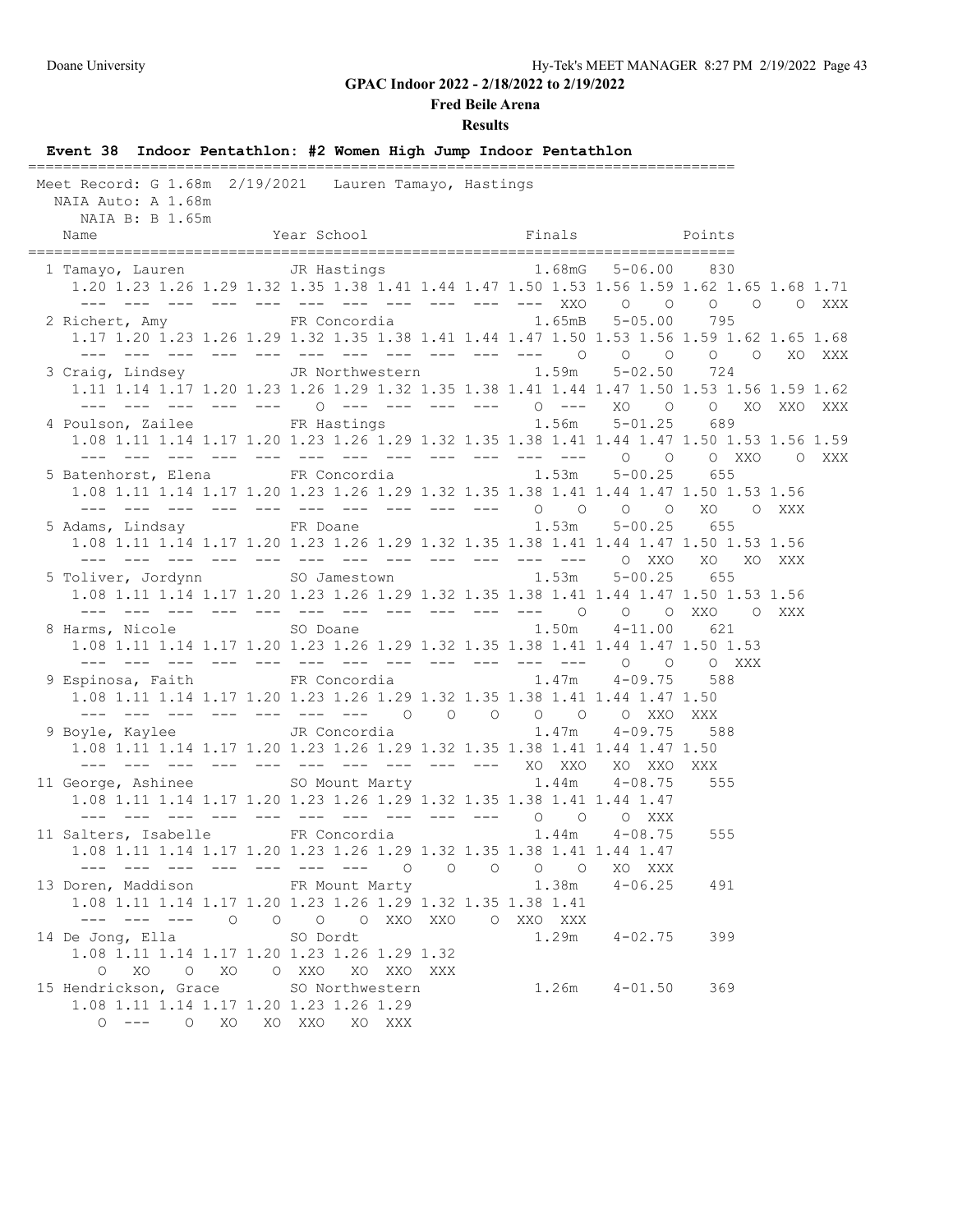### **Fred Beile Arena**

#### **Results**

### **Event 38 Indoor Pentathlon: #3 Women Shot Put Indoor Pentathlon** ================================================================================= Meet Record: G 12.24m 2015 Erin DeVries, Doane NAIA Auto: A 13.45m NAIA B: B 13.00m Name Year School Finals Points ================================================================================= 1 Adams, Lindsay **FR** Doane 11.58m 12.10m 11.30m 2 Toliver, Jordynn SO Jamestown 11.63m 38-02.00 637 11.63m 10.85m 11.02m 3 Richert, Amy FR Concordia 9.98m 32-09.00 528 9.94m 9.91m 9.98m 4 Batenhorst, Elena FR Concordia 9.71m 31-10.25 510 9.67m 9.71m 9.60m 5 Craig, Lindsey JR Northwestern 9.58m 31-05.25 502 9.58m 8.34m 8.74m 6 Tamayo, Lauren JR Hastings 9.08m 29-09.50 469 FOUL 9.08m 8.42m 7 Harms, Nicole SO Doane 9.05m 29-08.25 467 8.65m 9.05m 8.29m 8 Boyle, Kaylee JR Concordia 8.91m 29-02.75 458 8.49m FOUL 8.91m 9 Doren, Maddison FR Mount Marty 8.52m 27-11.50 433 7.22m 8.12m 8.52m 10 Espinosa, Faith FR Concordia 8.37m 27-05.50 423 8.37m 7.45m 8.11m 11 George, Ashinee SO Mount Marty 8.34m 27-04.50 421 8.28m 7.32m 8.34m 12 Salters, Isabelle FR Concordia 8.33m 27-04.00 421 8.33m 8.29m 7.87m 13 Hendrickson, Grace SO Northwestern 7.76m 25-05.50 384 7.76m 6.77m 6.78m 14 De Jong, Ella SO Dordt 7.64m 25-00.75 376 7.64m 7.08m 7.10m 15 Poulson, Zailee FR Hastings 7.20m 23-07.50 348

#### **Event 38 Indoor Pentathlon: #4 Women Long Jump Indoor Pentathlon**

6.78m 6.98m 7.20m

| Meet Record: G 5.74m 2015<br>NAIA Auto: A 5.60m<br>NAIA B: B 5.50m | Karen Ettleman, Northwestern |        |                           |
|--------------------------------------------------------------------|------------------------------|--------|---------------------------|
| Name                                                               | Year School                  | Finals | Points                    |
| 1 Adams, Lindsay<br>FOUL 5.29m 5.50m                               | FR Doane                     | 5.50mB | $18 - 00.50$<br>700       |
| 2 Harms, Nicole<br>$5.42m$ $5.45m$ $5.44m$                         | SO Doane                     | 5.45m  | $17 - 10.75$<br>686       |
| 3 Richert, Amy<br>$5.37m$ $5.36m$ $5.29m$                          | FR Concordia                 |        | $5.37m$ $17-07.50$<br>663 |
| 4 Toliver, Jordynn<br>5.20m FOUL 5.31m                             | SO Jamestown                 |        | $5.31m$ $17-05.25$<br>645 |
| 5 Tamayo, Lauren<br>FOUL 5.15m FOUL                                | JR Hastings                  | 5.15m  | $16 - 10.75$<br>601       |
| 6 Batenhorst, Elena<br>4.95m 5.07m 5.07m                           | FR Concordia                 |        | $5.07m$ $16-07.75$<br>578 |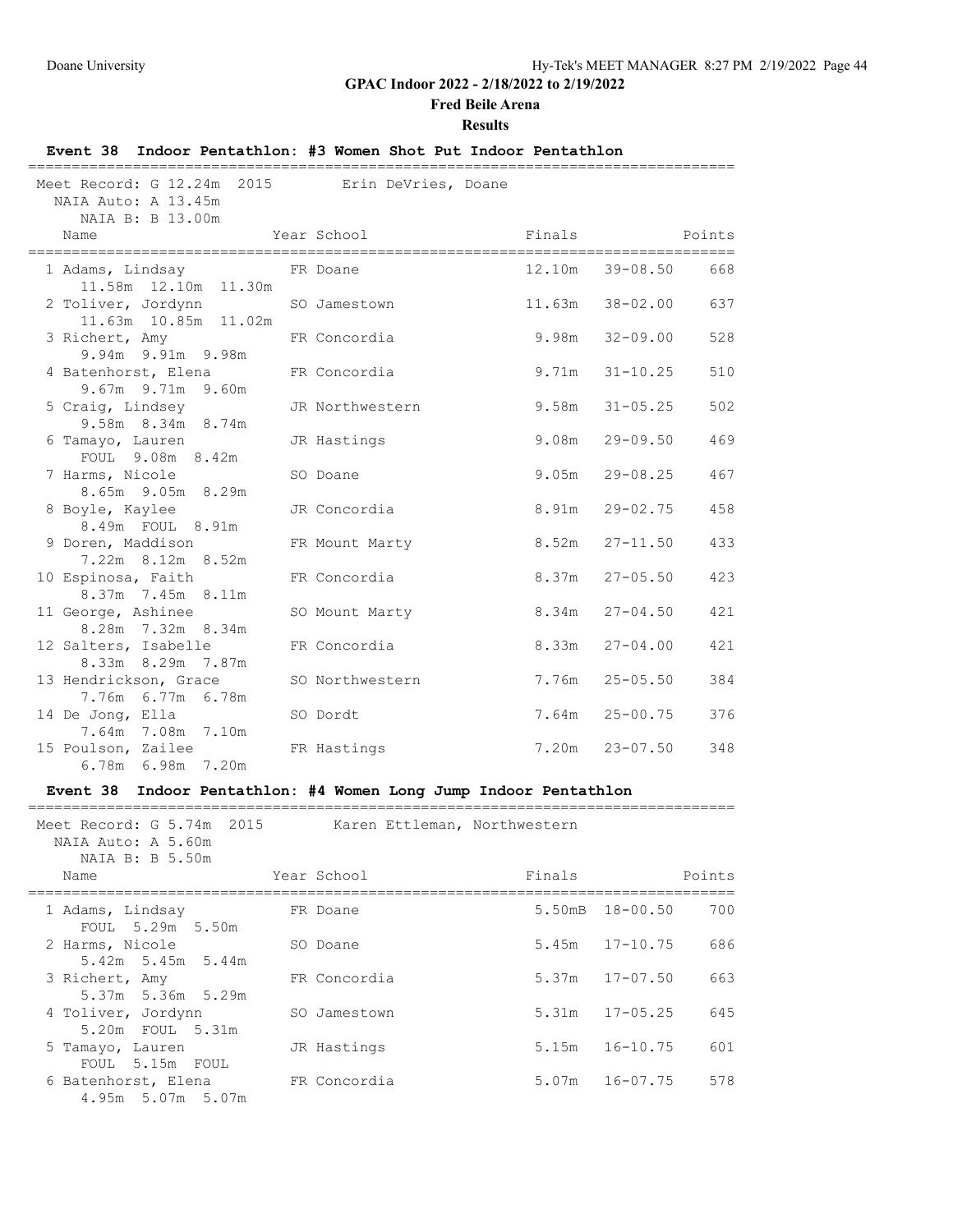# **Fred Beile Arena**

## **Results**

# **....Event 38 Indoor Pentathlon: #4 Women Long Jump Indoor Pentathlon**

| 7 Doren, Maddison       | FR Mount Marty  |       | $4.91m$ $16-01.50$ | 535 |
|-------------------------|-----------------|-------|--------------------|-----|
| FOUL 4.71m 4.91m        |                 |       |                    |     |
| 8 Boyle, Kaylee         | JR Concordia    | 4.76m | $15 - 07.50$       | 495 |
| $4.53m$ $4.76m$ $4.47m$ |                 |       |                    |     |
| 9 Poulson, Zailee       | FR Hastings     | 4.74m | 15-06.75           | 490 |
| $4.74m$ $4.58m$ $4.60m$ |                 |       |                    |     |
| 10 Craig, Lindsey       | JR Northwestern |       | $4.61m$ $15-01.50$ | 456 |
| $3.85m$ 4.61m 4.54m     |                 |       |                    |     |
| 11 Salters, Isabelle    | FR Concordia    |       | $4.53m$ $14-10.50$ | 436 |
| $4.44m$ $4.06m$ $4.53m$ |                 |       |                    |     |
| 12 De Jonq, Ella        | SO Dordt        | 4.50m | $14 - 09.25$       | 428 |
| FOUL 4.50m 4.42m        |                 |       |                    |     |
| 13 George, Ashinee      | SO Mount Marty  |       | $4.33m$ $14-02.50$ | 386 |
| FOUL 4.33m 4.33m        |                 |       |                    |     |
| 14 Hendrickson, Grace   | SO Northwestern | 3.70m | $12 - 01.75$       | 242 |
| 3.70m FOUL FOUL         |                 |       |                    |     |
| -- Espinosa, Faith      | FR Concordia    | FOUL  |                    |     |
| FOUL FOUL FOUL          |                 |       |                    |     |

### **Event 38 Indoor Pentathlon: #5 Women 800 Meter Run Indoor Pentathlon**

| Meet Record: G 2:21.79 2014 Jillian Ourada, Doane<br>NAIA Auto: A 2:18.00 |                                                                       |                                                    |     |  |  |  |
|---------------------------------------------------------------------------|-----------------------------------------------------------------------|----------------------------------------------------|-----|--|--|--|
| NAIA B: B 2:19.85<br>Name                                                 | Year School Near                                                      | Finals Points                                      |     |  |  |  |
|                                                                           | 1 Adams, Lindsay FR Doane                                             | 2:30.37                                            | 688 |  |  |  |
|                                                                           | 33.637 (33.637) 1:10.339 (36.703) 1:52.616 (42.277) 2:30.363 (37.747) |                                                    |     |  |  |  |
|                                                                           | 2 Toliver, Jordynn SO Jamestown                                       | 2:30.53                                            | 686 |  |  |  |
| 3 Harms, Nicole                                                           | 33.983 (33.983) 1:11.227 (37.244)<br>SO Doane                         | $1:53.907$ (42.680) $2:30.521$ (36.615)<br>2:30.77 | 683 |  |  |  |
|                                                                           | 33.867 (33.867) 1:10.686 (36.820)                                     | $1:53.454$ (42.769) 2:30.762 (37.308)              |     |  |  |  |
| 4 Craig, Lindsey                                                          | JR Northwestern                                                       | 2:35.72                                            | 623 |  |  |  |
|                                                                           | 34.537 (34.537) 1:12.946 (38.410)                                     | $1:55.257$ (42.311) $2:35.715$ (40.459)            |     |  |  |  |
| 5 Batenhorst, Elena FR Concordia                                          |                                                                       | 2:36.09                                            | 619 |  |  |  |
|                                                                           | $34.834$ (34.834) 1:13.333 (38.499)                                   | $1:55.560$ (42.228) 2:36.085 (40.525)              |     |  |  |  |
| 6 Richert, Amy                                                            | FR Concordia                                                          | 2:36.62                                            | 612 |  |  |  |
| 34.236 (34.236)                                                           | $1:12.367$ (38.131)                                                   | $1:54.683$ (42.317) $2:36.613$ (41.930)            |     |  |  |  |
| 7 Doren, Maddison                                                         | FR Mount Marty                                                        | 2:41.29                                            | 558 |  |  |  |
|                                                                           | 34.754 (34.754) 1:14.088 (39.334)                                     | $1:58.353$ (44.265) $2:41.283$ (42.931)            |     |  |  |  |
| 8 Boyle, Kaylee                                                           | JR Concordia                                                          | 2:43.72                                            | 531 |  |  |  |
|                                                                           | 34.613 (34.613) 1:13.697 (39.085)                                     | $1:57.916$ (44.220) $2:43.715$ (45.800)            | 522 |  |  |  |
| 9 Tamayo, Lauren                                                          | JR Hastings<br>33.588 (33.588) 1:10.078 (36.490)                      | 2:44.49<br>$1:53.974$ (43.897) $2:44.485$ (50.511) |     |  |  |  |
| 10 Salters, Isabelle                                                      | FR Concordia                                                          | 2:45.57                                            | 511 |  |  |  |
| 34.255 (34.255)                                                           | 1:13.035(38.780)                                                      | $1:58.360$ (45.325) $2:45.562$ (47.202)            |     |  |  |  |
| 11 George, Ashinee                                                        | SO Mount Marty                                                        | 2:46.83                                            | 497 |  |  |  |
| 34.741 (34.741)                                                           | $1:14.197$ (39.456)                                                   | 1:59.526 (45.330) 2:46.827 (47.301)                |     |  |  |  |
| 12 Hendrickson, Grace                                                     | SO Northwestern                                                       | 2:51.24                                            | 451 |  |  |  |
|                                                                           | 36.148 (36.148) 1:17.455 (41.308)                                     | $2:03.893$ (46.439) $2:51.231$ (47.338)            |     |  |  |  |
| 13 Espinosa, Faith                                                        | FR Concordia                                                          | $2:52.76$ 435                                      |     |  |  |  |
|                                                                           | 35.683 (35.683) 1:17.135 (41.453) 2:05.658 (48.524) 2:52.753 (47.095) |                                                    |     |  |  |  |
| 14 Poulson, Zailee FR Hastings                                            |                                                                       | 2:53.69                                            | 426 |  |  |  |
| 33.892 (33.892)                                                           | 1:11.923(38.031)                                                      | $1:58.098$ (46.175) $2:53.688$ (55.590)            |     |  |  |  |